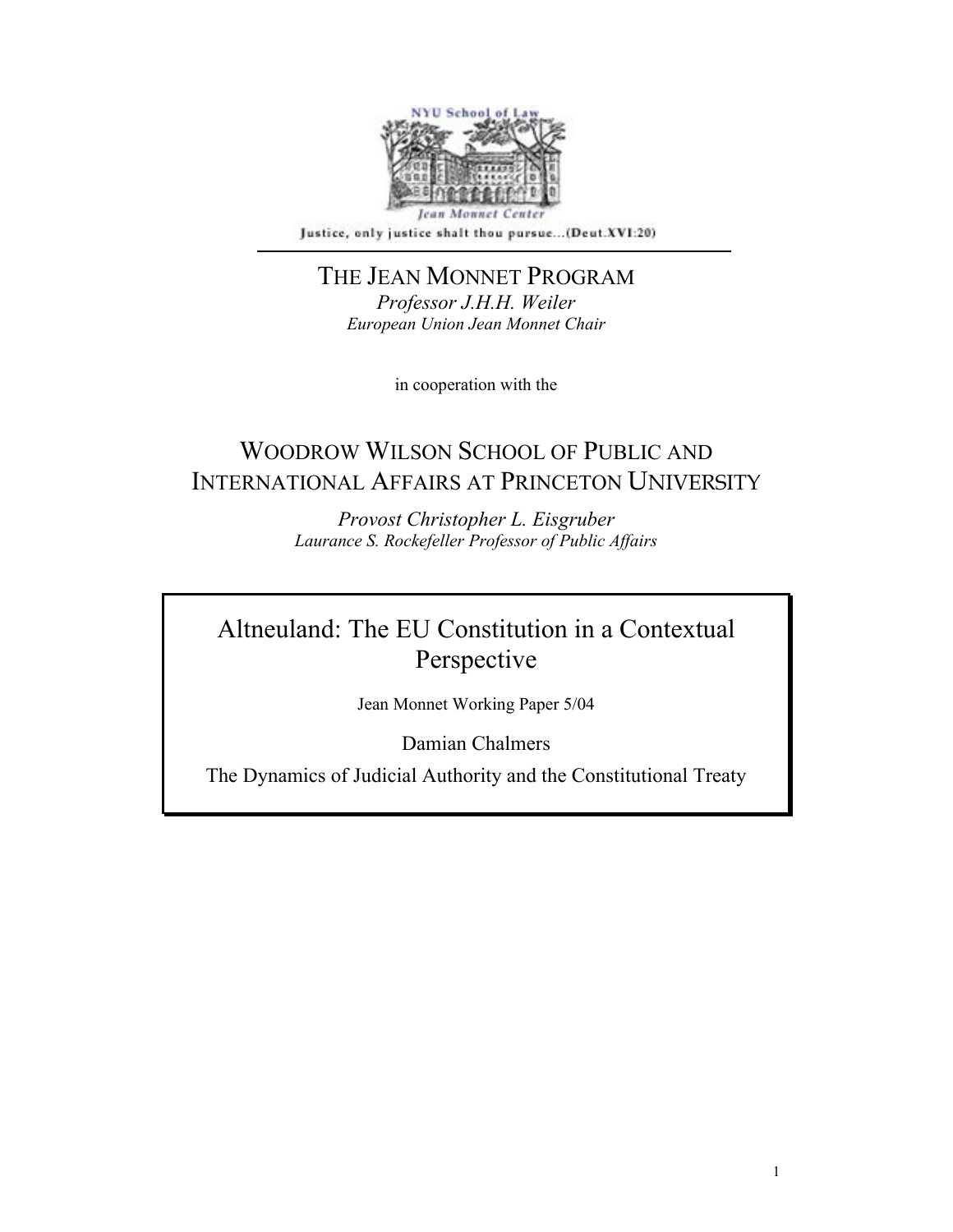Papers included in this collection should be cited according to the following format.

Damian Chalmers, The Dynamics of Judicial Authority and the Constitutional Treaty, *in* Weiler and Eisgruber, eds., Altneuland: The EU Constitution in a Contextual Perspective, Jean Monnet Working Paper 5/04, [http://www.jeanmonnetprogram.org/papers/04/040501-14.html]

> All rights reserved. No part of this paper may be reproduced in any form without permission of the author.

ISSN 1087-2221 © Damien Chalmers 2004 New York University School of Law and Woodrow Wilson School of Public and International Affairs at Princeton University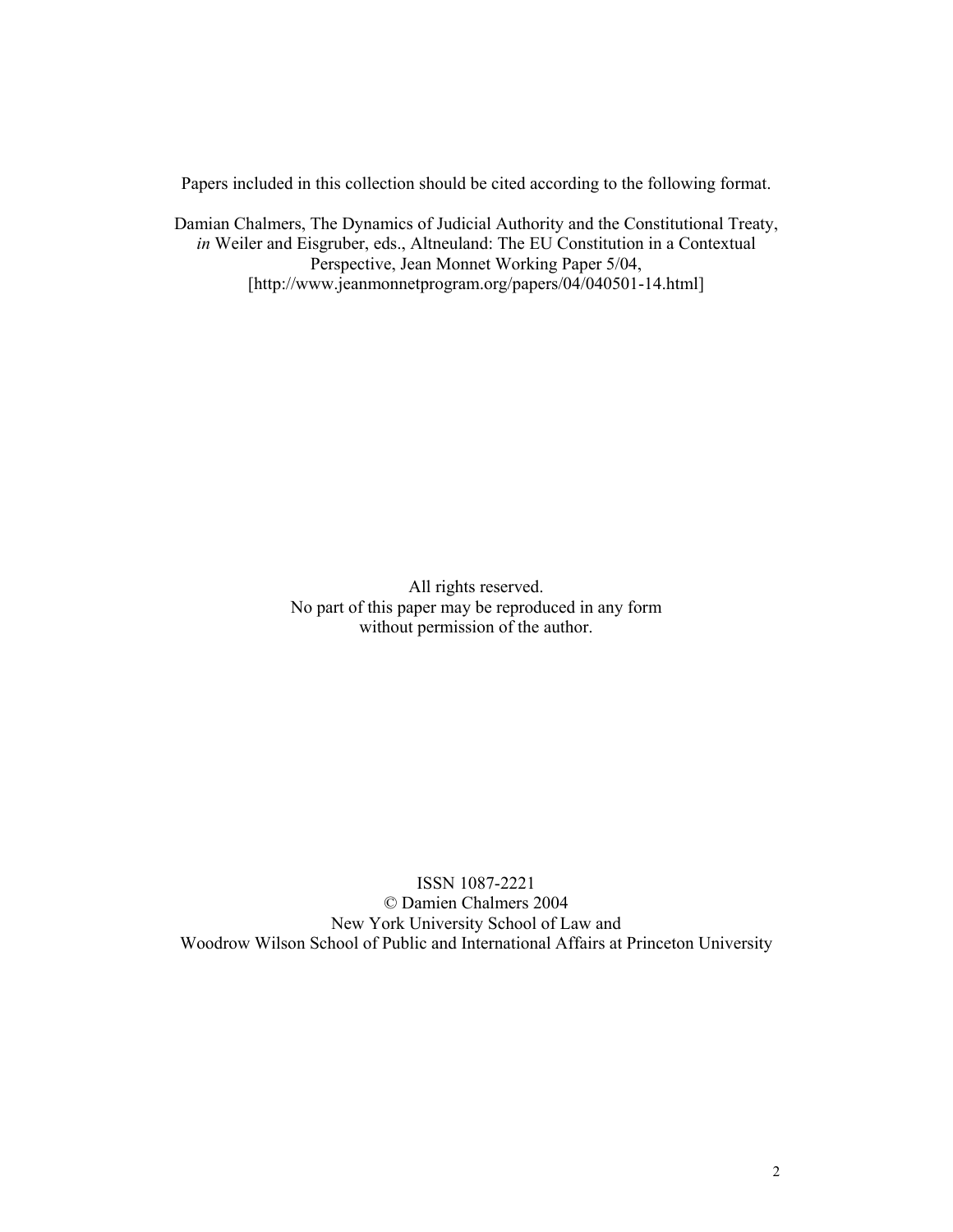## **The Dynamics of Judicial Authority and the Constitutional Treaty**

### **By Damian Chalmers\***

#### *I. Introduction*

The Court of Justice was one of the big 'winners' in the Constitutional Treaty. It received new powers of review over both the EU Institutions and the Member States. The authority of both Union law and its judgments were formalized and extended. The reach of the preliminary reference procedure was expanded. It was unmentioned, however, in the mandates set out for the Convention, and was not formally discussed until the latter part of the Convention with no formal documents before lodged on it until 3 months before the end of the Convention.<sup>1</sup> The reason for this incongruity lay in both the Convention and the Intergovernmental Conference buying the doctrine of judicial supremacy. This states that government by law requires non-judicial officials to carry out their legal powers and duties in the manner set out by the judiciary, and in particular the constitutional court.<sup>2</sup> As judicial supremacy has been a central seam of the EC legal order, it would seem uncontroversial for it to occupy a similar role within the unified framework of the Constitutional Treaty. Yet, whilst a very broad interpretation of the legal powers of judges has been taken in EC law, institutional practice suggests that the impact of both the central Courts and the national courts on the application of EC law is actually extremely limited. Indeed, it is precisely the limited impact of judicial application of EC law that has allowed it to develop, over time, such radical claims about the powers of the judge and the authority of EC law.

The Constitutional Treaty changes this by putting, in a variety of ways, the judicial application of EU law at the forefront of EU government. Union and national courts will both be applying EU law in fields that constitute the very heartlands of domestic litigation and acting more regularly, intensively and extensively to gainsay legislative and administrative practices. Such a transfer to bodies that are, in the end, non-majoritarian institutions and change in the nature of EU government is not only radical, but can only be justified on the grounds that these are better able to realize certain public goods than other actors. In this regard, whilst not uncontested, both institutional practice and the general academic literature suggest that the judiciary may enjoy a comparative institutional advantage in the provision of a number of public goods. These include the provision of legal autonomy; securing legal certainty; the protection and development of central fundamental values; curbing concentrations

<sup>&</sup>lt;sup>1</sup> Only on 5 and 6 December 2002, did the Praesidium to the Convention decide that the operation of the Court of Justice should be examined. To this end, it established a 'discussion circle', which met 4 times and was asked to concentrate on five matters – the procedure for appointing judges and Advocates-General; the use of qualified majority voting for establishing specialised courts or amending the Statute of the Court; the titles of the Court of Justice and Court of First Instance; the locus standi for individuals under Article 230 EC and the extension of judicial review procedures to cover acts of other Union agencies and bodies; and the system of central penalties for non-compliance with a judgment of the Court of Justice. *Final Report of the Discussion Circle on the Court of Justice*, CONV 636/03. The Praesidium adopted most of the amendments proposed, CONV 734/03.

<sup>2</sup> Most famously stated in *Cooper v Aaron* 358 1 US (1958).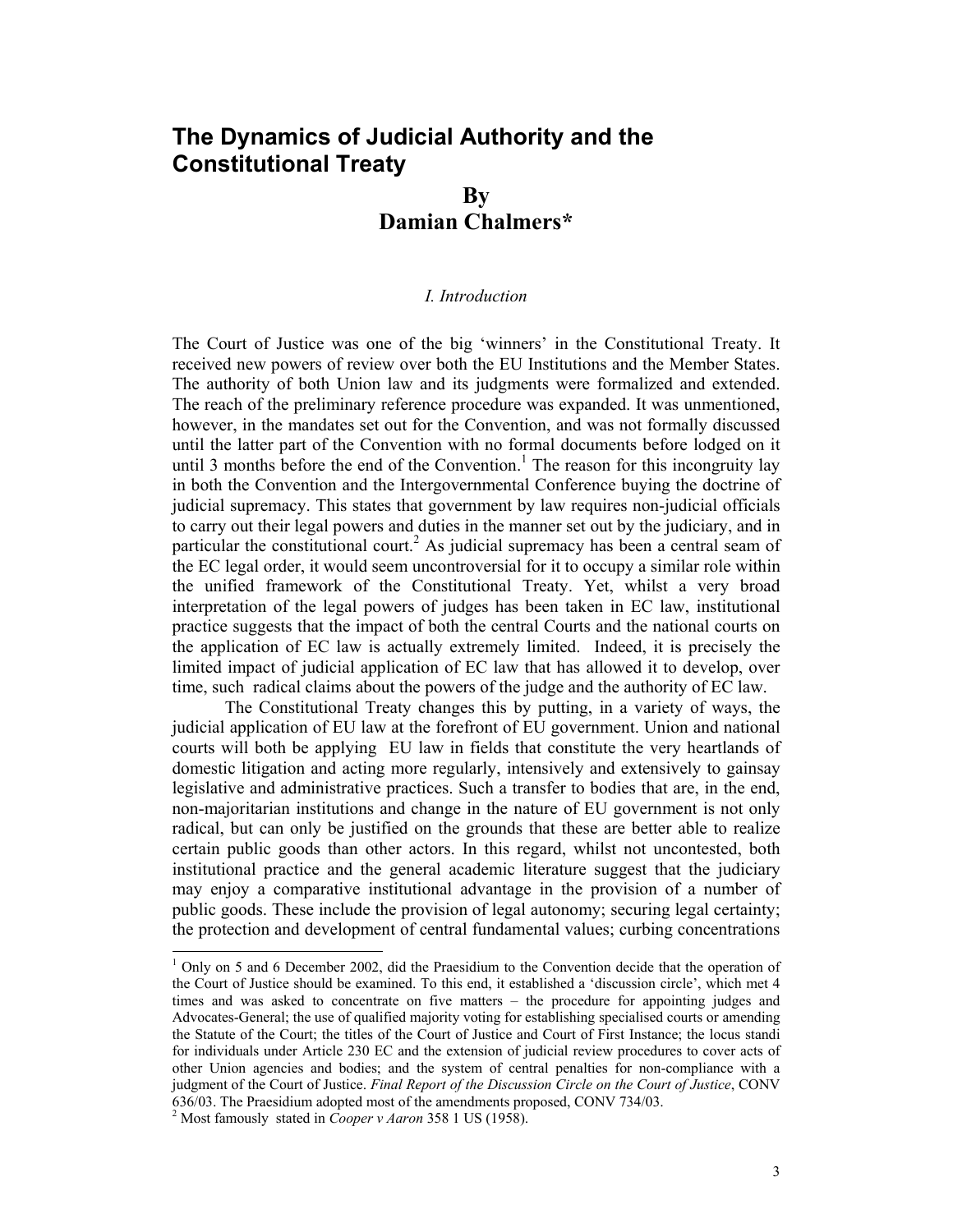of institutional power and providing conditions for institutional cooperation; and, finally, dispute settlement. Unfortunately, the current, highly centralised judicial structures, which were left untouched by the Constitutional Treaty, prevent the European Union judiciary from realizing any of these goods satisfactorily. Indeed, the increase in the judicial role is likely to exacerbate these current systemic difficulties but to make it a far more central problem of EU government and of the EU legal system.

The final section of this article argues that this can only be rectified if judicial practice reconstructs itself accordingly. This would involve a reallocation of tasks and a recasting of cooperation between the central Union courts and local courts, the detailed provision of which is set out later, but which is structured along three principles. First, judicial practice must be explicitly organized and exercised in such a manner that a central constitutional responsibility of all courts within the Union is realization of the five goods outlined in the preceding paragraph. Responsibilities should be allocated in the most efficient manner possible to discharge these duties. Second, courts should be bound by duties of constitutional pluralism. Any part of the territory of the Union is governed simultaneously by the Constitutional Treaty and the respective national constitution. This should place much stronger duties of institutional cooperation between the national courts and between the Union courts and national courts than currently exist. Each should be required not merely not to impede the formal operations of the other constitutional order, but to contributive actively to secure the other's effectiveness, and effectively coordinate in the management and protection of both. The problems of judicial organization are not merely those of managerialism. Finally, there is a duty of constitutional tolerance. In a territory where no constitution enjoys a monopoly over institutional choices or determination of the meaning of fundamental values. Judicial mechanisms of cooperation must be put in place to minimize the conflicts that might arise from this by heightening the reflexivity and receptivity of each settlement to the claims of the other, and to ensure no that single constitutional settlement can erase the authority or fundamental choices of the other.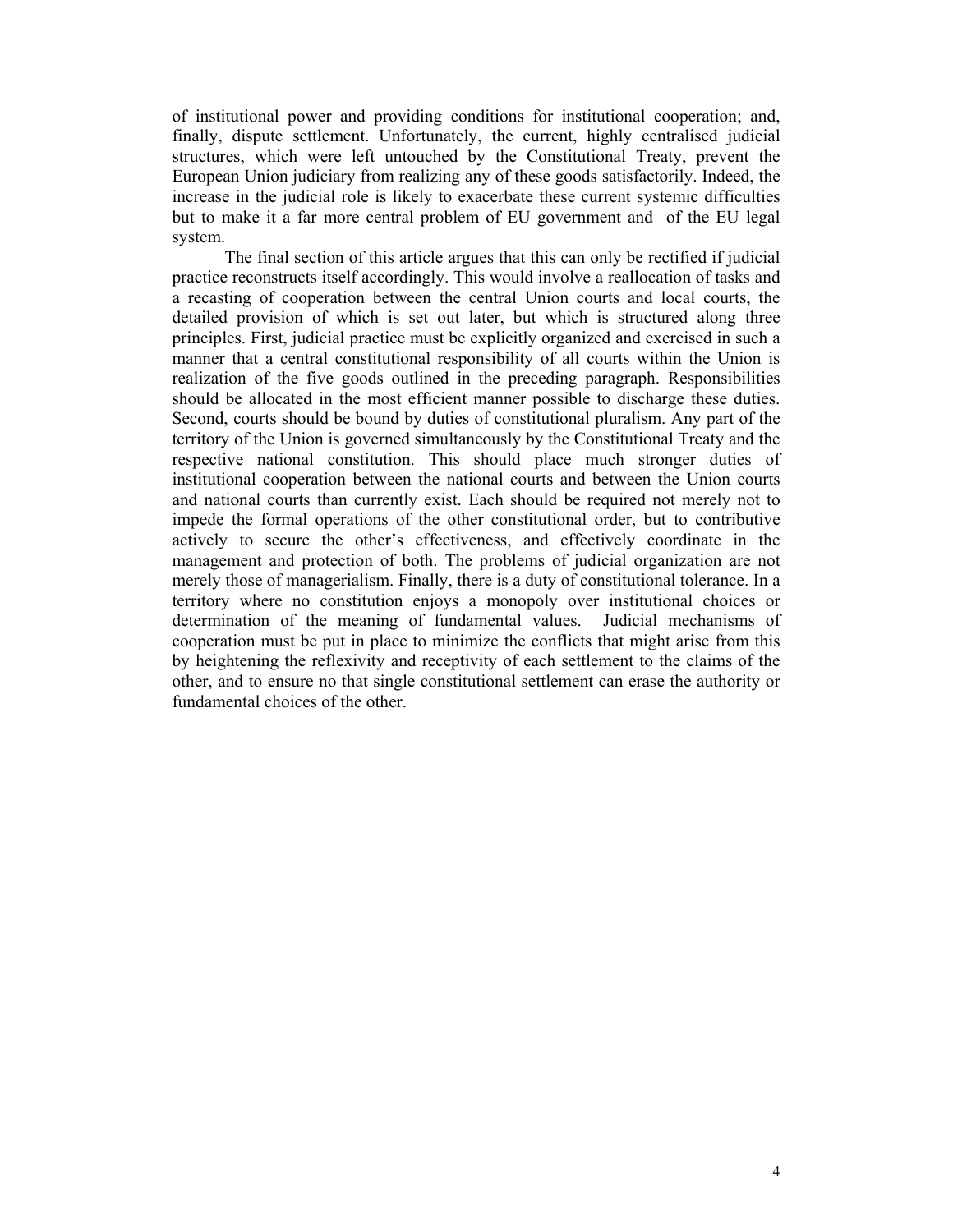#### **II. The Claims and Practice of Judicial Supremacy in European Union Law**

If judicial supremacy is now endemic across Europe, its tradition is a short one. In the period prior to the Second World War, only the Austrian Constitutional Court had powers of legislative review. In the 1950's these powers began to granted more widely. The German Constitutional Court became operative in 1951; the Italian in 1956 and the French Conseil Constitutionel in 1958.<sup>3</sup> The claims in *Van Gend en Loos* and *Costa* that national courts should disapply national legislation where it conflicted with directly effective EC legal rights were, thus, both a radical act of legal creation and a fashionable, if politically undeveloped, claim about the remit of judicial power. The central expression of the sovereignty of this new legal order and the central vehicle for the development of its architecture was to be through the judicial review of legislative and administrative measures.<sup>4</sup> The operationability and authority of the EU legal order, time and again, became equated with the assertion of EC individual rights before a court and the precedence of judicial authority over other administrative actors. The transformation of the EEC Treaty into a legal system with its own detail, logic and guiding structures was accompanied with a parallel expansion in judicial powers. The judge becomes responsible for developing an operational logic for the Union; policing and defining the limits of administrative power; amplifying the core individual rights and duties, and securing legal stability. EU law has consequently developed the parameters of judicial supremacy in extremely broad terms.

- A strong power of judicial review has been granted to the Court of Justice over the legislative and administrative institutions of both the European Union and the Member States.<sup>5</sup> It can fine both sets of institutions,<sup>6</sup> determine the legal effects of their acts, $<sup>7</sup>$  and compel them to take all necessary measures to comply with its</sup> judgments.<sup>8</sup>
- Through the power to apply EC law, powers of judicial review have been granted to national courts who did not previously hold that power.<sup>9</sup> In addition, judicial

<sup>&</sup>lt;sup>3</sup> P. Pasquino, 'Constitutional Adjudication and Democracy: Comparative Perspectives – United States, France and Italy' 131, 137 in C. Gould & P. Pasquino (eds) *Cultural Identity and the Nation-State*  $(2001, Rowman & Littlefield, Boulder).$ <sup>4</sup> Case 26/62 *Van Gard an* Loos y Nade

Case 26/62 *Van Gend en Loos v NederlandsAdministratie der Belastingen* [1963] ECR 1; Case 6/64

*Costa v ENEL* [1964] ECR 585.<br><sup>5</sup> On the expansion of judicial control, notwithstanding the absence of explicit statement in the Treaty, over the Parliament, the Committees, and the European Central Bank see, respectively Case 294/83 *Parti Ecologiste (Les Verts) v Parliament* [1986] ECR 1339; Case T-188/97 *Rothmans v Commission* [1999] ECR II-2463; Case C-11/00 *Commission v European Central Bank*, Judgment of 10 July 2003.

<sup>6</sup> Articles 235 & 288 EC (EC institutions); Article 228(2) EC (Member States).

<sup>&</sup>lt;sup>7</sup> Articles 231, 242 & 243 EC (EC Institutions). With regard to Member States, Court judgments are authoritative statements of EC law, which all organs of the State are required to apply. They are consequently required to disapply national law where it conflicts with EC law. Case C-198/01 *Consorzio Industrie Fiammiferi v Autorità Garante della Concorrenza e del Mercato*, Judgment of 9 September 2003.

 $^8$  Article 233 EC (EC Institution); Article 228(1) EC (Member States).

Case 106/77 *Amminstrazione delle Finanze v Simmenthal* [1978] ECR 629.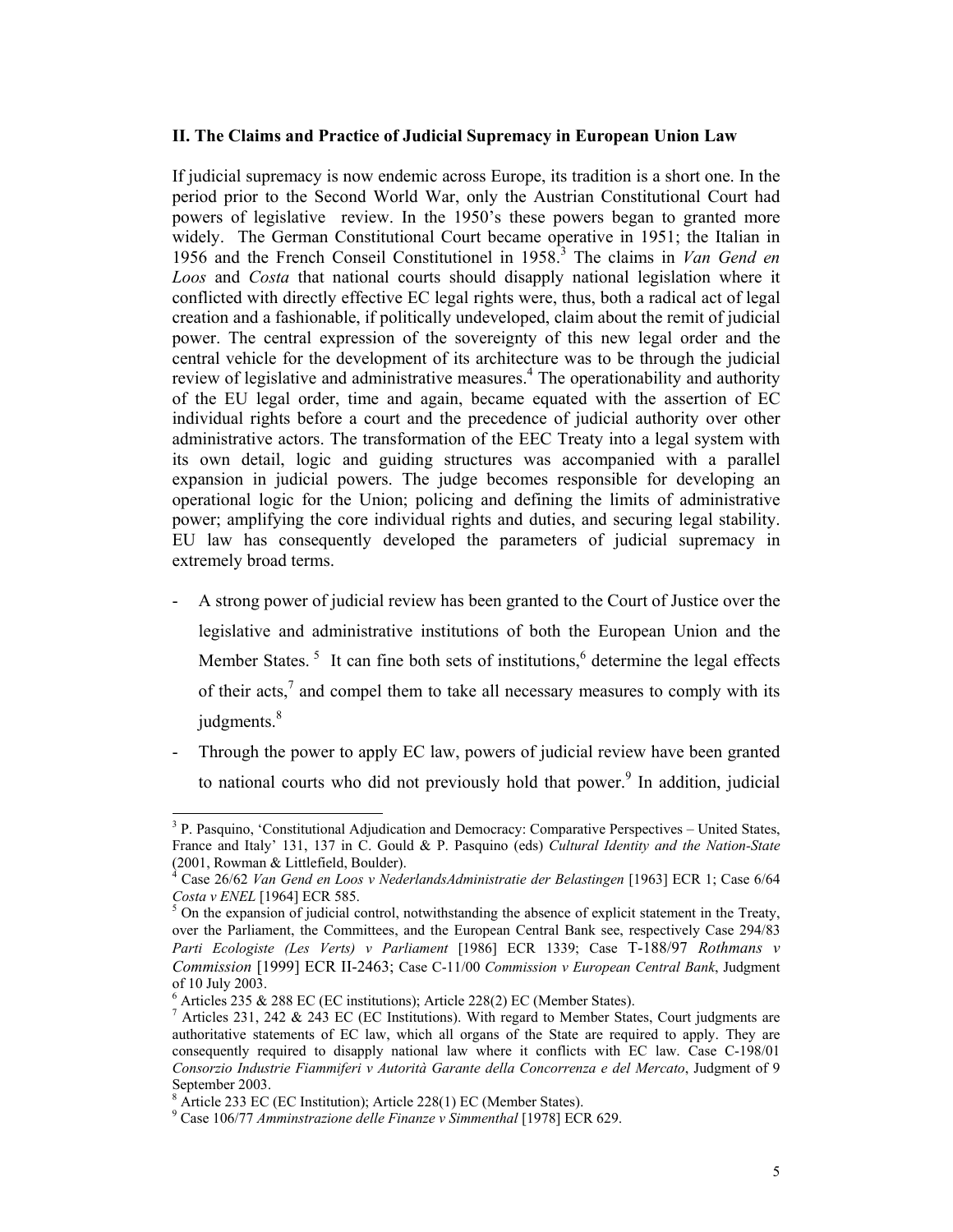status, and, with it the corollary power of review over other officials, has been given to a wide number of quasi-judicial institutions, who were not traditionally considered as courts.<sup>10</sup>

- Extremely broad grounds of judicial review are provided. EU Institutions and national governments acting within the field of EC law are bound not simply by the Treaty, and the doctrines of general principles of law and fundamental rights, but also by the corpus of 80,000 pages of  $EC$  secondary legislation.<sup>11</sup>
- National courts can strike down an administrative or legislative act even where an action is not brought against the administration. In actions between private parties the assertion of the primacy of EC law over an existing legal or administrative practice gives the court the opportunity to strike down the latter as an impediment to the effective enjoyment of EC individual rights. $^{12}$

 This is a dramatic tale, but leaves unexplained why national governments would accept such a loss of power. The answer lies in the bifurcated nature of judicial supremacy. Judicial supremacy is, on the one hand, a *claim* by judges to have ultimate authority over interpretation of the law. This claim provides for the grant of a number of formal powers to the judge. It is also, however, a *description* of the actual power of the judge over administrative actors. The extent of this power is gauged, in part, by the centrality of the judge to the application and interpretation of law: the extent and frequency with which she rules on the full panoply of laws that exist. It is also gauged by the level of compliance with her judgments by those institutional actors to whom these are addressed. In this regard, EC law creates three forms of relationship between the judiciary and the administration, which structures this form of power.

**(i) Judicial Review and the Community Courts – Hesitant Legislative Review and Aggressive Administrative Review**: The first form of relation involves the power of legislative and administrative review enjoyed under EC law by the Community courts over the EU Institutions.13 These relations are marked by few problems with institutional compliance. Notwithstanding this, recent evidence suggests a sharp difference in treatment of

 $10$  It is sufficient that a body is established by law; independent, applies inter partes procedures and has compulsory jurisdiction to be considered a court under EC law. Case C-416/96 *El Yassini v Secretary* 

*of State for the Home Department* [1999] ECR I-1209. 11 EC Commission, *Action Plan "Simplifying and Improving the Regulatory Environment"* COM (2002) 278, 14

<sup>&</sup>lt;sup>12</sup> This occurs either through horizontal direct effect Case 43/75 Defrenne v Sabena [1976] ECR 455 or through the doctrine of indirect effect, Case 14/83 *Von Colson v Land Nordrhein-Westfalen* [1984] ECR 1891.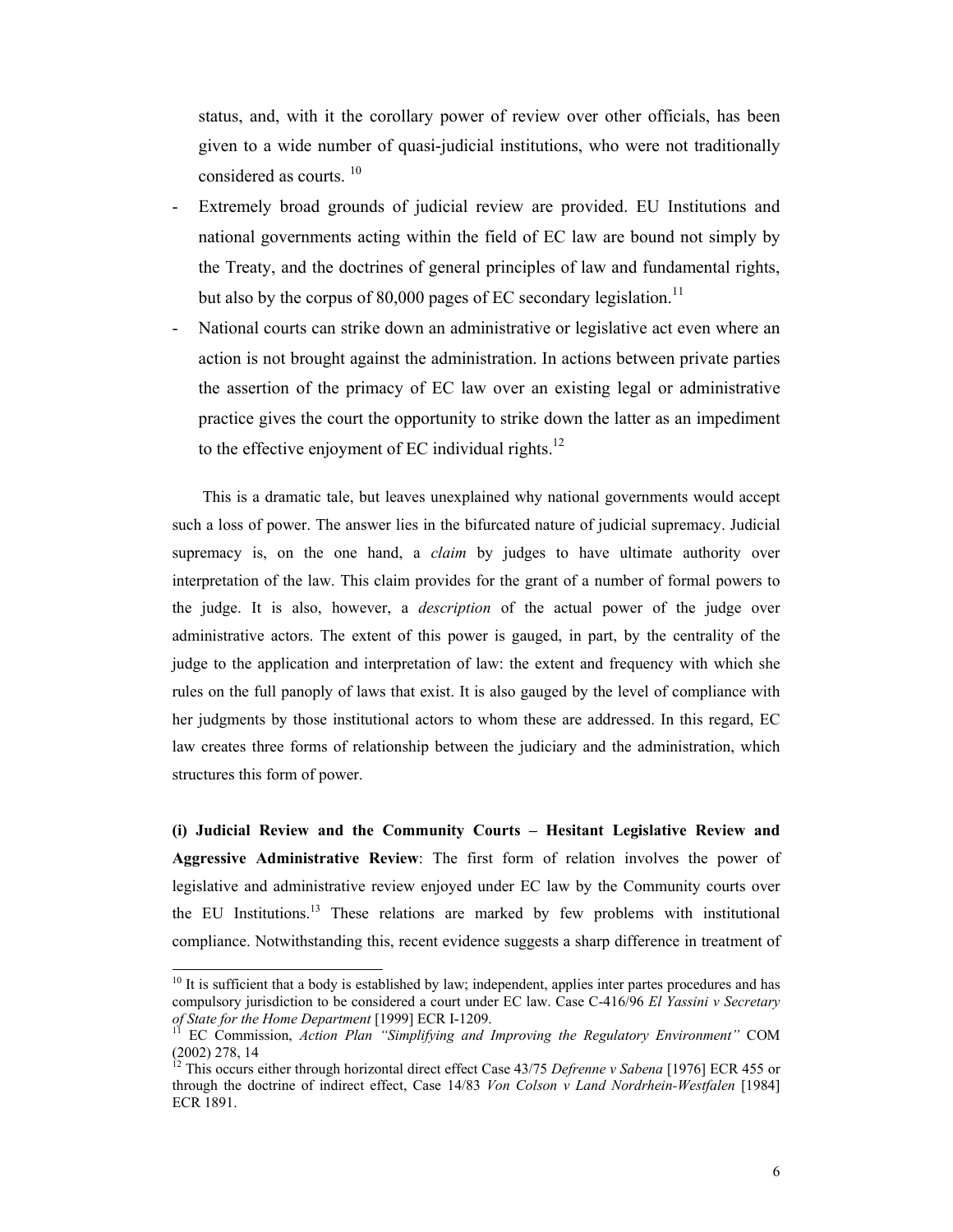Council measures, which are predominantly legislative in nature, and Commission measures, which are predominantly administrative in nature.

Review of Council measures by the Court of Justice is highly limited. In the period 1998-  $2003$ ,  $^{14}$  of 296 judgments it gave in actions brought against EU Institutions, <sup>15</sup> the Court of Justice considered 58 challenges to Council or Council and Parliament acts (19.59%). It upheld 9 of these, a success rate of only 15.51%, which is strikingly low given that locus standi is rarely a problem for applicants at this stage in the proceedings. A similar practice is present for the Court of First Instance. Of its docket for the period 1998-2003, which only involves actions brought against EU Institutions, there were 35 challenges to either a Council Regulation or Directive. Of these only 3 challenges, all against Regulations, were successful (8.57%). Equally significant is a break-down of the successful challenges. A total of 4 were brought by individuals – three before the CFI and one before the Court of Justice.<sup>16</sup> All concerned challenges to Regulations imposing countervailing or anti-dumping duties, measures that are, in essence, administrative rather than legislative in nature. There was no successful challenge to by individuals to 'true' legislative acts by the Council. Of the remaining 8 successful challenges, three each were brought respectively by the Commission<sup>17</sup>and Parliament.<sup>18</sup> These challenged measures where there were points of principles at stake, but only one could be said to involve a significant piece of legislation, and even here it was only a declaration attached by the Council that was annulled.<sup>19</sup> Only two successful challenges were brought by Member States – one by Spain<sup>20</sup> to Regulation restricting the quotas for anchovy, the other the famous action by Germany successfully challenging the Directive prohibiting tobacco advertising.<sup>21</sup> This was only the case of a Directive being successfully challenged, and the sheer exceptionalism of the Court's

<sup>&</sup>lt;sup>13</sup>The bases are numerous, Article 230, 232, 234, 241, 288 EC.

<sup>&</sup>lt;sup>14</sup> A limited period was chosen, as practice can vary longitudinally. A period of extensive review in the 1970s, for example, might not be a strong indicator of how the Community courts approach their relations today. The statistics are on file with the author.

<sup>&</sup>lt;sup>15</sup> This figure includes employment cases but not other forms of contractual dispute.

<sup>16</sup> Case T-7/99 *Medici Grimm v Council* [2000] ECR II- 2671; Case T-58/99 *Mukand etal v Council* [2001] ECR II- 2521; Case T-88/98 *Kundan Industries etal v Council* [2002] ECR II-4897; Case C-76/00P *Petrotub v Council* [2003] ECR I-79. 17 Case C-29/99 *Commission v Council* [2002] ECR I-11221; Case C-281/01 *Commission v Council*

<sup>[2002]</sup> ECR I-12049 ; Case C-378/00 *Commission v Parliament and Council* [2003] ECR I-937.<br><sup>18</sup> Case C-22/96 *Parliament v Council* [1998] ECR I-3321; Joined Cases C-164/97 & C-165/97<br>*Parliament v Council* [1999] ECR I-11

<sup>&</sup>lt;sup>19</sup> A Council Declaration attached to the 1994 Convention on Nuclear Safety was annulled in Case C-29/99 *Commission v Council* [2002] ECR I-11221. 20 Case C-61/96 *Spain v Council* [2002] ECR I-3439. 21 Case C-376/98 *Germany v Parliament & Council* [2000] ECR I-8419.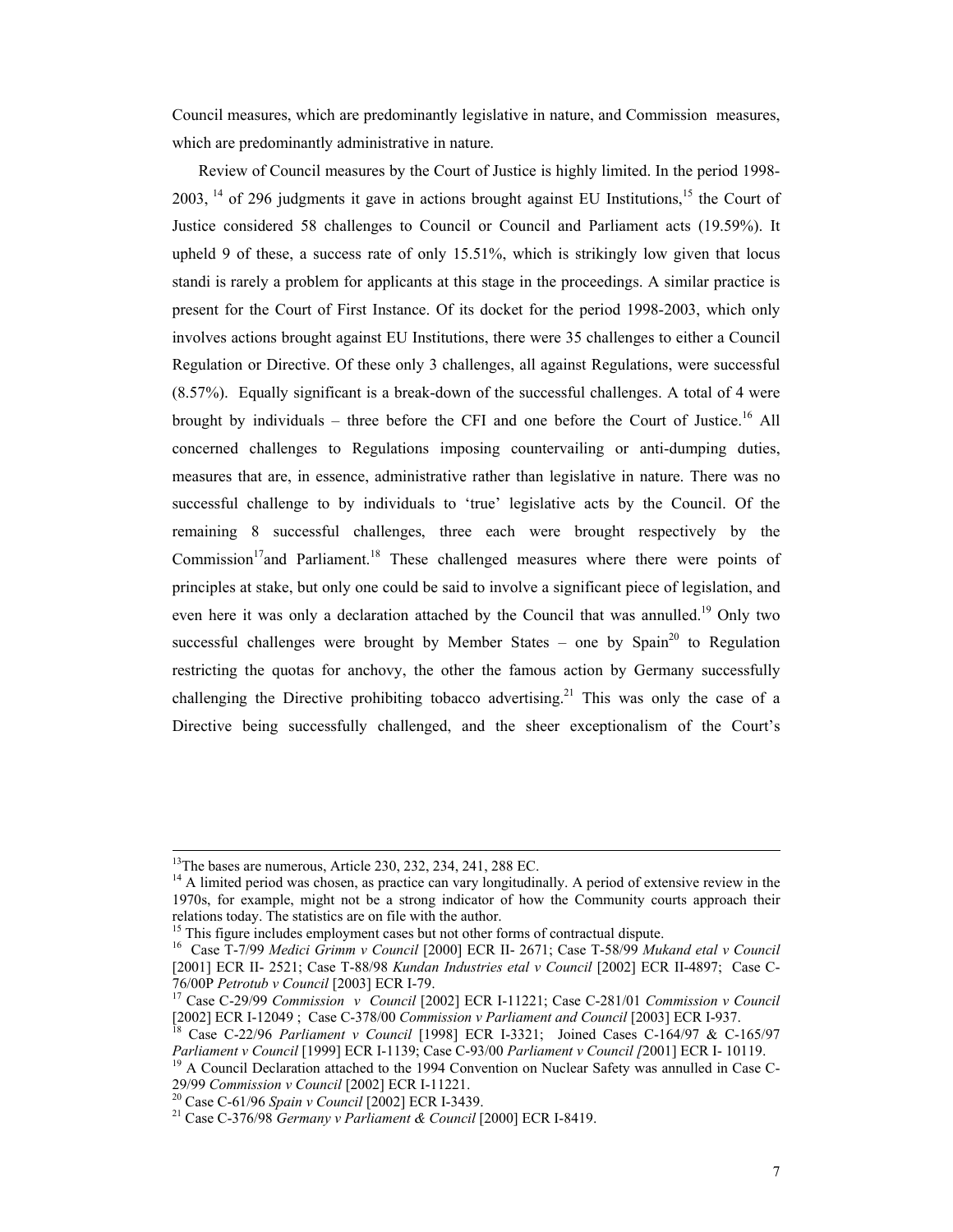judgment was illustrated by its giving a judgment a year later, which would have allowed for a quasi-identical piece of legislation to be adopted.<sup>22</sup>

All the above suggests the Court thwarts the collective preferences of the member States to such a limited extent, both qualitatively and quantitatively, that its practical significance as a form of legislative review is marginal to the point of irrelevance. The bulk of both Community courts' work is rather concerned with review of the administrative and quasilegislative practices of the Commission. They are acting as administrative courts curbing the power of another supranational institution. Of the 296 cases, the Court of Justice considered 194 cases which involved 173 challenges to Commission Decisions and 21 to Commission quasi-legislation, 20 to Commission Regulations and 1 to a Commission Directive. When the *locus standi* requirements are met, there is evidence, furthermore, that these courts act as aggressive administrative courts. 38.01% of the challenges brought before the Court of Justice against Commission quasi-legislation are successful, and 27.25% of those brought against Commission acts. If this is compared against two comparators, it does not compare unfavourably with either the success rate of litigation brought by employees of the EU institutions in a private 'labour law' capacity, which is  $34.09\%$ <sup>23</sup> or the practice of the British courts in judicial review cases, which, in 2002, found in favour of the applicant in 36% of cases.24

**(ii) Enforcement Actions and the Marginal Authority of the Court of Justice:** The second scenario is where enforcement actions are brought against a member State before the Court of Justice by either the Commission or another Member States. Enforcement actions cover the full gamut of EC law.<sup>25</sup> There are, however, questions about the substantive authority of these rulings. As most enforcement proceedings concern instruments that do not generate individual rights before national courts, the only immediate costs for non-compliance are extra-legal ones. They may lay in the court of public opinion; retaliation, albeit illegal, from other member States; or a further action for financial penalties brought by the Commission.<sup>26</sup> Every set of indicators associated with the enforcement proceedings suggests that these are considered remote and small by all the institutional players, and that, whilst there is a

<sup>22</sup> Case C-491/01 *R v Secretary of States for Health ex parte BAT & Imperial Tobacco* [2002] ECR Iwhere the Court held that a ban on tobacco advertising could be adopted under Article 95 EC provided goods and advertising complying with this would be granted access to other Member State markets. These were the other 44 cases brought before the Court.

<sup>&</sup>lt;sup>24</sup> *Judicial Statistics 2002* (2003, Department of Constitutional Affairs, London) 20. The British were chosen as they are the only jurisdiction which publishes success ratios.

<sup>25</sup> For a review of the cases opened and under investigation, EC Commission, *XXth Report on Monitoring the Application of Community Law* COM (2003) 669, Annex 1, 14-16. The reason is that the Commission does not fully control which cases are opened, as it is difficult for it to argue that it will not pursue a complaint brought by an individual if it has formally recorded that there is a prima facie breach of EC law. EC Commission, *Relations with the Complainant in Respect of Infringements of EC Law* COM (2002) 141. In 2002, 60.07% of Commission enforcement actions were begun on the basis of an individual complaint. EC Commission, *XXth Report,* Ibid., Annex 1, Table 1.1 26 Article 228 EC.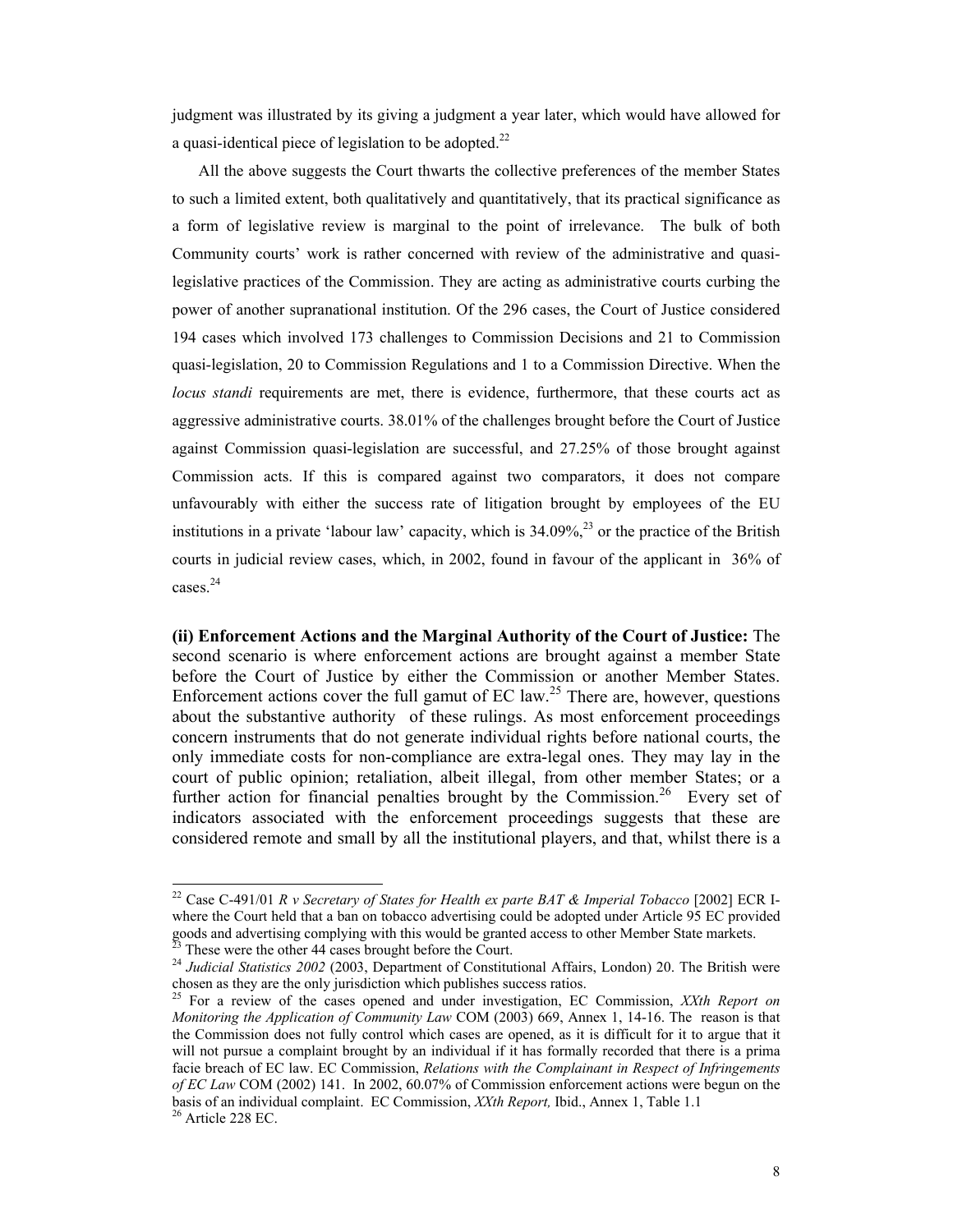diffuse commitment to the rule of way, this only bolsters the authority of the Court in a highly qualified manner.

 The Commission, first, exercises its discretion over the pace of proceedings and which matters to seek judgment in a highly timid manner. Its own statistics show that, at the end of 2002, an astonishing 13.36% were at least 4 years old.<sup>27</sup> They also show that over 89% were settled before the matter was formally referred to the Court.<sup>28</sup> As many proceedings are settled after formal notice, the actual figure is much higher. Whilst no Commission statistics are given on this, a rough idea of the level of settlement can be gauged from comparing the number of enforcement proceedings begun with the number of actual judgments given. Between 1998 and 2002 the number of enforcement proceedings commenced was fairly constant, between 2,134 (1998) and 2,434  $(2000)$ ,<sup>29</sup> whilst the number of judgments given in 2001 were 79 and, in 2002, 93. Of the enforcement proceedings begun, between 3.5-4.5% reach judgment. Of the 93 judgments given by the Court in 2002, it found for the Commission in 90, an astonishing  $96.77\%$ <sup>30</sup> A similar profile is apparent in 2001, where the Court held for the Commission in 75 out of 79 cases. This suggests the Commission only goes to Court where there is a flagrant abuse and it knows it is going to win. Inversely, in difficult or legally arguable cases, the Court is simply not used. The most telling statistic is national government compliance with judgments of the Court. In 2001, the Court gave 75 rulings against Member States in enforcement actions brought by the Commission. By the end of 2002, for these cases, the Commission claimed 28 instances of failure to comply with the rulings of the Court. In 37.33% of cases Member States had not complied with rulings of the Court within 12 months of the judgment.<sup>31</sup> The predominant logic is one of administrative negotiation with control of the Court's docket by the Commission limiting the types of judgment it can give. It is confined to easy declarations ratifying the Commission's position rather than radical restatements of EC law. Even in this role, the authority given to it by national governments appears highly limited. In terms of the time for settlement and the level of compliance, its position is analogous to rulings from WTO Dispute Settlement Panels.<sup>32</sup>

 The position changes dramatically where Member States are subjected to the possibility of the Commission bringing enforcement proceedings for sanctions under Article 228 EC. These act not only as a financial deterrent, but also open national governments up to considerable adverse domestic publicity, with fines being seen as an unnecessary waste of taxpayers' money. One sees this both indirectly and directly. At the end of 2002, the Commission records only 18 instances of non-compliance with *all* judgments given prior to 2000.<sup>33</sup> There is strong compliance with judgments

<sup>27</sup> EC Commission, *Twentieth Report on Monitoring the Application of Community Law*, COM (2003) 669, Annex I, Table 1.2 Actually, the position is far worse as this is the percentage of 'cases in motion' which are where a file has been opened, but no decision has been taken whether to start infringement proceedings.

<sup>28</sup> Ibid, 8.

 $^{29}$  Ibid., Annex I, Table 1.1.

<sup>30</sup> *Statistics of Judicial Activity of the Court of Justice 2002*, 9 http://www.curia.eu.int/en/instit/presentationfr/index.htm <sup>31</sup> Supra n.27, Annex V.

<sup>&</sup>lt;sup>32</sup> The dispute concerning the siting of the Kouroupitos waste dump in Crete in breach of EC environmental law is a case in point. The original Commission proceedings were brought in 1989. The case was not terminated until 2001, and involved 2 Court rulings. The initial one was in 1992 in Case C-45/91 *Commission v Greece* [1992] ECR I-2509. A second action fining Greece was brought in 2000, Case C-387/97 *Commission v Greece* [2000] ECR I-5047. 33 Supra n.27, Annex V.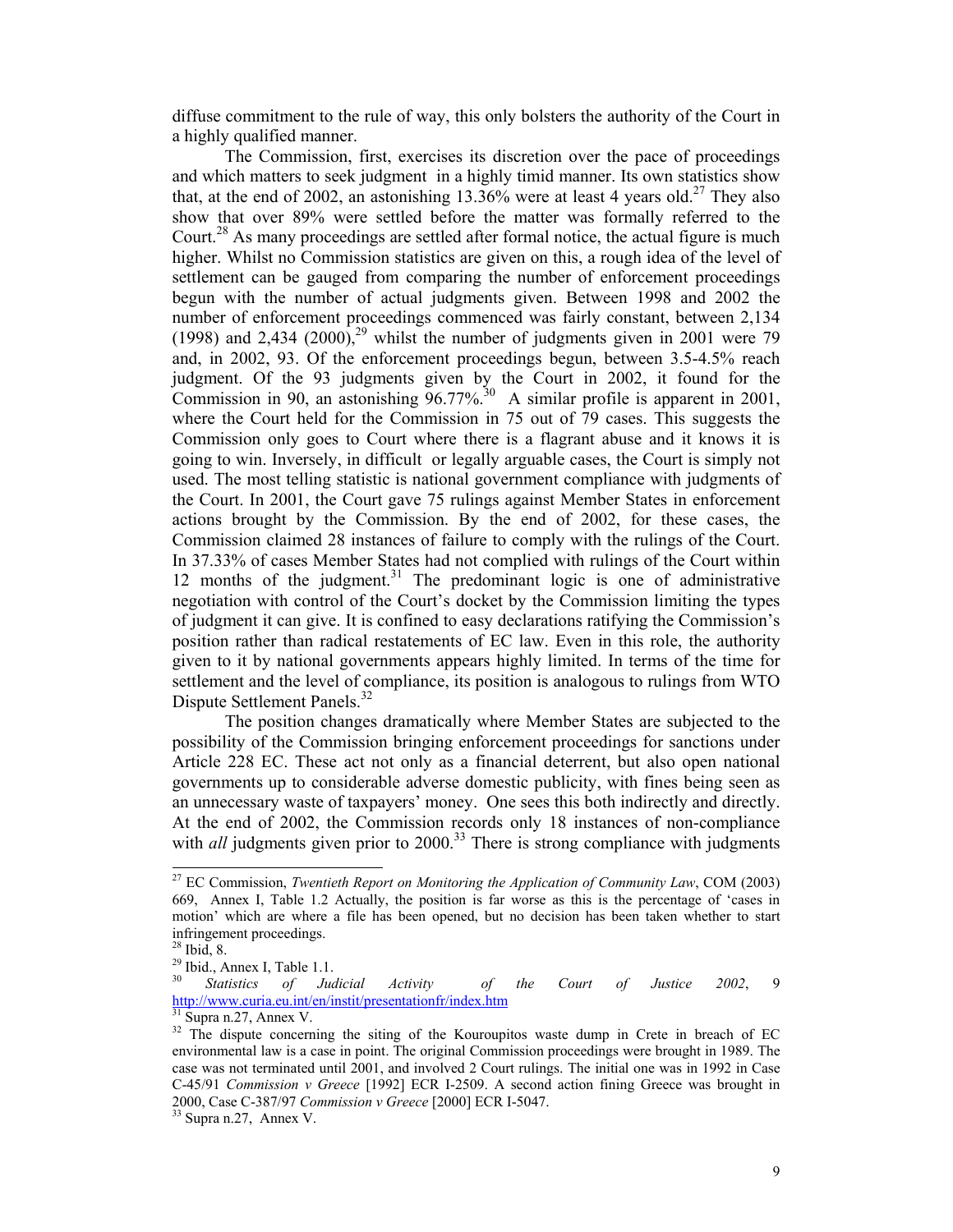at least 24 months old. To be sure, this might be because national governments have acceded to Commission demands. These are, however, also the judgments to which they are most exposed to Article 228 EC proceedings. With regard to the actual proceedings, at the end of 2002, the Commission had instigated 28 Article 228 EC procedures. In two cases fines have been levied by the Court.<sup>34</sup> Two cases were withdrawn and 21 cases terminated. Three cases are ongoing. Once again, it is difficult to know the reasons for such a high level of settlement, but the timeframes would suggest that the Commission enjoys stronger bargaining power in this instance. Of the three ongoing cases, the earliest action was launched on 20 December 2001, 12 months before the statistics were compiled. The two cases brought to judgment were both brought to judgment within 3 years of the initial action being launched. All these suggest that there is less negotiation and equivocation on the part of the Commission than with Article 226 EC proceedings.

**(iii) The Limited Significance of National Judicial Authority:** The final set of relations involve those EC legal provisions which are, either directly or indirectly, invoked before national courts.<sup>35</sup> Authority is vested here in local courts. References to the Court of Justice are the exception, and, even where they occur, the local court is responsible for applying the ruling, as well as for resolving facts and questions of national law.<sup>36</sup> The authority of EC law and, thus, judicial supremacy as a principle of EC law, is contingent on its acceptance by national judges. These could thwart this, formally, by refusing to recognise the validity of EC law or, substantively, by avoiding its responsibilities in more covert ways.<sup>37</sup> Neither form of resistance has happened on a grand scale. There is a high degree of formal acceptance of the authority of both EC law and the Court of Justice in the 'grands arrêts' of senior national courts. Whilst, in some instances, the right to challenge the supremacy of EC law has been left open, its day-to-day validity and precedence over national law has been left unchallenged.<sup>38</sup> Studies measuring the application of EC law are necessarily less clear-cut. All agree, however, on relatively high levels of substantive compliance, but not insignificant levels of non-compliance. Studies in the United Kingdom found that in only 9% of cases

<sup>34</sup> Case C-387/97 *Commission v Greece* [2000] ECR I- 5045; Case C-278/01 *Commission v Spain,* Judgment of 25 November 2003.

<sup>&</sup>lt;sup>35</sup> It would thus include cases of indirect effect where, formally, it is the national provision which grants the individual rights, but this provision is interpreted in the light of EC legal norms.<br><sup>36</sup> Bescareh avec sets that the light of the light of EC legal norms.

<sup>36</sup> Research suggests that between 1.47% and 30.08% of *reported* cases are referred to the Court of Justice. The lowest figure is 1.47% for Spain. F. Ramos, 'Judicial Cooperation in the European Courts: Testing Three Models of Judicial Behaviour' (2002) 2(1) *Global Jurist Frontiers* p.14. The figure for the United Kingdom is 27%, D. Chalmers, 'The Much Ado About Judicial Politics' *Jean Monnet Working Paper No 1/2000.* The other State researched, Austria, found a figure of 30.07% for the higher courts. B. Bapuly & G. Kohlegger, *Die Implementierung des EG-Rechts in Österreich* (2003, Manzsche Verlag, Wien) 27-28.

<sup>&</sup>lt;sup>37</sup>These include narrow constructions of EC legal norms, arguing that it does not apply to the facts in hand; offering weak remedies; refusals to refer; *a contrario* reasoning and application of domestic legal norms rather than EC one's if it would lead to the same result. B. Bepuly, 'The Application of EC Law in Austria' *IWE Working Paper No 39*.  $\lt$  http://www.iwe.oeaw.ac.at>

<sup>&</sup>lt;sup>38</sup> The broadest study is A-M. Slaughter, A. Stone Sweet & J. Weiler (eds) *The European Courts and National Courts: Doctrine and Jurisprudence* (1998, Hart, Oxford-Portland).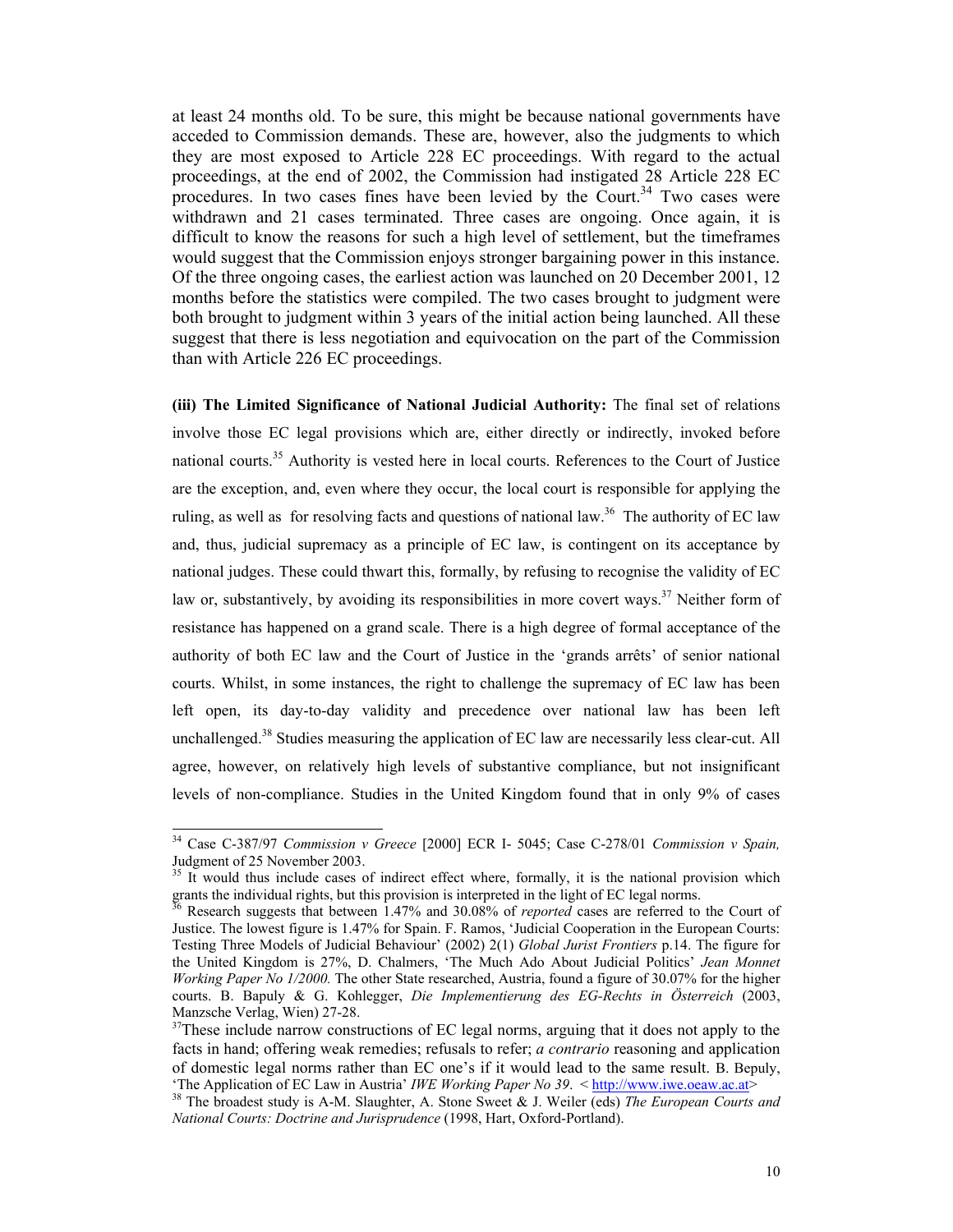could any form of restrictive application be found.<sup>39</sup> A study of senior Austrian courts found a similar pattern, with restrictive rulings accounting for  $6.6\%$  of case law<sup>40</sup> A study of Spanish courts found that they complied with ECJ precedent between 74.57% (higher courts) and 84.61% (lower courts) of the time. $41$ 

 The field within which this judicial authority reigns is, however, very narrow. This narrowness manifests itself in the range of instruments, the types of litigant and the material remit of EC law invoked before national courts.<sup>42</sup> In a study of all cases reported in the United Kingdom in which EC law was invoked, notwithstanding the 80,000 pages of secondary legislation, EC Treaty provisions were the most heavily invoked of all the different types of instrument. The original core of law of 1957 was still the predominant tool of litigation. Just 5 Directives accounted for 73% of the instances in which Directives were invoked before British courts. Litigation was focussed, furthermore, in a very narrow area of EC law. Five sectors accounted for 61% of all the cases, and large policy areas, such as the single market, financial services, company law, consumer law, environmental law were marked by little or no litigation. Finally, contrary to domestic practice, very little EC litigation, only 32.6%, involved disputes between private parties, with two instruments, the Sex Discrimination and the TUPE Directives, accounting for 64.5% of these instances.

The involvement of the Court of Justice in steering national courts is similarly very limited. In the period 1998-2003, the Court of Justice gave 763 judgments in answer to preliminary references from national courts.<sup>43</sup>

<sup>39</sup> D. Chalmers, 'The Positioning of EU Judicial Politics within the United Kingdom' (2000) 23 *West European Politics* 169, 182. 40 B. Bapuly & G. Kohlegger, *Die Implementierung des EG-Rechts in Österreich* (2003, Manzsche

Verlag, Wien) 27.

<sup>41</sup> F. Ramos, 'Judicial Cooperation in the European Courts: Testing Three Models of Judicial Behaviour' (2002) 2(1) *Global Jurist Frontiers* 43-44. 42 D. Chalmers, supra n. 39, 178-183.

<sup>&</sup>lt;sup>43</sup> The headings involve the following areas - Economic Freedoms (EcFreed)(191 cases); Competition including public undertakings and State aids (Compet)(36 cases); Sex Discrimination (Sex Discr)(43 cases); VAT (VAT)(74 cases); Trademark (Trademark)(28 cases); Other (all other sectors)(161 cases); Agriculture (Agric)(92 cases); Commercial Policy and Customs Union (CCP)(47 cases); Environment (Envir)(23 cases); Public Procurement (PP)(33 cases); Labour Law other than Sex Discrimination (Lab)(28 cases). These are the author's classification rather than the Court's and are available on request.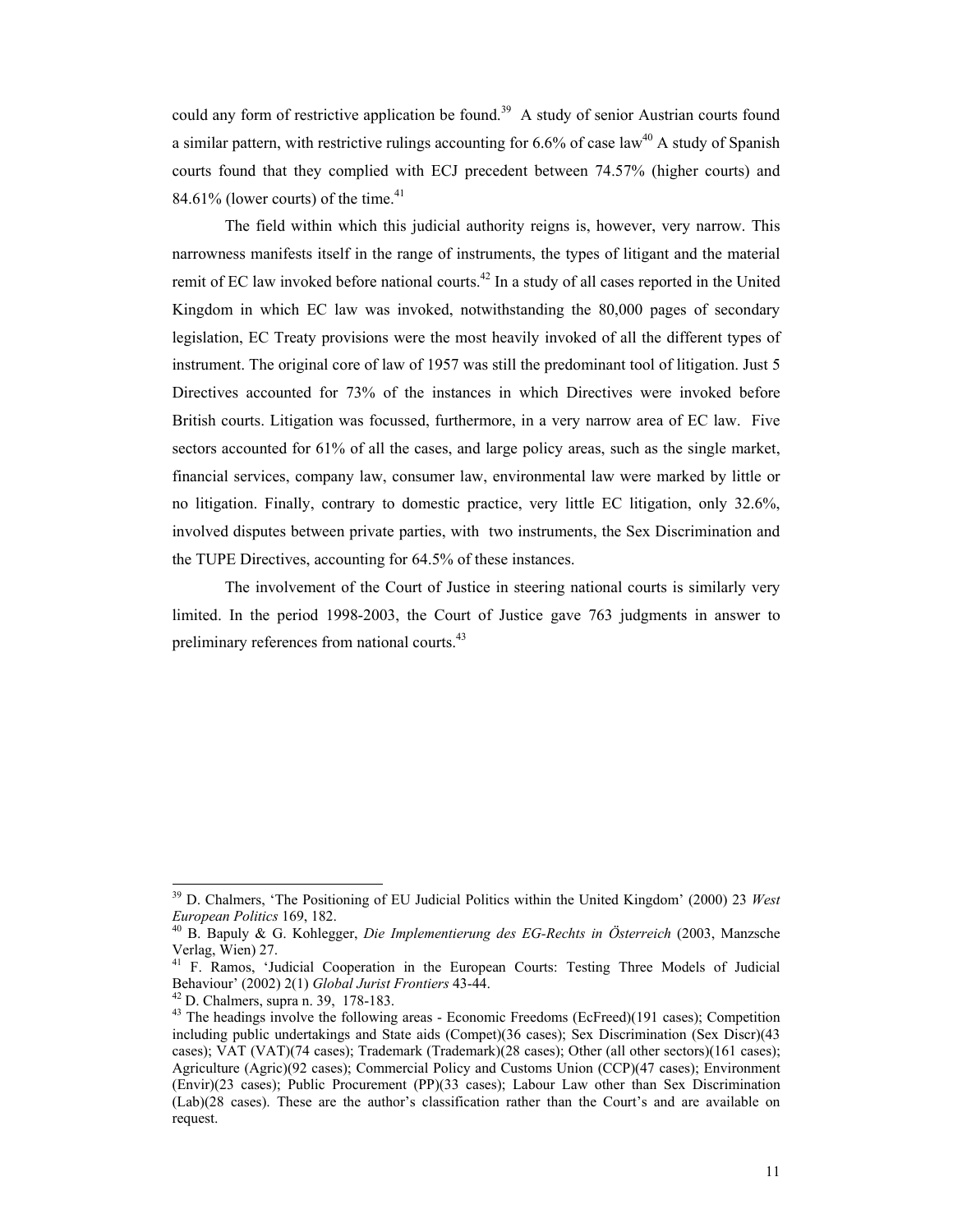

The graph above shows that three areas – the economic freedoms, VAT and agriculture - accounted for 47% of all the Court's judgments. The first of these is anchored around EC Treaty provisions, $44$  which have been largely unchanged since 1957. The second concerns litigation, centred around a single instrument, the Sixth VAT Directive,<sup>45</sup> and the final one concerns a sector, which is significant but not predominant in the European Union political economy. In neither agriculture not VAT do you find judgments of broad principle being given by the Court. Instead, it is confined to giving rulings on highly specific if, for the parties, financially important points. Whilst the Court has articulated broad principles in the arena of the economic freedoms it has frequently been trapped by the density of the case law, with the consequence that few commentators would argue that the legal position is clearer or more coherent than 20 years ago. By contrast, the 'other' sector, accounting for 21% of all the Court's case law, included all consumer and health protection law, migration of non-EU nationals, transport, financial services, regulations of the professions; company law; all intellectual and industrial property law except trademarks; company law; broadcasting and advertising; and data and protection law. As environmental law and labour law, two huge legal fields largely dominated by EC law, account for a further 7%, the actual guiding hand of the Court of Justice in most policy areas is extremely limited. Another way of arriving at the

 $\overline{a}$ 

<sup>&</sup>lt;sup>44</sup> The author merely looked at Treaty provisions, except for free movement of workers, where Article 39 EC has been difficult to dissociate from the secondary legislation listed below.

<sup>45</sup> Directive 77/388/EEC, OJ 1977, L 145/1.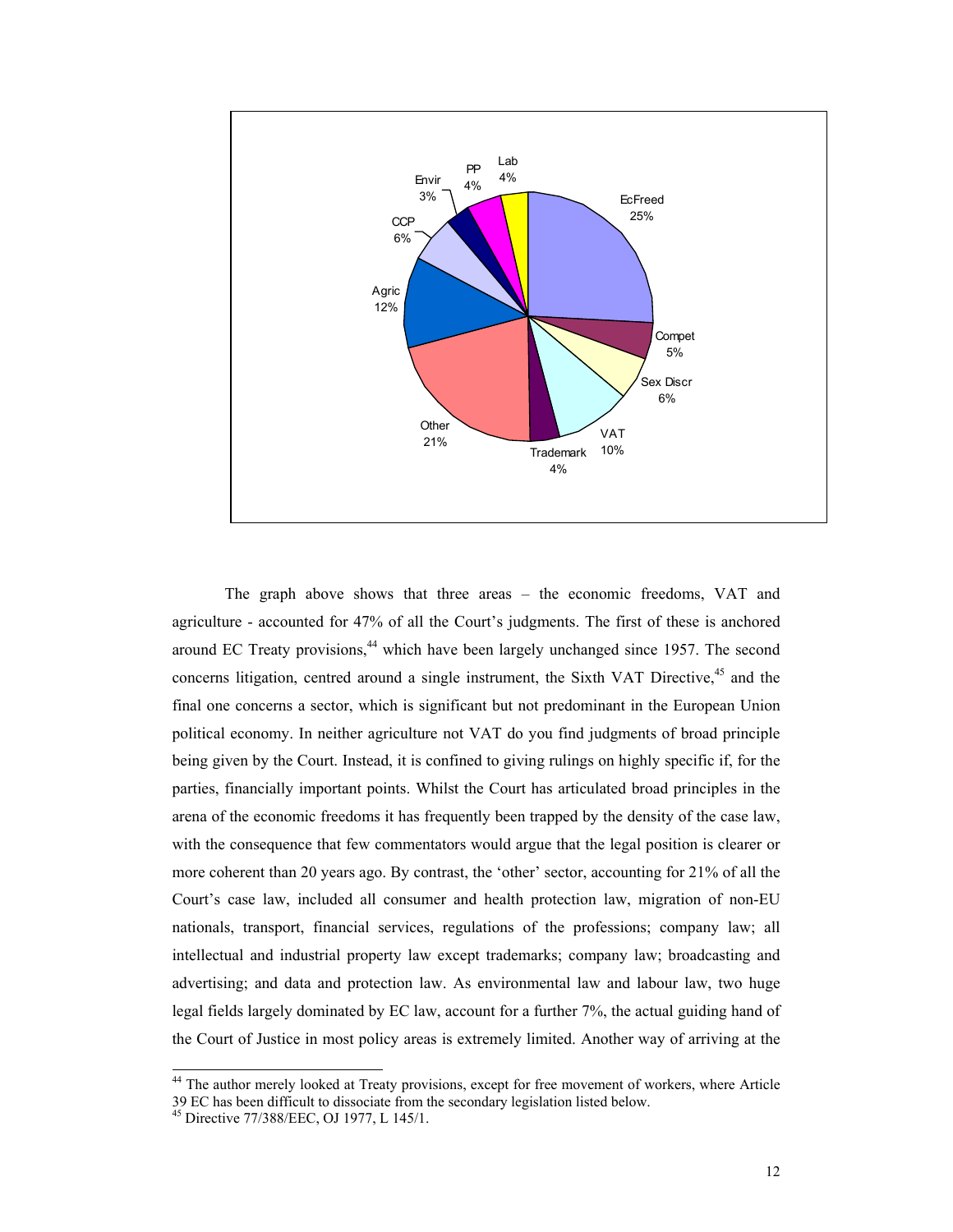conclusion is to note that interpretation of 22 EC Treaty provisions,<sup>46</sup> 7 Directives<sup>47</sup> and 3 Regulations<sup>48</sup> accounted for 50% of the case law during this period. For these were the legal instruments that were almost the exclusive subject-matter of litigation in the fields of the economic freedoms, competition, sex discrimination, public procurement, VAT and trademarks. With the exception of the Trademark and Public Procurement Directives, all this legislation is also at least 25 years old. To be sure, individual judgments vary enormously in their symbolic and practical effects. Yet if one combines this latter case law, which is narrow in legal focus, with the case law on agriculture and commercial policy/customs union, which involves case law with little general visioning effects or significant effects for the wider economy, one reaches a position, where, over two thirds of its time, the Court is either revisiting well-worn debates or deciding cases, which are of interest only for very narrow constituencies

 Judicial power in this area resembles that of the old High Authority of the European Coal and Steel Community - intense, but narrowly focussed. Moreover, it is precisely this narrow focus that allows this intensity. It softens resistance by national administrations, who encounter only limited judicial transgression over exercise of their traditional prerogatives. More integrally, these limits have been the basis on which many national courts have accepted the authority of EC law. The German,<sup>49</sup> Belgian,<sup>50</sup> Danish, <sup>51</sup> British<sup>52</sup> and Hungarian courts<sup>53</sup> have all stated that they will accept only a materially limited sovereignty for EC law. The confined remit of EC before domestic courts has, therefore, important normative dimensions. For in an all cases, national courts have made clear that it is not a second order qualification that conditions a general presumption of the sovereignty of EC law, but rather provides the *very* justification that allows the authority of EC law to be applied in the first place.

<sup>&</sup>lt;sup>46</sup> The following provisions of the EC Treaty were invoked as economic freedoms Articles 25, 28-30, 39, 43, 45, 46, 48, 49, 50, 55, 56, 58, 90 EC. In addition, Articles 17-18 EC are invoked as interpretative aids. The following provisions were invoked in the field of competition, Articles 81, 82, 86 & 87 EC. Article 141 EC, the equal pay provision was invoked in the field of sex discrimination.

<sup>&</sup>lt;sup>47</sup> Directive 77/388, OJ 1977, L 145/1 (VAT); Directive 76/207, OJ 1976, L 39/40 (sex discrimination); Directive 89/104, OJ 1989, L 40/1 (trade marks); Directive 89/665, OJ 1989, L 395/33 and Directive 93/36, OJ 1993, L 199/1 (Public Procurement); Directive 64/22, OJ Sp. Ed. 1964, 850/64, 117 and Directive 68/360, OJ Sp Ed. 1968, L 257/13, 485 (free movement of workers)

 $^{48}$  Regulation 1612/68, OJ Sp.Ed. 1968, L 275/2, 475; Regulation 1251/70, OJ Sp. Ed. 1970, No L 142/24, 402; Regulation 1408/71, OJ 1997, L 28/1 (free movement of workers).<br><sup>49</sup> Brunner v European Union Treaty [1994] 1 CMLR 57.

<sup>&</sup>lt;sup>50</sup> CA, 3 February 1994, *Ecole Européenne*, Case No 12/94, B6.<br>
<sup>51</sup> Carlsen v Rasmussen [1999] 3 CMLR 854.<br>
<sup>52</sup> R v MAFF ex parte First City Trading [1997] 1CMLR 250; Marks & Spencer v CCE [1999] 1 CMLR 1152.

<sup>53</sup> See Judgment 30 invalidating Article 62 of the 1994 Europe Agreement been Hungary and the European Union, Judgment of 25 June 1998. J. Volkai, *The Application of the Europe Agreement and European Law in Hungary: The Judgment of an Activist Constitutional Court on Activist Notions*, Harvard Jean Monnet Working Paper 8/99.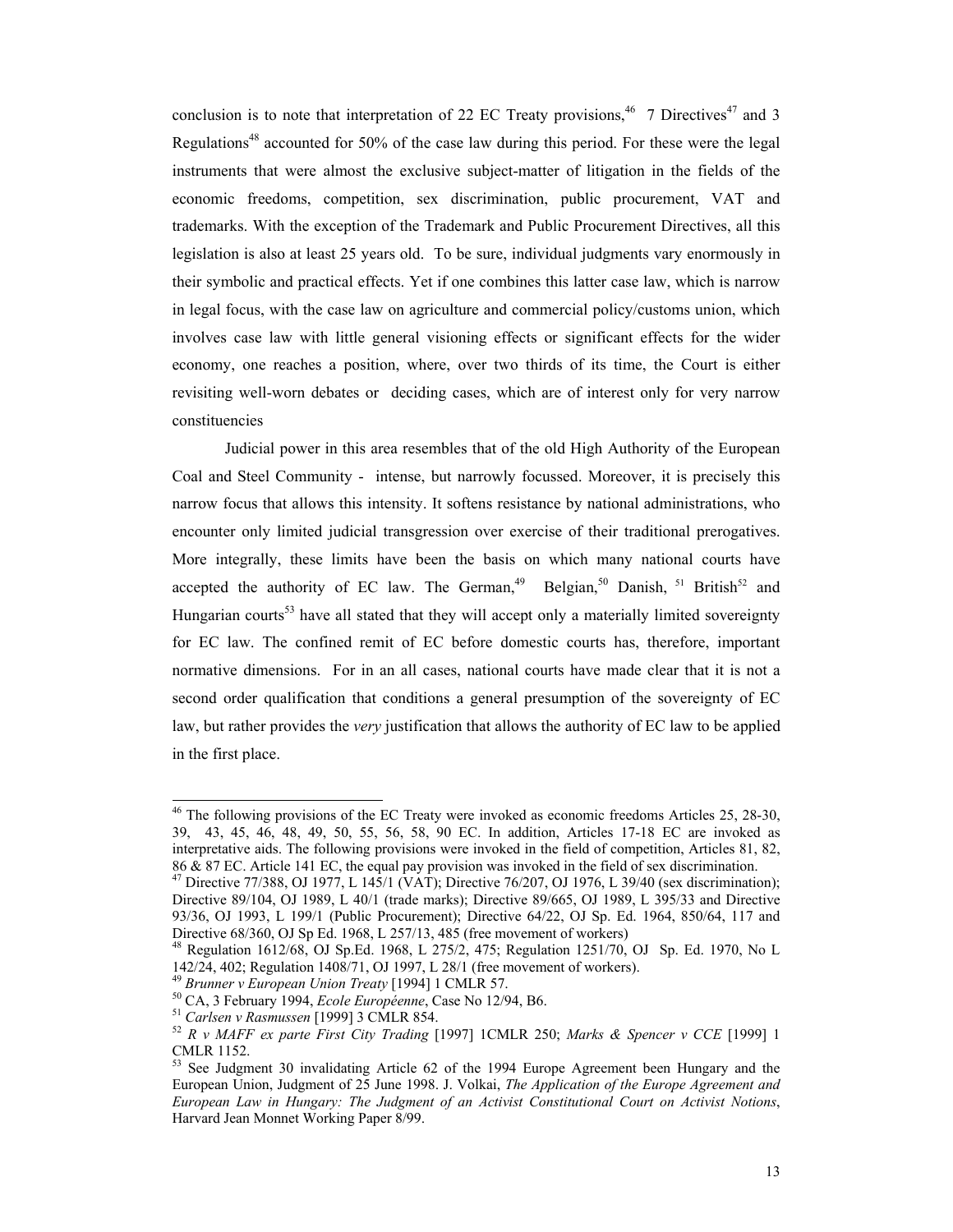#### **III. The Constitutional Treaty and Judicial Supremacy**

A dualism existed, therefore, in the practice of judicial supremacy in EU law. This dualism was marked, on the one hand, by the presence of a rhetorical gap between the formal claims and legal norms set out for judicial power by the Court of Justice and the much more limited judicial presence on the development of EU law and policy. On the other, it was precisely this gap, which created the delicate institutional balance that allowed judicial supremacy to develop within EC law in the first place. For it limited the political impacts and allowed local judiciaries to accept and enforce a doctrine which had, otherwise, been developed in a radical manner. Despite this, an undifferentiated and absolutist interpretation of judicial supremacy became the central dynamic shaping discussion about the position of the Union Courts in the Constitutional Treaty. Implicit in much of the discussions and in the CT itself, it was left to the President of the Court of Justice in his submission to the 'discussion circle' on the Court to spell it out:

'The rule of law is an essential part of any constitutional system and it is the Court's responsibility to ensure that it is observed ….. In this regard, the current situation is not entirely satisfactory. One can point to the fact the transition from the European Communities to the European Union did not entail a corresponding extension of the guarantees of the observance of the law. Instead, it resulted in a situation in which the mechanisms for judicial protection vary….'<sup>54</sup>

The consequence has been an earthquake which has destroyed the delicate balance between the strong normative claims made for judicial supremacy made by the Union judiciary and its limited actual presence in Union law. In all areas of jurisdiction, the Constitutional Treaty has removed the previous qualifications on the authority of the Court of Justice and the Union judiciary .

**(i) The Constitutional Treaty and a Constitutional Court for Europe? Strengthening of the Grounds of Judicial Reason**. Under the EC Treaty, the Court is currently responsible for ensuring that the 'law is observed' in its application and interpretation of the Treaty and secondary legislation.<sup>55</sup> The CT modifies this to require it to:

'ensure respect for the law in the interpretation and the application of the Constitution'.56

 $\overline{a}$ 

<sup>&</sup>lt;sup>54</sup> Oral presentation by Gil Carlos Rodriguez Iglesias to the 'discussion circle' on the Court of Justice, CONV 572/03, 1-2.

<sup>55</sup> Article 220 EC

 $56$  Article I-29 CT.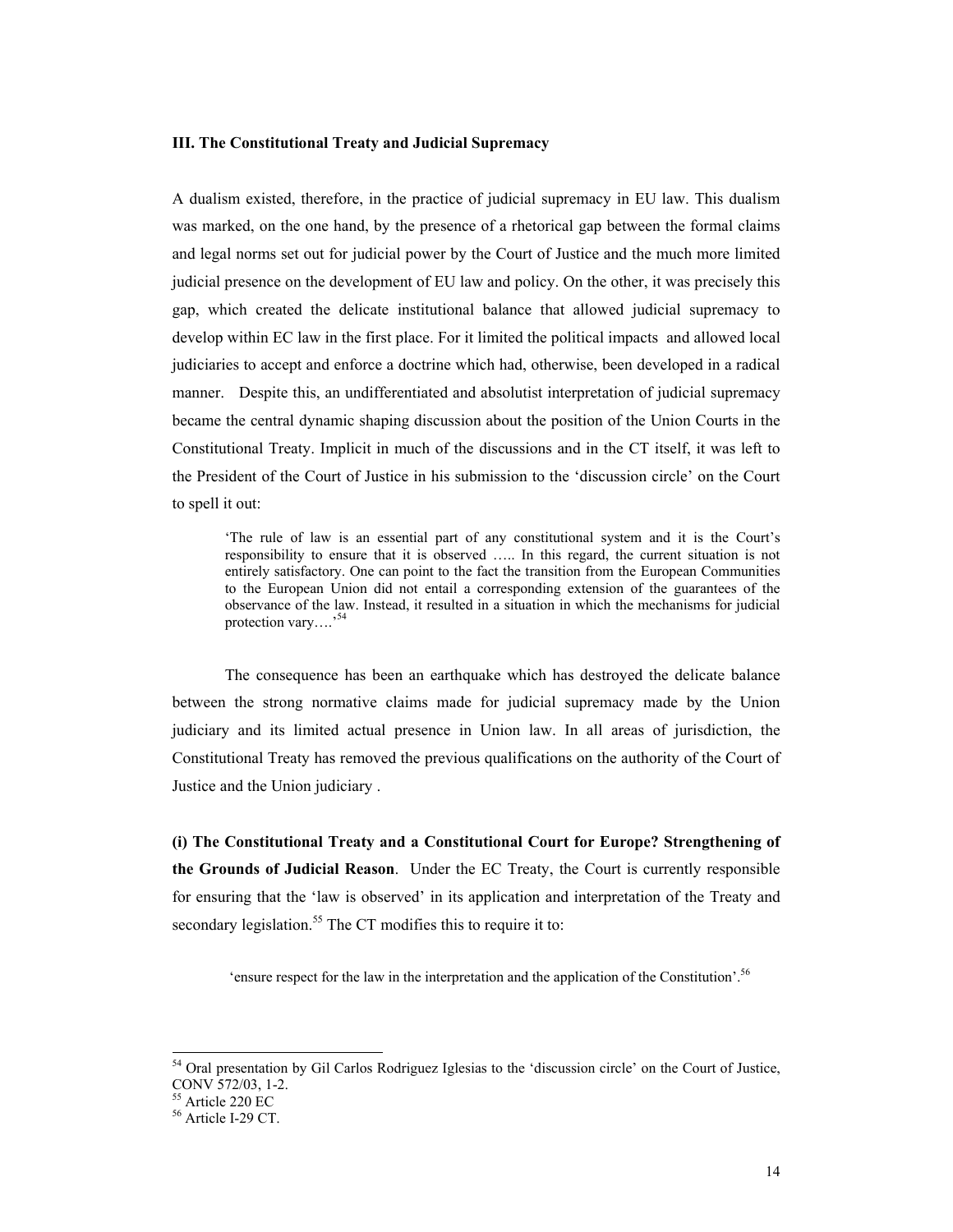On its face, this seems to do no more than reflect the altered designation of the founding document, and would seem a trivial alteration. The new provision does, however, explicitly mandate the Court to engage in constitutional reason for the first time. To be sure, the Court's future interpretation of this is a matter of conjecture, but other developments in the CT and the reaction to these suggest this might provide a far more extensive basis for legislative review.

One is the incorporation of the Charter of Fundamental Rights into Part II of the CT. This provides a more settled basis for more intensive review of EU institutional activity by setting out, for the first time, an explicit and detailed catalogue of the rights against which activity is to be reviewed. It shifts the task of the Court away from having to imply and 'create' the existence of fundamental rights within the Union legal order to developing and fleshing out the meaning of 'taken for granted' provisions. The Charter also provides a basis for a more extensive review, as it includes many rights whose basis as a standard of review was previously unclear. This reform must be placed alongside developments in Court practice which suggest an existing willingness upon the part of the Court to extend its horizons of review beyond those of traditional first generation rights. In the last 3 years, it has, therefore, established norms of review in the fields of data protection,  $57$  sexual orientation<sup>58</sup> and bioethics.<sup>59</sup>

The other development is the new delimitation of competencies set out in the Constitutional Treaty. The Nice Declaration provides that the aim of the CT should 'be to establish and monitor a more precise delimitation of competencies .. reflecting the principle of subsidiarity.<sup> $60$ </sup> To what extent, this has occurred is open to debate, but, perhaps more important than the linguistic detail of particular provisions, is the institutional backdrop against which this takes place. As the Nice Declaration and new reinforced provisions on subsidiarity make clear, it is certainly intended that the CT be interpreted as something which not only justifies but also constrains EU action in equal measure.<sup>61</sup> If this teleology of containment is be taken seriously, a consequence will be far more active constitutional review of EU legislation by the Court in its policing the limits of EU law.

**(ii) The Transformation of EU Administrative Law:** Changes have been made to the *locus standi* requirements governing the circumstances in which non-privileged applicants can seek

<sup>57</sup> Case C-101/01 *Lindqvis*t, Judgment of 6 November 2003; Joined Cases C-465/00, C-138/01 and C-139/01 Österreichisches Rundfunk [2003] ECR I-4919.<br><sup>58</sup> Case C-117/01 *KB v National Health Service Pensions Agency*, Judgment of 7 January 2004.<br><sup>59</sup> Case C-377/98 *Netherlands v Parliament & Council* [2001] ECR I-7079.

<sup>&</sup>lt;sup>61</sup> The Protocol on the Application of the Application of the Principles of Proportionality and Subsidiarity includes a number of *ex ante* and *ex post* controls on Union measures to secure that they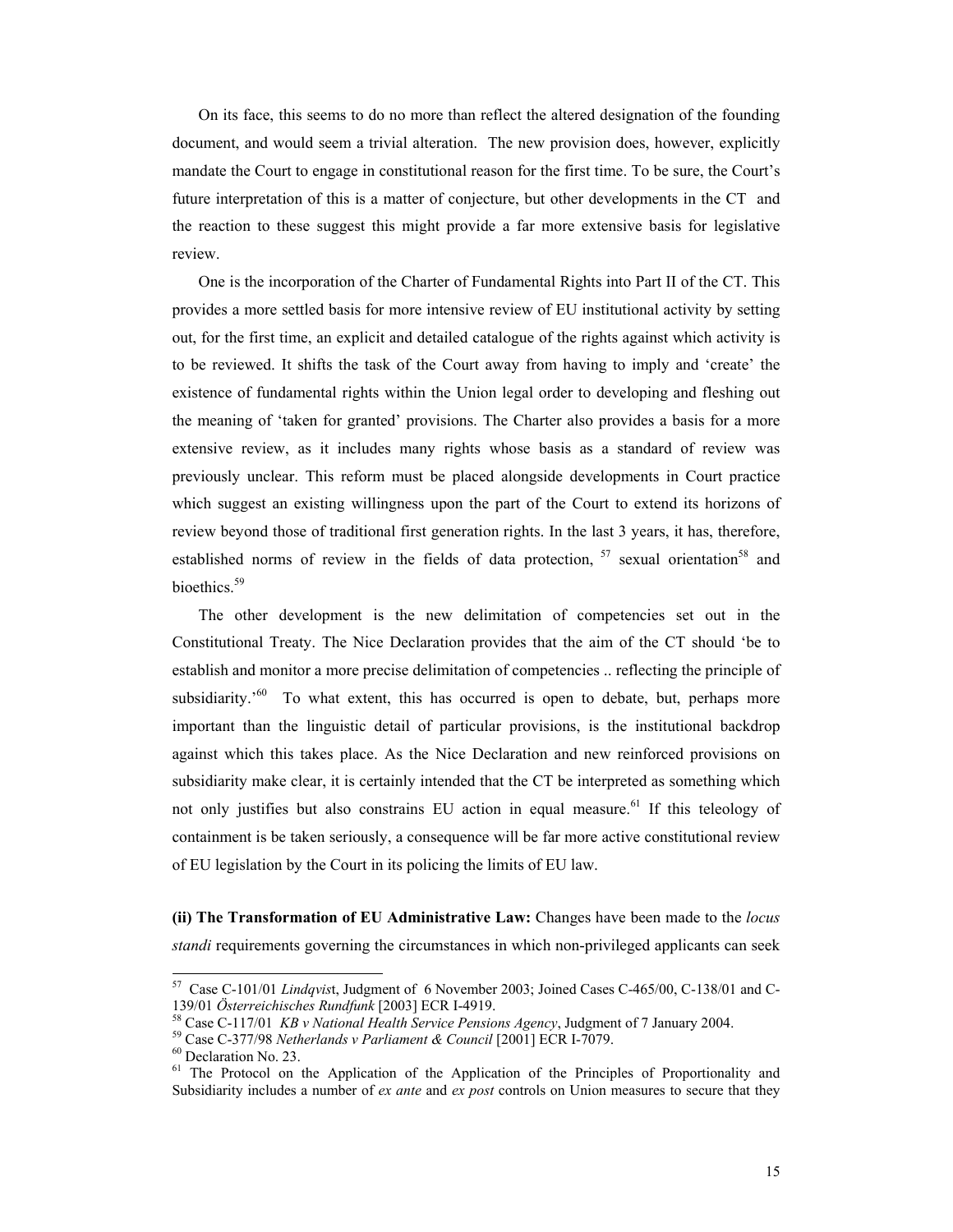judicial review of acts of the Union Institutions. At present, natural or legal persons can only challenge an EC act where it is either addressed to them or is of direct and individual concern to them.<sup>62</sup> Direct concern occurs wherever an act directly affects the legal situation of the applicant so that she is denied certain lawful rights that would otherwise be hers'. $63$ Traditionally, the bigger hurdle has been the establishment of individual concern. Individuals were required to establish the measure affected them either by reason of certain attributes peculiar to them or by reason of a factual situation which differentiated them from all other persons and distinguished them individually in the same way as the addressee.<sup>64</sup> Even where parties' interests were significantly compromised, this requirement made review possible only in exceptional circumstances.

The requirement of individual concern is lifted for regulatory acts by the CT, which an individual can now challenge if they are merely of direct concern to her.<sup>65</sup> Regulatory acts are a new form of legal act created by the CT. They are general, but 'non legislative', measures which implement EC legislation or certain provisions of the Constitution.<sup>66</sup> This represents a considerable relaxation of the *locus standi* requirements, with a corresponding shift in the balance of power between administration and judiciary. Whole areas of Commission activity previously immune from judicial oversight are now likely to be subject to perpetual challenge by a large number of parties. The increased volume of case law will, by itself, lead to a significant increase in the judicial over-ruling of Commission acts. The CT, however, also sends an implicit message that the Union courts are to take a more active role favoring the applicant. For the traditional argument for comitology and quasi-legislation has been that the nature of these fields depended heavily on specialized expertise, decisional efficiency and long-term planning, all of which could only be secured by administrative autonomy. The extension of judicial oversight for these fields alone suggests a significant ideological realignment in which these values are to have less weight and the Union administration is to be increasingly constrained by other values of liberal democracy.

**(iii) Increased Policing Powers Over National Governments.** The CT introduces a singletrack procedure for enforcement procedures against Member States where proceedings are brought for failure to transpose a Framework Law (the CT replacement for a directive). The Commission can ask in the initial proceedings for the Court to impose a penalty.<sup>67</sup> This is

are only taken where Member States cannot realise the objectives unilaterally, most notably by giving national parliaments and the Committee of the Regions new policing powers.

 $^{62}$  Article 230(4) EC.<br> $^{63}$  Case C-486/01P *Front National v Parliament*, Judgment of 29 June 2004.

<sup>&</sup>lt;sup>64</sup> C-50/00P *Unión de Pequenos Agricultores v Council* [2002] ECR I-6677.<br><sup>65</sup> Article III-365(4) CT.

 $66$  Article I-33(1) CT.

 $67$  Article III-362(3) CT.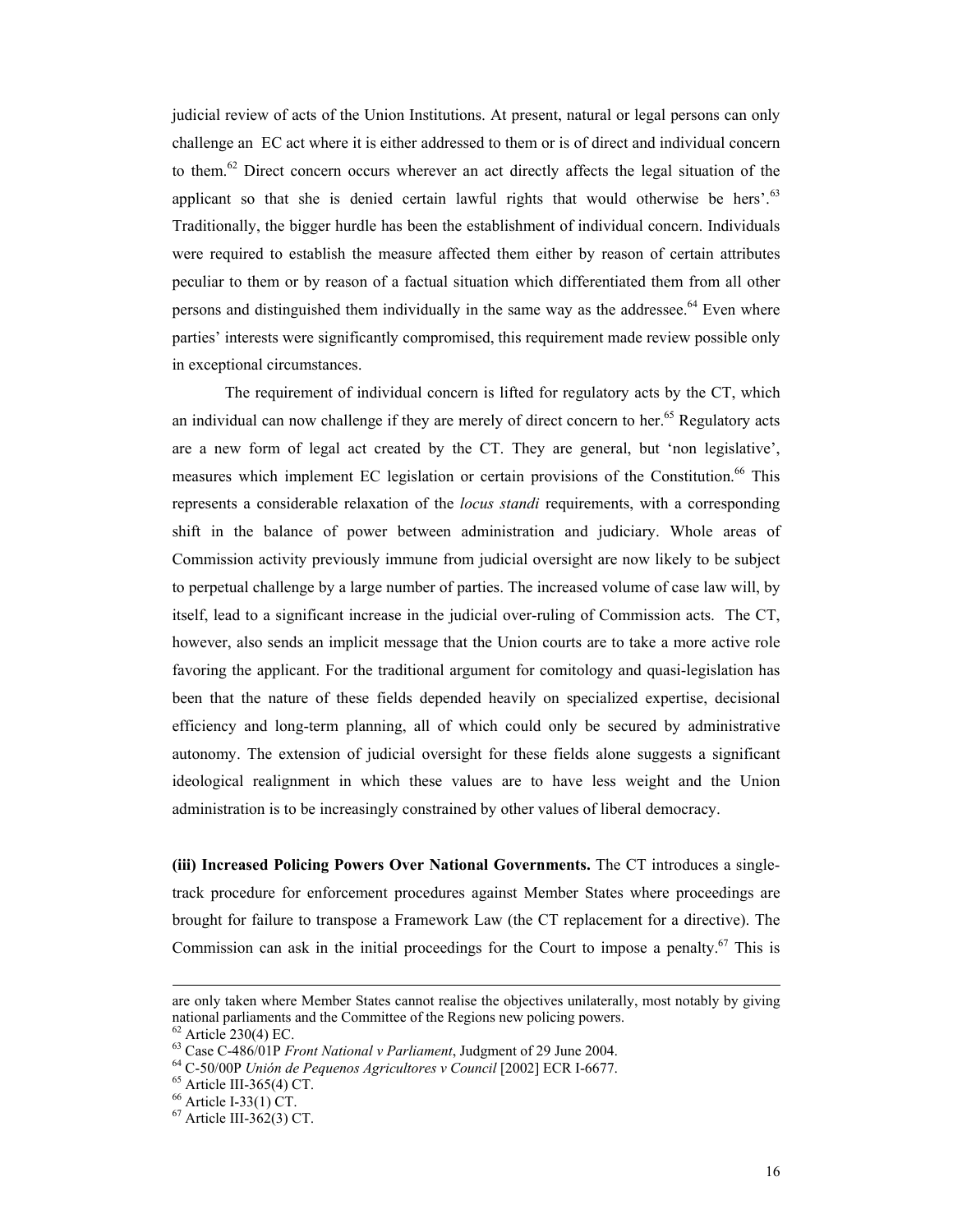significant as it was only when the threat of financial sanction was imminent that national governments began to take the authority of the Court of Justice seriously. For other breaches of EC law, the authority of the Court is likely to remain diffuse. The two-tier process remains, whereby the Court of Justice must make a prior ruling finding a breach of EC law, and only then, can a second set of proceedings for sanctions be instigated by the Commission. Even here, its authority has been augmented, as these have been simplified. If a Member State fails to comply with an initial judgment of the Court, the Commission can go back to Court pressing for sanctions after issuing a formal notice and giving the member State the opportunity to submit its observations.<sup>68</sup> It does not have to also issue a reasoned opinion and await Member State compliance with that opinion before proceeding, as is currently the case.

**(iv) The Expansion of National Judicial Power and of the Preliminary Reference Procedure:** The most significant increase in judicial authority is its extension by the CT in the area of freedom, security and justice. This exceptionalism currently prevents legislative measures adopted under the third pillar of the TEU generating rights which can be directly invoked before national courts. It also limits, *inter alia*, national courts' powers of referral to the Court of Justice. For measures falling under Title IV of the EC Treaty, namely visas, asylum and immigration, the Court can only receive references from courts against whose decision there is no judicial remedy. <sup>69</sup> In policing and judicial cooperation in criminal matters, the reference procedure is even more compromised, as it is an 'optional' one where Member States can choose whether their national courts have the power of reference and, if so, which courts are to have that power.<sup>70</sup> Finally, the docket of the Court is subject to greater control by the political institutions of the Union in that these have more possibilities to bring cases before the Court than in other fields.<sup>71</sup> With one caveat,<sup>72</sup> this exceptionalism has been swept away. EU legislation governing immigration, asylum, crime and policing will not only be able to invoked freely and generate rights in national courts, but also to be referred as freely as any other area of Union law to the Court of Justice. This constitutional amendment takes place against a legislative backdrop in which a veritable avalanche of EU legislation has

<sup>&</sup>lt;sup>68</sup> Article III-362(2) CT.

 $69$  Article  $68(1)$  EC.

<sup>&</sup>lt;sup>70</sup> Article 35(1)-(4) TEU. Austria, Belgium, Germany, Luxembourg and the Netherlands have granted all their courts the power of reference. Greece has accepted jurisdiction for courts of last resort, OJ 1997, C 340/308.

 $71$  The Commission, Council or a Member State may seek a reference on any legal question relating to Title IV (or measures adopted under it) of the EC Treaty, Article 68(3) EC. With regard to third pillar measures, national governments may bring any dispute to the Court over the interpretation or application of an act which has not been resolved within 6 months by the Council, Article 35 (7) TEU.

 $72$ <sup>72</sup> The Court is still prohibited from reviewing the proportionality or validity of operations carried out by the police or law-enforcement agencies or how Member States exercise their responsibilities for law and order and the protection of internal security, Article III-377 CT. This caveat is fairly meaningless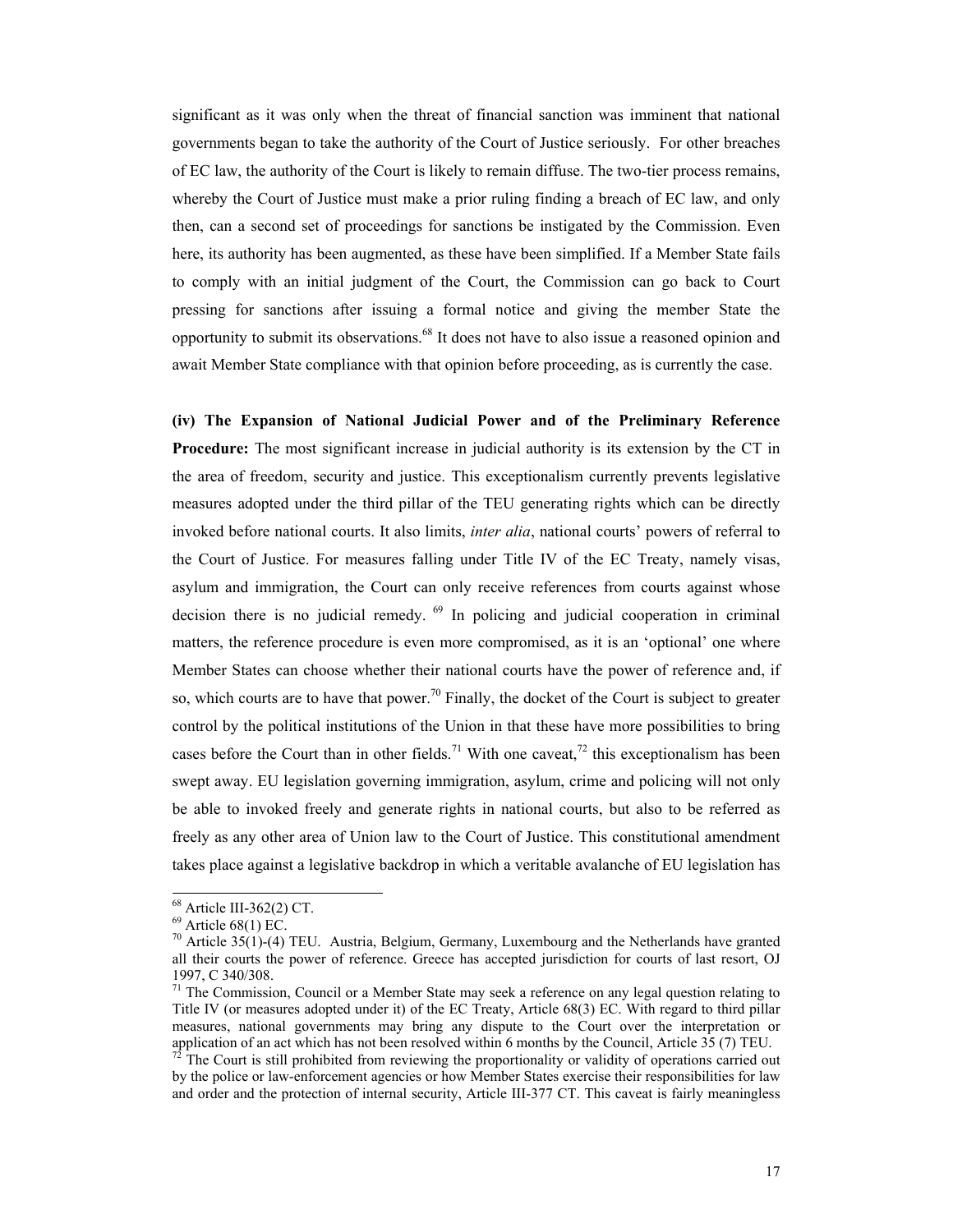been adopted in these fields in the last 4 years to enable the realization of the area of freedom, security and justice. Most asylum and extradition law within the Union is now governed by EC legislation, as is a large part of immigration law. EU legal instruments also now set out minimum requirements for most kind of significant criminal offence, which are likely to be used increasingly to guide interpretation of national law. Alongside these developments in the area of freedom, security and justice, significant EC equal opportunities legislation in the fields of race, religion, age, disability and sexual orientation has been adopted, which is likely to come 'on-line' in national courts in the next couple of years.

The consequence is revolutionary. The application of EC law by national courts and the preliminary reference procedure will no longer cover narrow fields of law, which rarely generate matters of headline-generating sensitivity. It will now dominate the heartlands of domestic judicial activity and intrude regularly into areas of acute national sensitivity. Statistics give some idea of this. In the United Kingdom 81,725 cases were heard by Immigration Adjudicators, the judicial body of first instance for asylum in the United Kingdom, in 2003 alone.<sup>73</sup> In 2002, Immigration Adjudicators considered 84, 148 cases.<sup>74</sup> The Crown Court, which deals with the most significant offences in the United Kingdom, committed 81,766 people for trial.<sup>75</sup> Whilst no broken down statistics are available for Employment Tribunals, the tribunal of first instance for hearings involving discrimination in the work place, the first appellate court, the Employment Appeals Tribunal heard 159 cases involving race discrimination and 78 alleging disability discrimination in 2002.<sup>76</sup> To be sure, not all these cases are going to be referred to the Court of Justice or even to involve consideration of EC law, but the sheer scale of what is about to take place can be gauged by placing these statistics alongside those for the 2 areas of EC law currently most litigated in United Kingdom courts, VAT and sex discrimination. The VAT and Duties Tribunals considered 2,613 cases in  $2002^{77}$  and the Employment Appeals Tribunal considered 91 cases alleging sex discrimination.<sup>78</sup> There are over sixty times more immigration and asylum cases than VAT cases in the United Kingdom, and about two and a half times as many disability and race cases as sex discrimination cases.

This heralds not only an expansion of judicial power, but also a transformation of the Court of Justice. A substantial part of its docket will involve cases that form the bread and butter of civil liberties litigation – equal opportunities, abuse of the criminal or policing

as there is nothing to stop it giving a ruling on Union law, which allows a national court to do these things.<br><sup>73</sup> Home Office, *First Quarterly Statistics 2004 (2004*, London) Table 5.

<sup>&</sup>lt;sup>74</sup> Judicial Statistics 2002 (2003, Department of Constitutional Affairs, London) 77.<br><sup>75</sup> Judicial Statistics 2002 (2003, Department of Constitutional Affairs, London) 65.<br><sup>76</sup> Ibid.. Table 7.9.

<sup>77</sup> Ibid, 77.

<sup>78</sup> Supra n.76.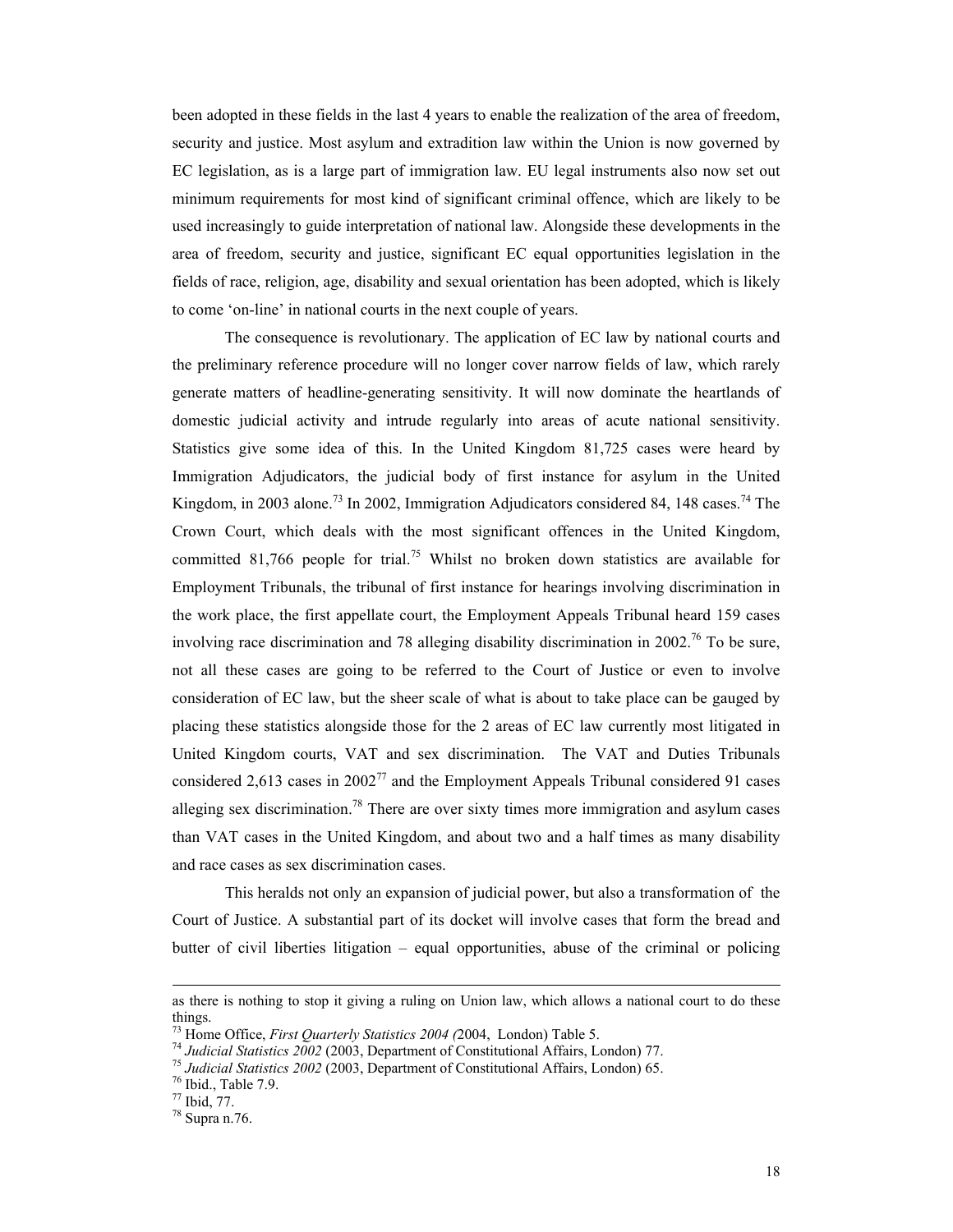system, asylum and immigration. In part, this will occur because of the volume of litigation in these fields, in part because the CT requires prioritization of cases in which a person is in custody.<sup>79</sup> The Court is, therefore, likely to be transformed from a body whose central work is trade and tax law into a Human Rights court. This change will affect not just the quality and demands of its daily work, but more, fundamentally, its saliency and the manner in which it is perceived across Union societies. The decision on a perennial basis of central and controversial human rights questions is likely to move it from being an occasional presence in the central pages of 'quality' newspapers to a regular one in the front pages of all newspapers, whose case law will distil theoretical and ethical controversies about the Good Life in Europe into a series of images and tales.

#### *IV Judicial Goods and European Union Law*

This expansion of judicial power makes the justification of judicial supremacy a constitutional question of the first order. In pragmatic terms, it is likely to lead to increased tensions between the judiciary and other arms of government and between Union law and national law. More normatively, a justification must be provided as to why non-majoritarian institutions are accorded such a central role in the new constitutional order. The starting point for such a justification must be a counterfactual one, which assumes courts can provide certain public goods better than other institutional actors. For power has been granted to the judiciary precisely because the authors of the Constitutional Treaty believe this to be so. Critiques denying this point are, thus, largely irrelevant for, by rejecting this point, they can provide no detailed critique of particular judicial arrangements, and can only argue for no or very limited judicial power. These public goods, however, become a point of immanent critique for the judicial arrangements within the Constitutional Treaty. As they provide the reasons judges have been granted powers under the Constitutional Treaty, they also provide a series of normative standards against which the satisfactoriness of these structures can be measured.

**(i) The Autonomy of the EC Legal Order.** The most baldly stated justification is that the Union is an order based upon the rule of law. It has established a complete system of legal remedies and procedures to permit judicial review of the legality of acts taken by government institutions.80 This is a restatement of the argument that, as exclusively legal institutions, judges secure the autonomy of a legal system by ensuring that it is legal structures rather than

 $\overline{a}$ 

 $79$  Article III-369(4) CT.

<sup>80</sup> Case 294/83 *Parti Ecologiste 'Les Verts' v Parliament* [1986] ECR 1339. Parallel reasoning has been applied to national measures which fall within the field of EC law. Case 222/84 *Johnston v RUC* [1986] ECR 1651.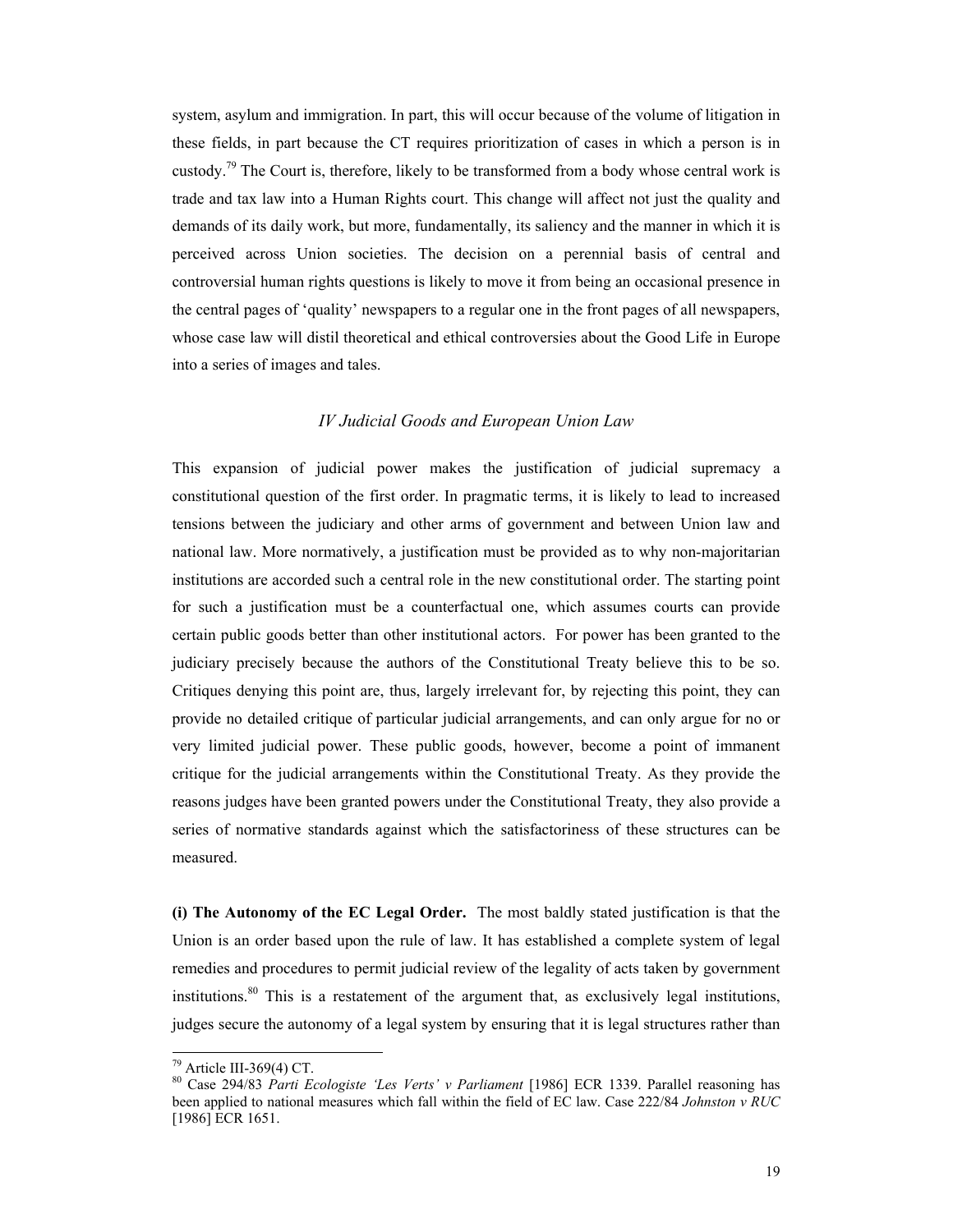any other form of power or reasoning, that determine the operation, ambit and authority of EC law. This legal autonomy is necessary to secure the 'existence conditions' of a legal order – namely what counts as a law and what legal effects it has. $81$  To this end, the Court of Justice has, therefore, argued that it has the power to determine what is law, by be able to review any measure intended to have legal effects<sup>82</sup> and to determine the limits of EU competencies.<sup>83</sup> Legal autonomy is not a value, *per se*. It is rather valuable because it brings certain other goods. It locks in commitments made by institutions to other institutions and to subjects of EC law. It secures formal equality by requiring legally identically treatment of all those subject to it. It also institutionalizes coherence as a value of the policy process and laws of the EC by providing legal structures, which seek to reconcile or explain laws, which might otherwise conflict.

**(ii) Legal certainty**. Judicial supremacy provides legal certainty by providing a single authoritative statement of the law.<sup>84</sup> The argument for uniformity of EC law is, indeed, a variant of this. Legal certainty requires a single, authoritative view of EC law, which applies equally across the Union. To this end, the Court of Justice has argued that legal certainty and uniformity of EC law require it alone to determine whether a Community act is invalid.<sup>85</sup> It has also argued that its judgments contribute to legal certainty by enabling differences in interpretation to be eliminated, $86$  providing authoritative interpretations of ambiguous provisions or prior case law,  $87$  and by supplying legal expertise to the local judge.  $88$  As a public good, legal certainty enables law to provide a set of stable expectations about what conduct is permissible. Once again, this is important to securing more deep-seated virtues. Legal ordering is central to preventing a descent into the Hobbesian jungle, where anarchy prevails as nobody has a sense of what is allowed.<sup>89</sup> It is also central to securing individual freedom. An axiom of the liberal society is that everything is permitted, which is not illegal. If it is impossible to know what is the forbidden zone, a shadow of inhibition is cast across all conduct.

<sup>81</sup> M. Adler & M. Dorf, 'Constitutional Existence Conditions and Judicial Review' (2003) 80 *Virginia*  Law Review 1105, 1117-1136,<br>
<sup>82</sup> Case 22/70 Commission v Council [1971] ECR 263; Case 190/84 Les Verts [1988] ECR 1017.<br>
<sup>83</sup> Opinion 1/91 [1991] ECR 1-6079.<br>
<sup>84</sup> Most famously, L Alexander & F. Schauer, 'On Extrajudici

<sup>110</sup> *Harvard Law Review* 1359; L. Alexander & F. Schauer, 'Defending Judicial Supremacy: A Reply'<br>(2000) 17 *Constitutional Commentary* 1.<br><sup>85</sup> Case 314/85 Figure First Commentary 1.

<sup>&</sup>lt;sup>85</sup> Case 314/85 Firma Fotofrost v Hauptzollamt Lübeck-Ost [1987] ECR 4199.<br><sup>86</sup> Case 166/73 Rheinmühlen-Düsseldorf v Einfuhr- und Vorratstelle [1974] ECR 33.<br><sup>87</sup> Joined Cases C-297/88 & C-197/89 Dzodzi v Belgium [1990]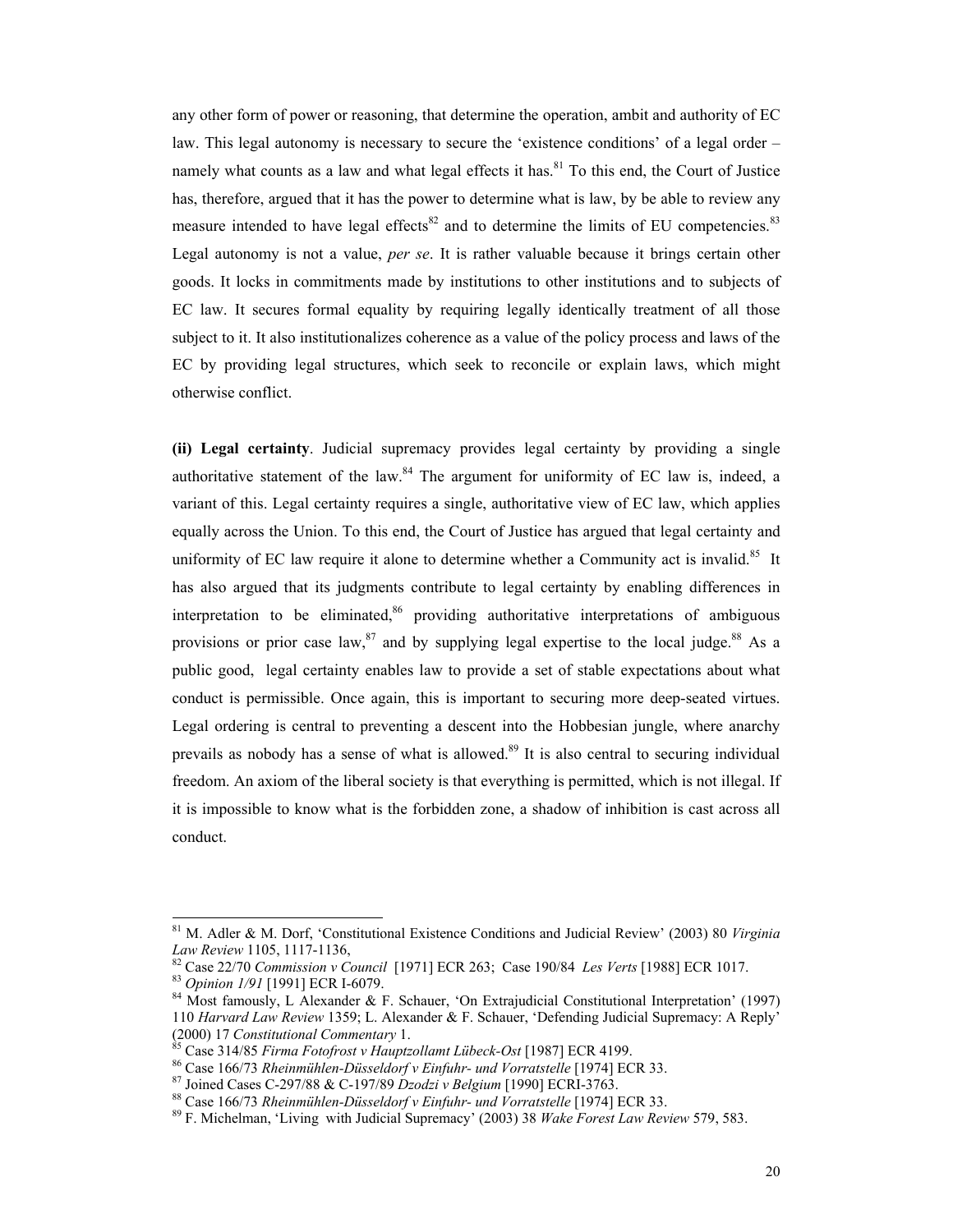**(iii) Protection of the Republican Constitution:** Courts secure the checks and balances that prevent both excessive concentrations of administrative power.<sup>90</sup> Most famously, the Court has stated that there is a principle of institutional balance within EC law, which it must protect, by ensuring that each institution have regard for the powers of the other institutions.<sup>91</sup> More recent literature in the US has noted that this judicial role need not necessarily be exclusively defensive. It has been suggested that courts are arguably the best institutions to coordinate collective problem-solving capacities. The argument runs that courts are not only well-placed to determine the most appropriate allocation of decision-making. They are also well-placed to set out general performance standards and duties of coordination and cooperation that must be met by the relevant institution, whilst leaving the precise manner of this up to the institution concerned.<sup>92</sup>

**(iv) Development of Fundamental Values.** A mantra of the Community Courts has been that one of their central roles is to strength the principle of democracy and respect for fundamental rights. $93$  One dimension is the development and protection of immutable values from encroachment by either majoritarian or administrative bodies (constraining rights). Within Member States, this principle has always had to be balanced against that of excessively restricting the power of representative legislative assemblies. There is a case for a different balance in the case of the Union. Many pan-Union measures are not adopted by representative institutions, and the supranational character of the Union means that it is also concerned with identifying and protecting the rights of the foreigner, who, by definition, is excluded from domestic decision-making processes.<sup>94</sup> In all cases, there is an adversarial relationship between the judiciary and the other arms of government. With regard to certain fundamental values, most notably in the field of non-discrimination, the judiciary occupies a different role. It acts in cooperation with the other arms of government, by interpreting legislation that fleshes out these principles. Its role is that of giving fuller meaning to legislative understandings of the Good Life and ensuring these develop in a principled manner which respects a particular vision of Human Freedom and Dignity (tandem rights).

**(v) Dispute Resolution.** Courts are seen as enjoying a comparative advantage over many forms of dispute resolution. They enjoy high levels of expertise in that they are presumed to know the rules of the game. As reactive, independent institutions constrained by the

<sup>90</sup> D. Grimm, 'Constitutional Adjudication and Democracy' in M. Andenas (ed) *Liber Amicorum Lord*  Slynn of Hadley Volume II: Judicial Review in International Perspective (2000, Kluwer, The Hague).<br><sup>91</sup> Case C-70/88 Parliament v Council [1990] ECR I-2041.<br><sup>92</sup> M. Dorf, 'Legal Indeterminacy and Institutional Reason' (20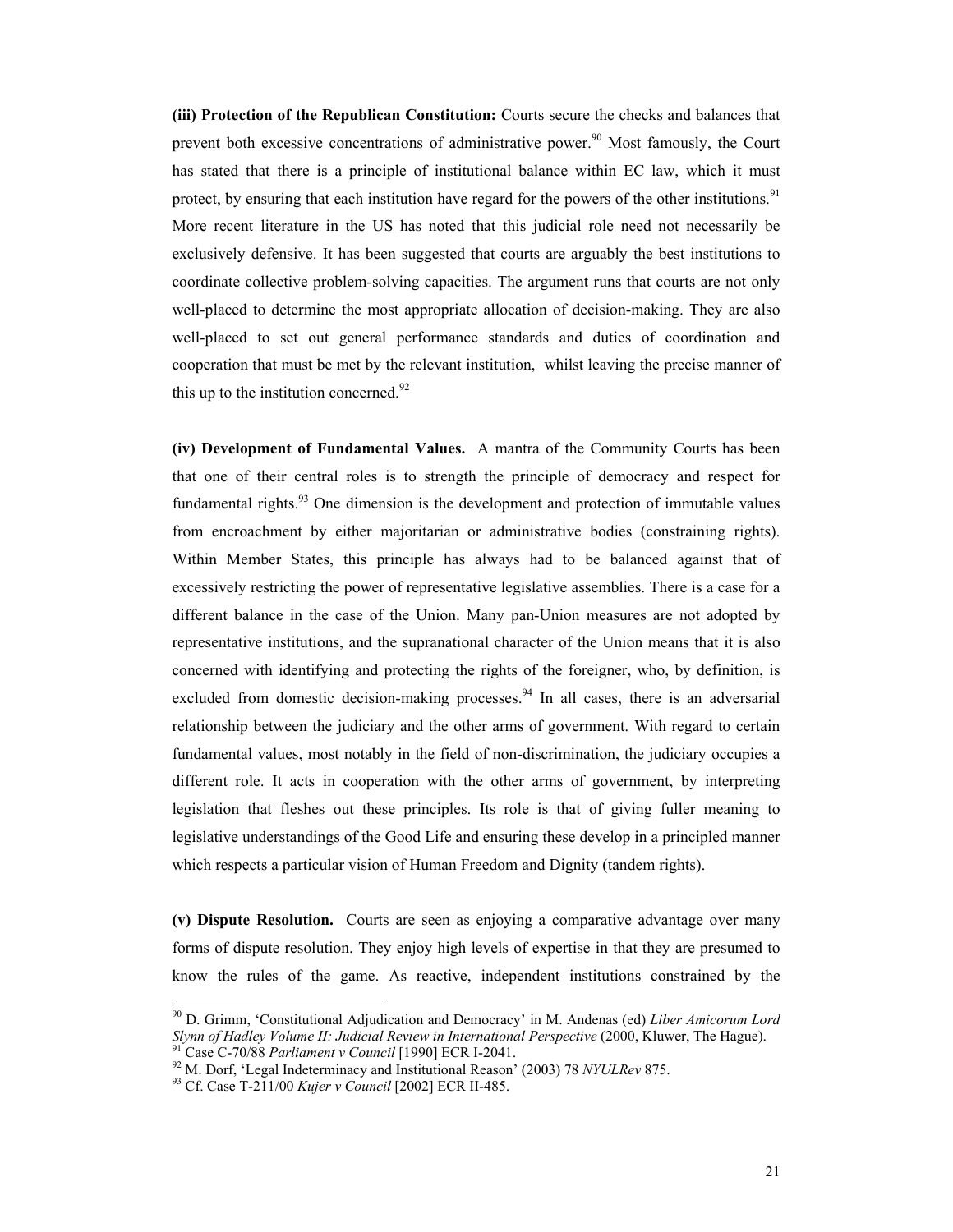hermeneutic duties of interpretation, they are seen as relatively dispassionate and impartial. Finally, they enjoy high levels of procedural legitimacy by virtue of their procedures of evidence gathering and taking.

#### **V. The Union Judiciary and the Delivery of Judicial Goods**

The Constitutional Treaty leaves untouched the highly centralised pre-existing organisational structures for discharge of these responsibilities. It entrusts to the central Union courts either an exclusive, dominant or active role for delivery of all of these goods within the Union legal system.

Crudely, the central Union courts claim exclusive responsibility for securing the autonomy of the Union legal order, insofar as they claim a monopoly over the determining the legal effects and reach of Union law.<sup>95</sup> They also have exclusive responsibility for protection of the republican constitution, as only they can review the behaviour of the central Union Institutions.<sup>96</sup>This latter monopoly also, in practice, gives them a monopoly over determination of one of Union law's two types of fundamental values, namely constraining values which only enter Union law as principles of judicial review constraining the action of Union institutions and member States implementing Union law.<sup>97</sup> The central Union courts then enjoy a hegemony over provision of two other goods, legal certainty and those fundamental values developed in tandem with the legislature. In principle, responsibility for both these is shared between the Union court and national courts, as both rest upon judicial interpretation of substantive provisions of Union law. Realisation of these goods lies, however, not in the interpretation itself, but in its subsequent authority, namely the extent to which other actors orient themselves around it. In that regard, the expertise, singularity and supranational qualities of the central Union courts give their judgments an authority over the substantive content of Union law, which appears unmatached by any national court. There is, finally, a dispersion of responsibilities for provision of the final good, dispute resolution. In direct actions brought before the central Union courts against either Union Institutions or Member States, the former have exclusive responsibility. By contrast, national courts have exclusive responsibility in those cases brought before them where there is no reference to the Court of Justice. In instances where a reference is made, responsibility is shared. Judgments

 <sup>94</sup> Most recently, Advocate General Poiares Maduro in Case C-327/02 *Panayatova v Minister voor Vreemdelingenzaken en Integratie*, Opinion of 19 February 2004**.**

<sup>&</sup>lt;sup>95</sup> The Court of Justice claims a monopoly on determining the limits of the Union legal order, and, *a fortiori*, on what counts as Union law Opinion 1/91<br><sup>96</sup> Case 314/85 *Firma Fotofrost v Hauptzollamt Lübeck-Ost* [1987] ECR 4199.<br><sup>97</sup> It is, of course, possible for national courts to review national measures imp

against Union principles. There are very few instances of this occurring, however.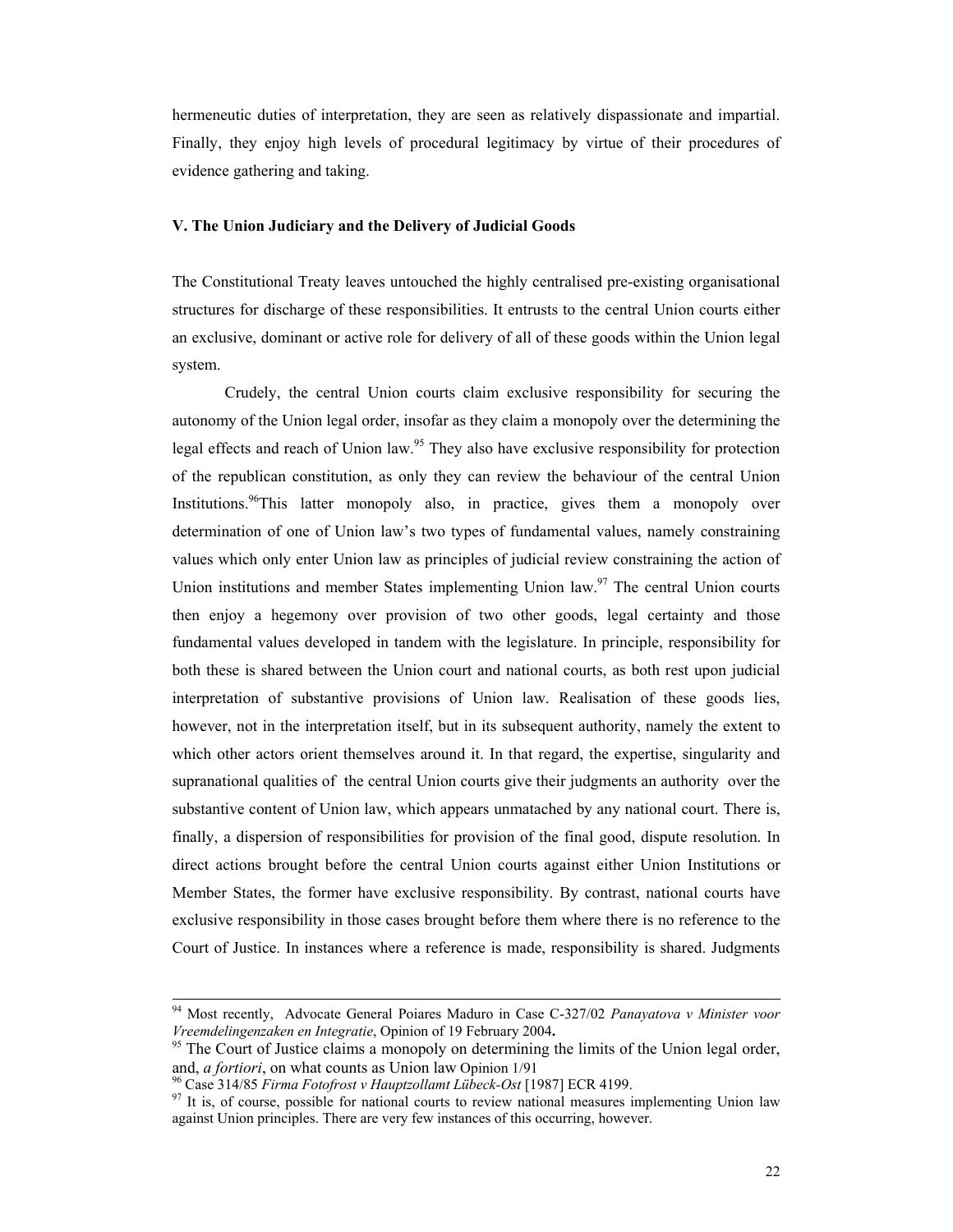of the Court of Justice bind national courts, but it is local judges who frame the factual and legal context, and have final responsibility for adjudication between the parties.<sup>98</sup>

This is a heavy concentration of responsibility in two lightly staffed institutions. The justification given that the autonomy of the legal order, the good that goes to the existence and qualities of Union law, can only be safeguarded through centralized structures.<sup>99</sup> In its submission to the IGC to the Treaty of Amsterdam, the Court stated:

' it (the preliminary ruling system) plays a fundamental role in ensuring the law established by the Treaties retains its Community character with a view to guaranteeing that the law has the same effect in all circumstances in all the Member States of the European Union.' <sup>100</sup>

 Autonomy of the Community legal order requires, it appears, all Union law to be given identical effect across the Union in all circumstances. This strong notion of uniformity requires detailed micro-management by a single judicial authority. In its submissions to the IGC preceding the Treaty of Nice, the Court stated:

## 'ANY REORGANIZATION OF THE PRELIMINARY RULING PROCEDURE ON A NATIONAL OR REGIONAL BASIS … INVOLVES A SERIOUS RISK OF SHATTERING THE UNITY OF COMMUNITY LAW, WHICH CONSTITUTES ONE OF THE CORNERSTONES OF THE UNION … JURISDICTION TO DETERMINE THE FINAL AND BINDING INTERPRETATION OF A COMMUNITY RULE, AS WELL AS THE VALIDITY OF THAT RULE, SHOULD THEREFORE BE VESTED IN A SINGLE COURT COVERING THE WHOLE OF THE UNION'.<sup>101</sup>

The difficulty is that this is both unrealistic and unrealisable. Unity of interpretation does not mean that the highest court should provide rulings on every provision. Within most

<sup>&</sup>lt;sup>98</sup> Case C-300/01 *Re Salzmann* [2003] ECR I-4899.<br><sup>99</sup> This argument lies at the heart of the consistent refusal by the Community courts to countenance any decentralization of judicial duties, be this through the establishment of new regional courts or the devolution of responsibilities onto national courts. Court of First Instance, 'Reflections on the Future Development of the Community Judicial System' (1991) 16 *ELRev* 175. *Report of the Court of Justice on certain aspects of the application of the Treaty on European Union* (1995, Luxembourg); *Report of the Court of First Instance on certain aspects of the application of the Treaty on European Union* (1995, Luxembourg); *The Future of the Judicial System of the European Union* (1999, Luxembourg).<br><sup>100</sup> *Report of the Court of Justice on certain aspects of the application of the Treaty on European Union* 

<sup>(1995,</sup> Luxembourg) point 11.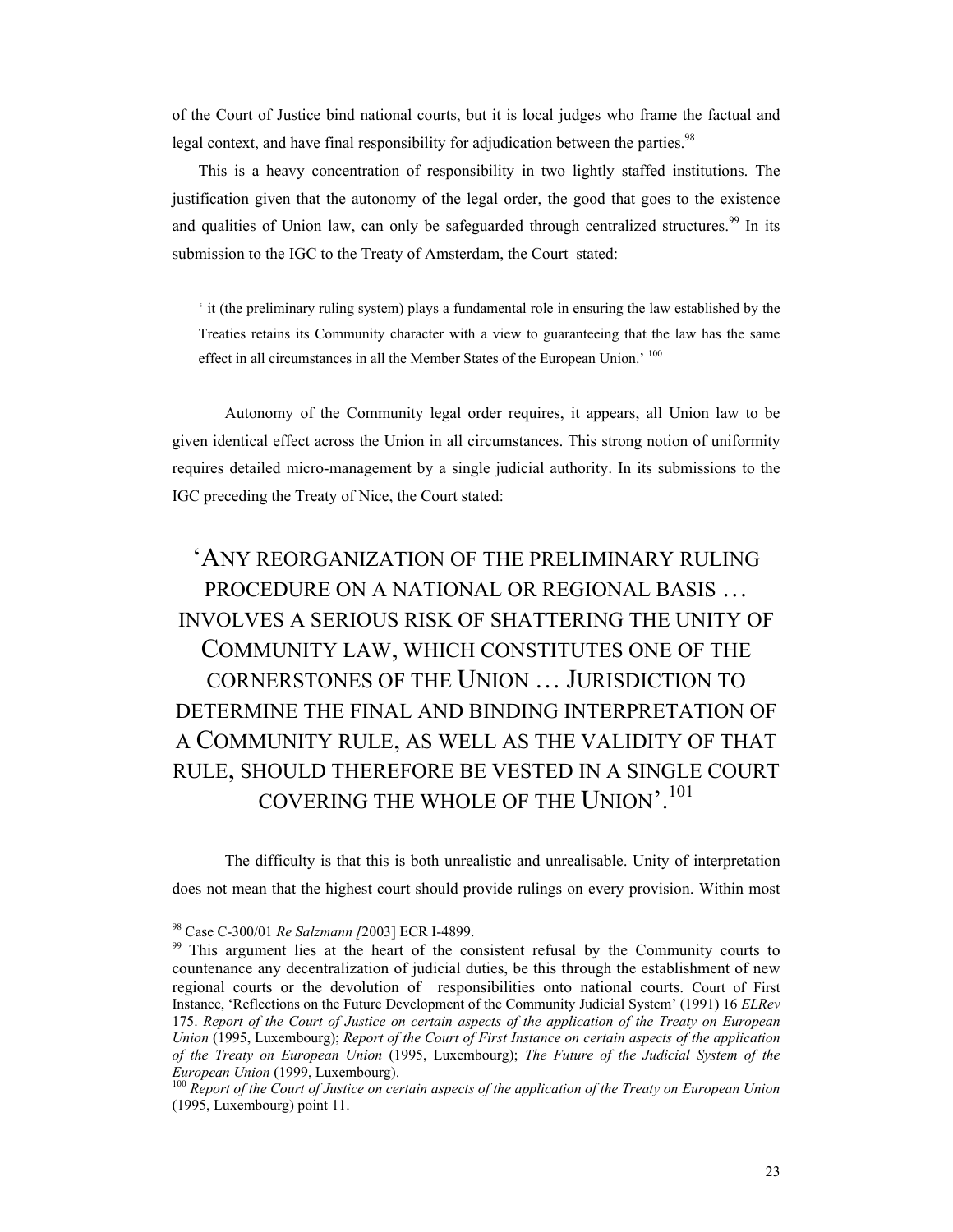national legal systems, higher national courts, with far more wide-ranging jurisdictions, guarantee the unity and ordered development of their legal systems through setting out a number of steering judgments each year, which define the hallmarks of that legal order and guide other actors in how to apply the law. The British House of Lords, thus, gave 72 judgments in 2002,  $^{102}$  the French Conseil Constitutionel 28 substantive judgments in 2003,  $^{103}$ and the Italian Constitutional Court 51 judgments in 2003.<sup>104</sup> The European Court of Justice, thus, overstates, what is required of a higher court to secure the autonomy of a legal order. It also raises false phantoms of non-compliance to justify its jurisdiction to secure 'uniformity of application'. The detailed studies of Austria, Spain and the United Kingdom suggest that there is already a substantial unity of application of EC law.<sup>105</sup> It appears also that, in many areas, national courts require relatively few cases from the Court to be able to apply EC law effectively. The TUPE Directive, the Directive on Protection of Employees in the Case of Transfer of Undertakings is a case in point.<sup>106</sup> A relatively complex piece of legislation, the Directive has only been subject to 24 judgments by the Court of Justice since 1990, less than 2 per year. It is, however, one of the most frequently and successfully applied pieces of legislation applied before British courts. In the decade 1988-1998, there were 58 reported cases. Only one was referred, but employees successfully claimed their rights in 57.1% of cases, and there were only 4 cases, which, by any measure, involved narrow or restrictive interpretations.107

 There are, finally, no centralized procedures available to the Union courts to sanction deviance by local judiciaries or monitor application, even if problems did arise. These are controlled either through national procedures of appeal or through the new action for damages, which individuals may bring against the State where national courts have manifestly misapplied EC law.108 One has a unique system of control within EC law where higher national courts control the rulings of lower courts through appeal procedures, but lower courts or independent bodies control the rulings of the latter through the possibility of independent actions for damages. It is only where there is a systematic rejection of Union law by a national judiciary – an unprecedented occurrence of seismic proportions – that a problem with the unity of application of Union law occurs.

The balance and centre of gravity of these structures generated by this false reasoning has rendered it impossible for the Union judiciary to realise any of the goods entrusted to

<sup>&</sup>lt;sup>101</sup> The Future of the Judicial System of the European Union (1999, Luxembourg) 28.<br><sup>102</sup> Judicial Statistics 2002 (2003, Department of Constitutional Affairs, London) Table 1.4.<br><sup>103</sup> http://www.conseil-constitutionnel.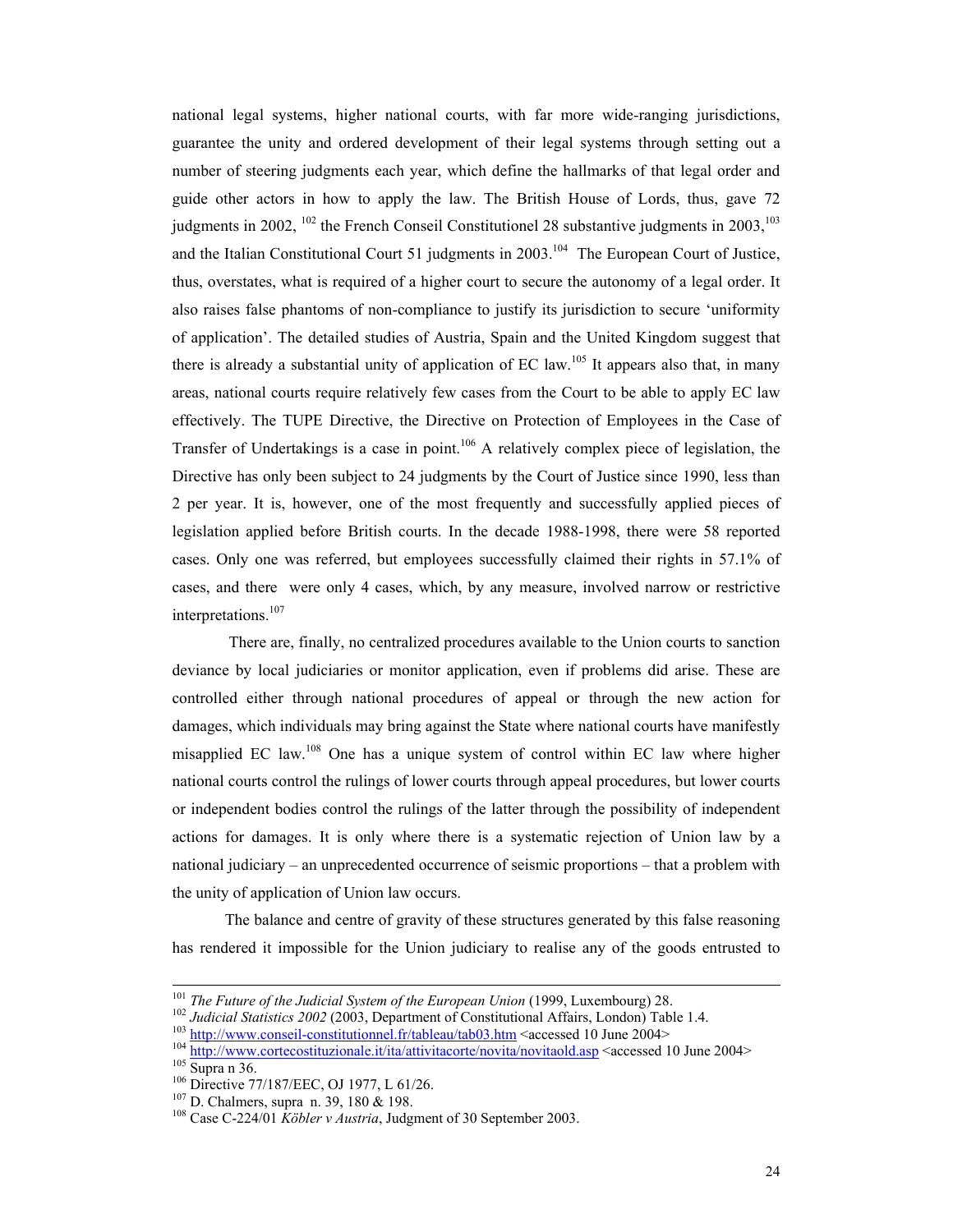them by the Constitutional Treaty, notwithstanding the qualities and expertise of the personalities involved.

**(i) Legal Certainty and Legal Autonomy.** The utility of the Court is measured in part by its legal coverage. If only a fraction of Union law is subject to extensive case law, the judicial contribution to legal certainty is marginal. The Court's utility will also be judged by the extent to which it enables parties to order their practical everyday lives. Significant case law is unhelpful if it does not provide sufficient detail or clarity. The challenges facing the judiciary are, therefore, to develop a corpus of doctrine based upon universality, clarity and detail.

The two Community courts gave 800 judgments in 2003. Excessive case law concentrated in narrow areas has affected the quality of the law in these areas. Attention to local context becomes fore-grounded at the expense of general principle, $109$  as parties seek ever more refinements germane to their particular situation. Areas dominated by high litigation before the Union courts are consequently characterized by case law which is highly contradictory,<sup>110</sup> extremely intricate and detailed,<sup>111</sup> or does not appear to be wise to its wider implications.<sup>112</sup> This concentration of resources leads also to a weakening of the judicial contribution to legal certainty in other areas. The backlog can lead to national courts not referring cases, which would establish important new general principles or orient activities in areas characterised by high uncertainty. Alternately, even where these are referred, they can be stuck in the docket behind other less ground-breaking litigation. The recent *RTL* judgment of the Court is an example.<sup>113</sup> The judgment was the most important yet given by the Court of Justice on Directive 89/552/EC, the Broadcasting Directive, as it concerned the amount of advertising that could be brought on television. It also contained the most detailed examination of the principle of freedom of expression given by the Court, and the first explicit endorsement of the Charter by the Court. It was, however, over 2 years on the Court's docket before it was heard.

<sup>&</sup>lt;sup>109</sup> To be sure, some senior courts in some jurisdictions give many more, but the center of gravity of these is dispute settlement with legal certainty being provided by detailed codes, whilst the center of gravity of the Union courts is concerned with visioning the legal order, setting out its general principles and overall orientation.

<sup>&</sup>lt;sup>110</sup> The case law on Article 49 EC and the regulation of gambling has changed with just about every judgment. For the most recent statement see case C-243/01 *Gambelli*, Judgment of 23 November 2003.

<sup>&</sup>lt;sup>111</sup> The case law on what constitutes discriminatory internal taxation for the purposes of Article 90 EC <sup>112</sup> The recent case of Case C-9/02 *de Lasterie*, Judgment of 11 March 2004 is widely seen as having destroyed Member States' capacity to levy corporate taxation, as it renders almost all controls on tax avoidance through transfer of fiscal residence incompatible with Article 43 EC. It was given by a Chamber of 3.

<sup>113</sup> Case C-245/01 *RTL v Niedersächsische Landesmedienanstalt für privaten Rundfunk*, Judgment of 23 October 2003.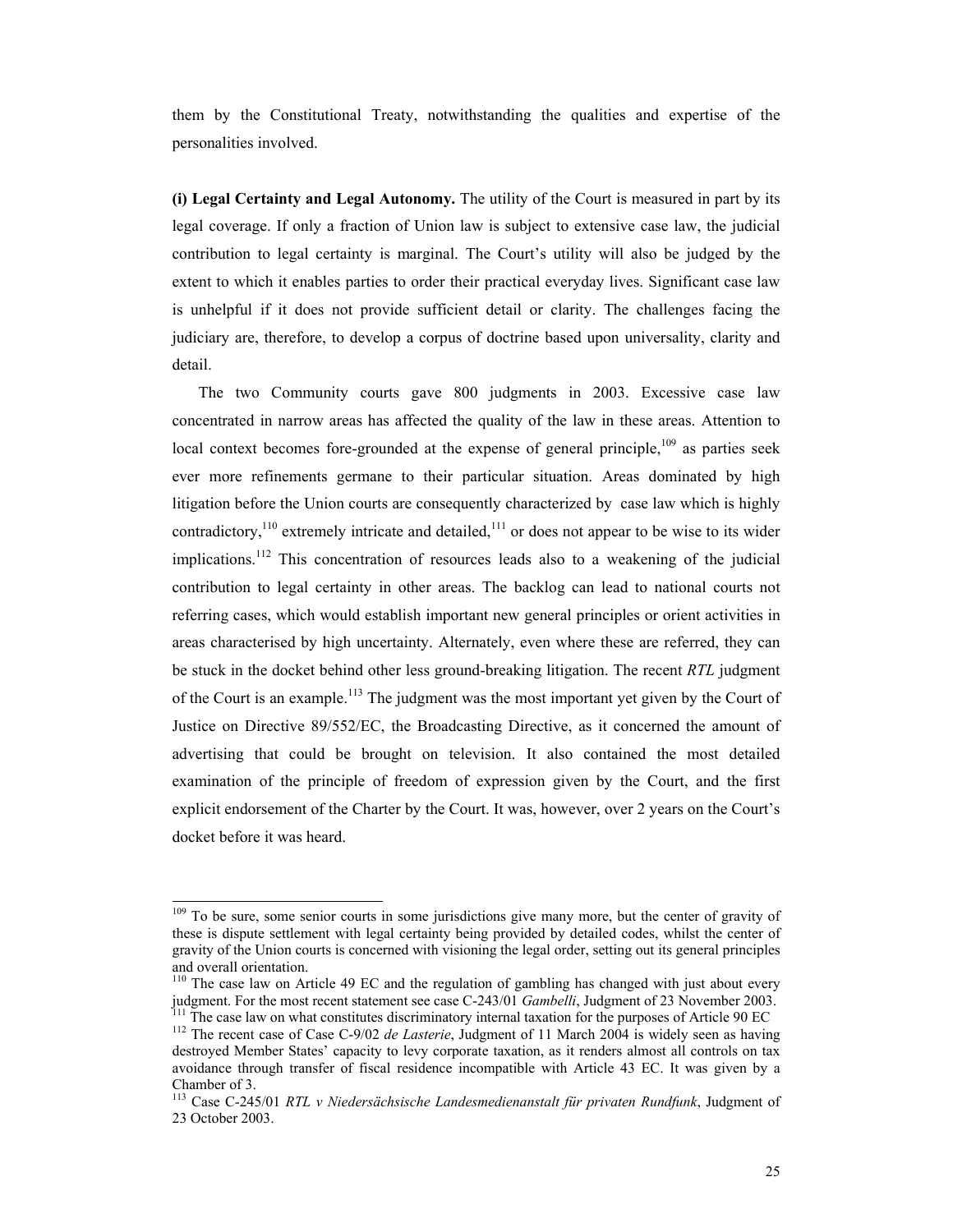As the central problem is the quality of the docket, increasing output exacerbates matters and generates further side-effects, which undermine legal certainty. The most notable is the challenge of internal coordination posed by the growth of Chambers within the Union courts. In 2003, Chambers of 5 accounted for 55.03% of all cases given by the Court, and Chambers of 3 accounted for 20.6%.<sup>114</sup> With so many different bodies giving so many judgments of equal authority, there is a danger of the Court increasingly giving conflicting signals. A premonition of this has occurred in recent months has come over the relative weight to be given to the Charter on Fundamental Rights and the European Convention in Human Rights in the fundamental rights law of the Court. The Court of Justice has given predominant weight to the ECHR in the case law, observing that it has 'special significance' as a source of law here.<sup>115</sup> The CFI, the predominant Community administrative court, has moved to a position where it increasingly views the Charter as the predominant source of law in this field $116$ 

**(ii) Protection of the Republic Constitution** Whilst the Union courts have many of the formal powers of constitutional courts, they do not have the broader substantive authority visà-vis administrative institutions or legitimacy of the latter. Whilst they have shown themselves equipped to engage in the micro-managerial tasks of administrative review, they have not engaged significantly in legislative review, and it is not clear that they have the wider authority to do so. For legislative review involves courts second-guessing measures taken by representative institutions affecting a wider array of actors, and draws courts into legislative politics by requiring them to take politically salient, comprehensive visions about the nature of the polity. If this is a politically challenging task for domestic constitutional courts, the failure of the Union Courts to engage in legislative review suggests that they view it as politically suicidal for a supranational judiciary. The problem is particularly acute with regard to the control of concentration of centralized power. To date, there is not one example of the Court striking down a measure because it violates the subsidiarity principle.<sup>117</sup> More generally, it is not clear that the Union courts have even the formal tools necessary to achieve this should they wish to be more politically courageous. For EU administrative power is increasingly fungible. Institutional innovation has resulted in a variety of procedures and institutional alternatives being available to achieve the same goal, with different procedures being increasingly substitutable for each other. Some of these operate within the formal

<sup>114</sup> <sup>114</sup> *Statistics of the Judicial Activity of the Court of Justice 2003,* 6. http://www.curia.eu.int/en/instit/presentationfr/index.htm 115 Case C-94/00 *Roquette v Commission* [2002] ECR I-9011. 116 Joined Cases T-377/00, T-379/00, T-380/00, T-260/01 and T-272/01 *Phillip Morris etal v* 

*Commission* [2003] ECR II-1.<br><sup>117</sup> eg Case C-103/01 *Germany v Commission* [2003] ECR I-5369.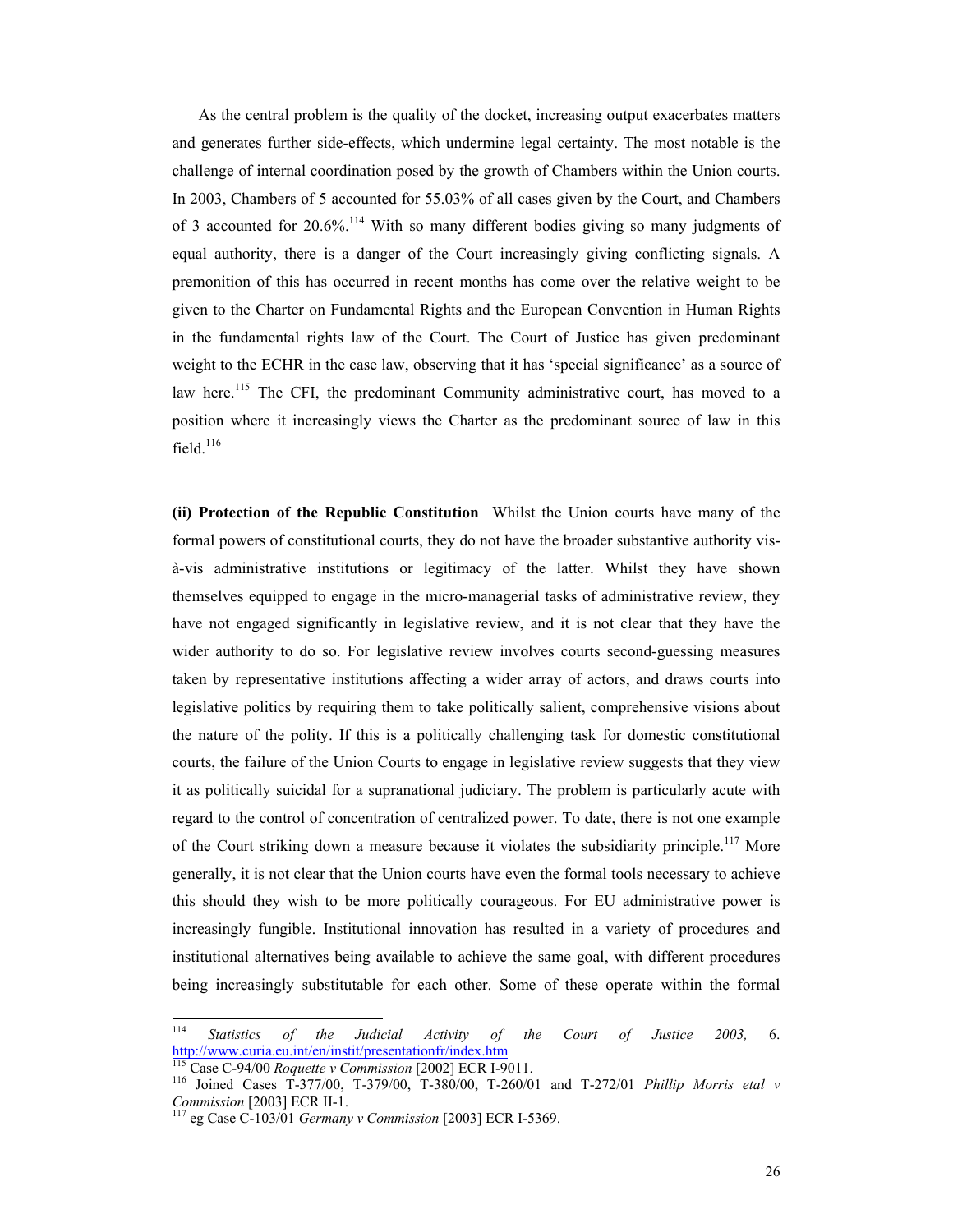jurisdiction of Community courts. Others, such as the Open Method of Coordination, do not.<sup>118</sup> A restriction on one procedure merely leads to national governments using means that are less susceptible to judicial review and usually less transparent. In the field of migration, one finds, therefore, a Directive governing the residence and socio-economic rights of longterm resident non EU-nationals, $119$  whilst an OMC governs their integration into their respective societies.<sup>120</sup>

**(iii) Judicial Bias and Fundamental Values.** The Community Courts' capacity to anchor themselves as a repository of fundamental values is hindered by a problem of structural bias generated by the dual dynamics which generate fundamental rights within Union law. These dynamics result in the Courts' jurisprudence being very thick in some areas, but much thinner in others.

Not having a general human rights competence,  $121$  the Court of Justice has a very limited influence over the development and protection of first generation civil liberties. These are not free-standing rights, but can only be invoked as a basis for judicial review of acts of the EU Institutions or member State actions which fall within the field of EC law.<sup>122</sup> In practice, these are rarely invoked against member States, and so the central arena of application for these values has been as grounds of judicial review in direct actions against EU Institutions, with litigation usually being brought by an EU institution or a national government. As administrative actors, neither has a strong interest in systematically arguing for an expansion of values, which invariably restrict administrative action. Challenging cases central to the development of civil liberties are rarely brought before the Community courts, and when they are, the high number of administrative interests pleading the case – be it national governments, the Council or the Commission – provide a prevailing culture of respect for administrative management which makes it difficult for the Court to develop these liberties in an aggressive manner. The one exception to this are rights of defence and due process, where a jurisprudence has developed through large undertakings challenging Commission fines or decisions addressed to them. The latter have found that arguments on procedure rather than substance have offered the best chance of overturning a decision, and so have repeatedly hammered this line of attack. With this exception, the case law is correspondingly weak. In recent times, a further constraint has been the increased authority

 $\overline{a}$ 

<sup>&</sup>lt;sup>118</sup> G. de Búrca, 'The constitutional challenge of new governance in the European Union' (2003) 28 *ELRev* 814.<br><sup>119</sup> Directive 2003/109/EC concerning the status of third country nationals who are long term residents,

OJ 2004, L 16/44.

<sup>120</sup> EC Commission, *Open Method of Coordination for the Community Immigration Policy*, COM (2001) 387.

<sup>121</sup> *Opinion 2/94* [1996] ECR I-1759.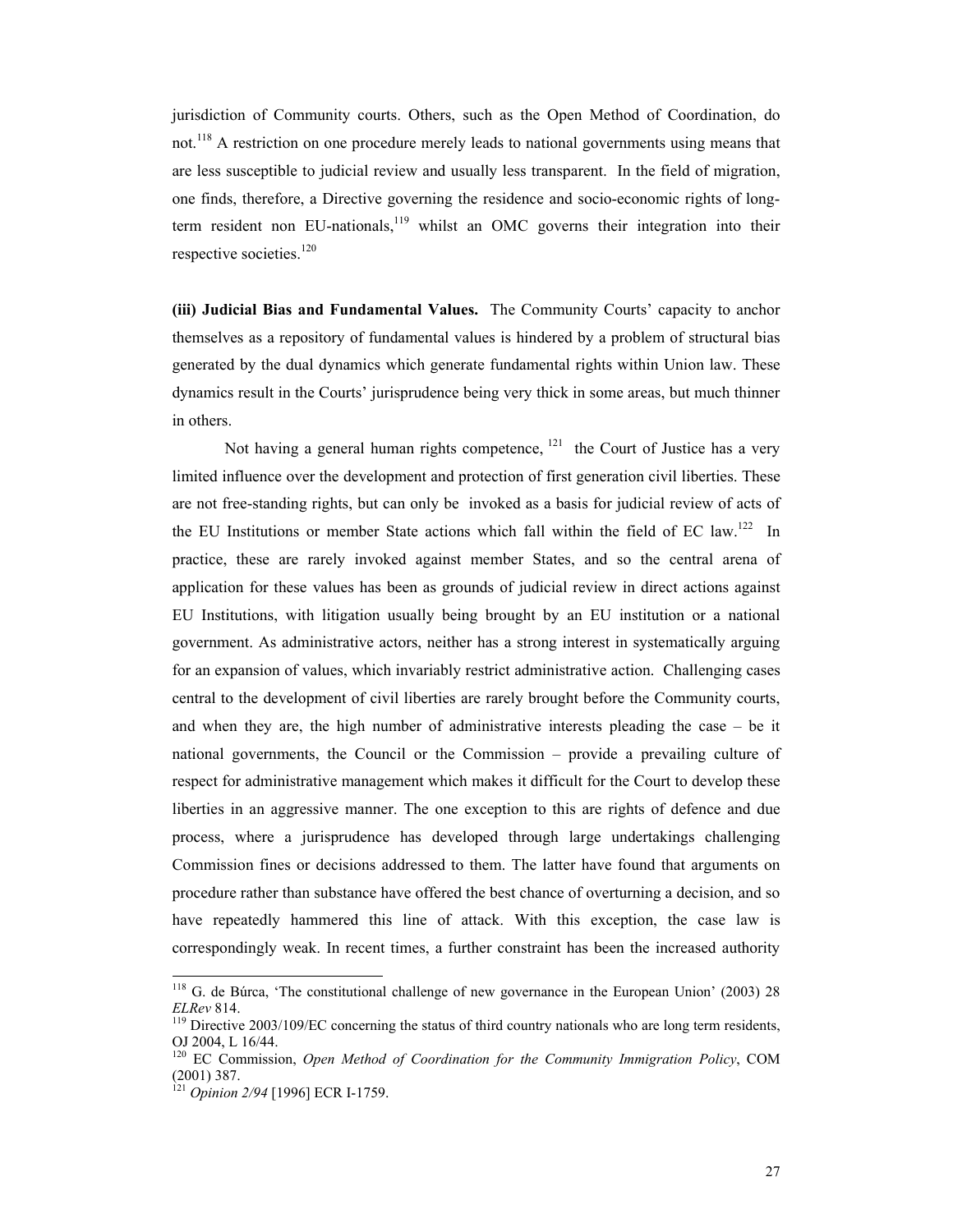granted to the European Convention on Human Rights by the Charter, through its requirement that nothing in it is to restrict or adversely affect the content of the rights in the Convention.<sup>123</sup> The consequence has been a reticence in the Court's case law here. Its recent judgments do not articulate new principles or values, but are characterised instead by a 'cut-out and paste' reliance on the case law of the European Court on Human Rights.<sup>124</sup> If the latter takes an expansive view of a particular liberty, this will be implemented in Union law. If it takes a restrictive approach, it will still be implemented into Union law.

The institutional context for the development of 'second-generation' rights, socioeconomic rights, is very different. In these fields, the Court has been granted full powers to develop and expand these rights, as these form substantive provisions of EC law, either by virtue of the economic freedoms in the EC Treaty or by virtue of EC secondary legislation. These are second or third generation areas of fundamental rights, so are almost untrammelled by case law from either national constitutional courts or international human rights tribunals. Even more fundamentally, the structure of the litigation before the Courts pushes for an expansive interpretation. The delays and contingencies of litigation before the central Courts has resulted in two forms of litigant dominating their docket: those interested in judicial politics, whose central interest in litigation is legal reform, and those interested in regulatory or fiscal politics, large undertakings in enduring relations regulatory or fiscal authorities, who use litigation not for compensation but to reconfigure the terms of the relationship.<sup>125</sup> Litigation of fundamental socio-economic rights is used to overturn national legal, fiscal and regulatory regimes by discontented constituencies, who are, otherwise, too isolated to mobilise change domestically. The challenges are sustained and one-way, with only consequent domestic crises precipitating any kind of occasional contrary pressure. If the Court accedes to olny 10% of these challenges (and litigation is a 50:50 business) the result is an expansive and highly ideologised case law on socio-economic rights. Trapped in the confines of the litigation, it is difficult for the Court to give much thought to the wider distributive consequences<sup>126</sup> or local cultural sensitivities beyond those held by the parties to

<sup>&</sup>lt;sup>122</sup> Case C-260/89 *ERT v DEP* [1991] ECR I-2925. This was changed by the Constitutional Treaty to national measures implementing Union law. Article II-111(1) CT.<br><sup>123</sup> Now Article II-113 CT.

<sup>&</sup>lt;sup>124</sup> Eg Case C-109/01 *Akrich v Home Office*, Judgment of 23 September 2003; Case C-245/01 *RTL v Niedersächsische Landesmedienanstalt für privaten Rundfunk*, Judgment of 23 October 2003; Case C-117/01 *KB v National Health Service Pensions Agency*, Judgment of 7 January 2004; Case C-71/02 *Karner v Troostwijk*, Judgment of 25 March 2004.<br><sup>125</sup> In the period 1994-1998, these categories accounted for 66.35% of total references from

the United Kingdom in the period 1994-1998. D. Chalmers, 'The Much Ado About Judicial Politics', *Harvard Jean Monnet Working Paper No 1/2000*, 34.

<sup>&</sup>lt;sup>126</sup> Most Member States simply had no infrastructure to implement *Geraets-Smits*, for example. Following a Commission Report on this in 2002, a High Level Process Group was established to think how to take matters forward. EC Commission, *High level process of reflection on patient and health care developments in the European Union,* Final Reflections of 9 December 2003, HLPR/2003/16.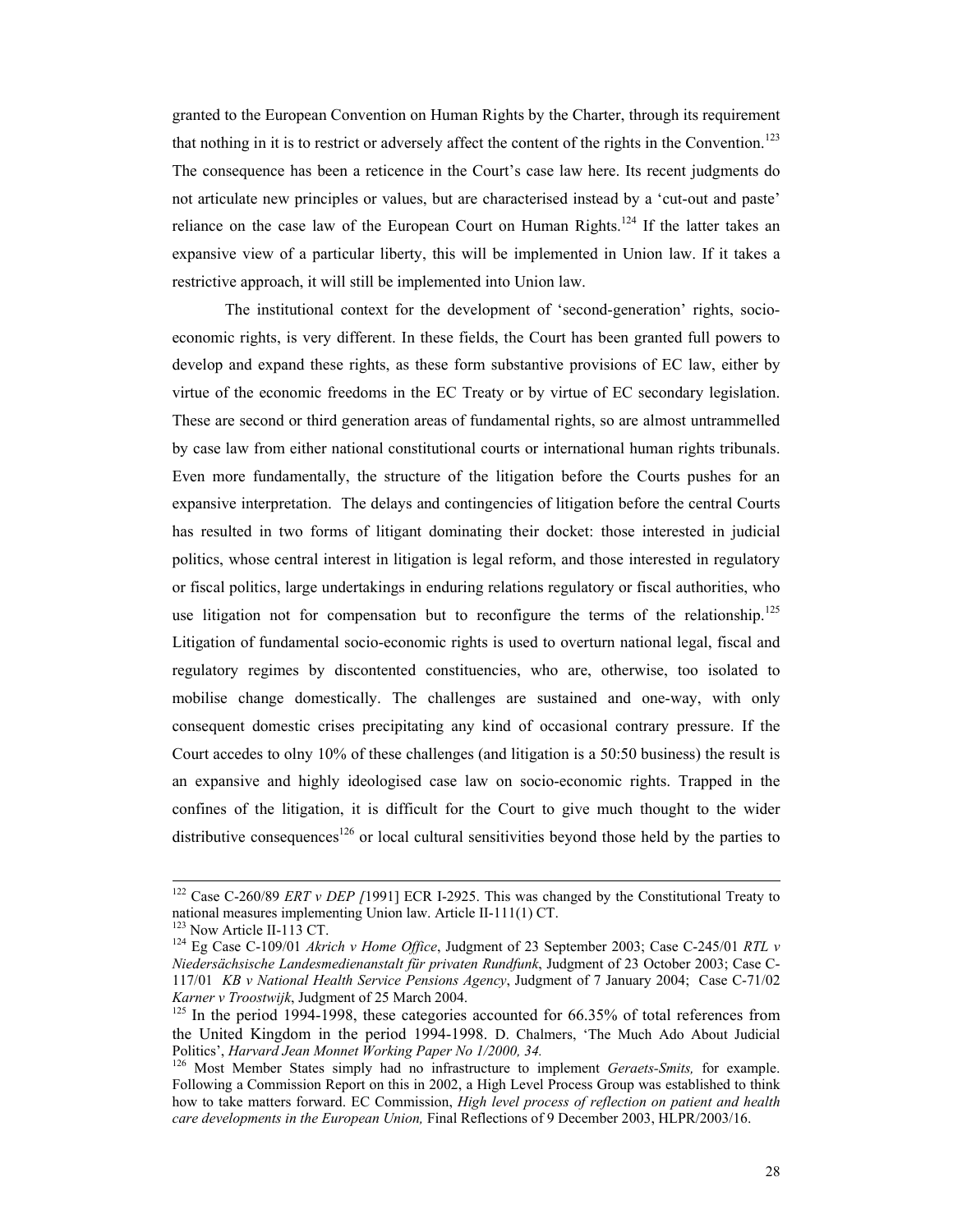the dispute. The consequences are evident in the Court's case law. There is a high level of welfarist interventionism in its equal opportunities case lase, so that its sex discrimination case law has been at the vanguard of women's working rights in Europe. By contrast, its case law on economic freedoms sit at the other ideological pole, anchored around expansive principles of market liberalisation and deregulation. In some areas, its case law swings between the two. It has, therefore, recast Article 49 EC, the market liberalisation provision on freedom to provide services, in its judgments on the right to receive public health care in other Member States, into the central vehicle for the development of substantive social rights in Europe, so that it grants all EU citizens a right to free public health care within a reasonable period.127

The unbalanced institutional has resulted in the Court of Justice being a giant in the development of socio-economic rights and a pigmy in the development of civil rights. Nothing is more emblematic of the uneven and unstructured manner in which questions of fundamental values come before the Court than their treatment by the Chamber system. By nature of fundamental import, one would thought that central questions would be heard by a Grand Chamber of 11 judges at least. The current practice is that it will be heard by whatever is available. The recent *RTL* judgment gave the most extensive treatment in the Court's history of the principle of freedom of expression. It was given by a Chamber of three judges.128 Only one Member State, the United Kingdom, made submissions. It is not simply unsatisfactory for such fundamental matters to be treated so trivially. There is also an absence of guarantees against rogue judges, who want to leave their mark on history, and have considerable power to do that in a Chambers of three.

**(iv) Asymmetric Dispute Resolution**: The difficulties posed for dispute resolution by the current centralization of proceedings are well-known. It favours parties, typically betterresourced ones, who are best able to exploit or withstand delay. The 'discussion circle' was well aware of this. In its discussions over enforcement actions against Member State, it put forward a suggestion, which was not adopted, therefore, that the Commission should always be able to bring an action for damages at the same time as it starts an enforcement action against a national government.<sup>129</sup>

#### **VI. Constitutional Reconstruction of Judicial Capacity**

 $127$  An individual has a right to receive medical services in another member State paid for by their home State where that State can provide those services within a reasonable period of time. Case C-157/99 *Geraets-Smits* [2001] ECR I-5473. 128 Case C-245/01 *RTL v Niedersächsische Landesmedienanstalt für privaten Rundfunk*, Judgment of

<sup>23</sup> October 2003.

<sup>129</sup> *Final Report of the discussion circle on the Court of Justice*, CONV 636/03, para 28.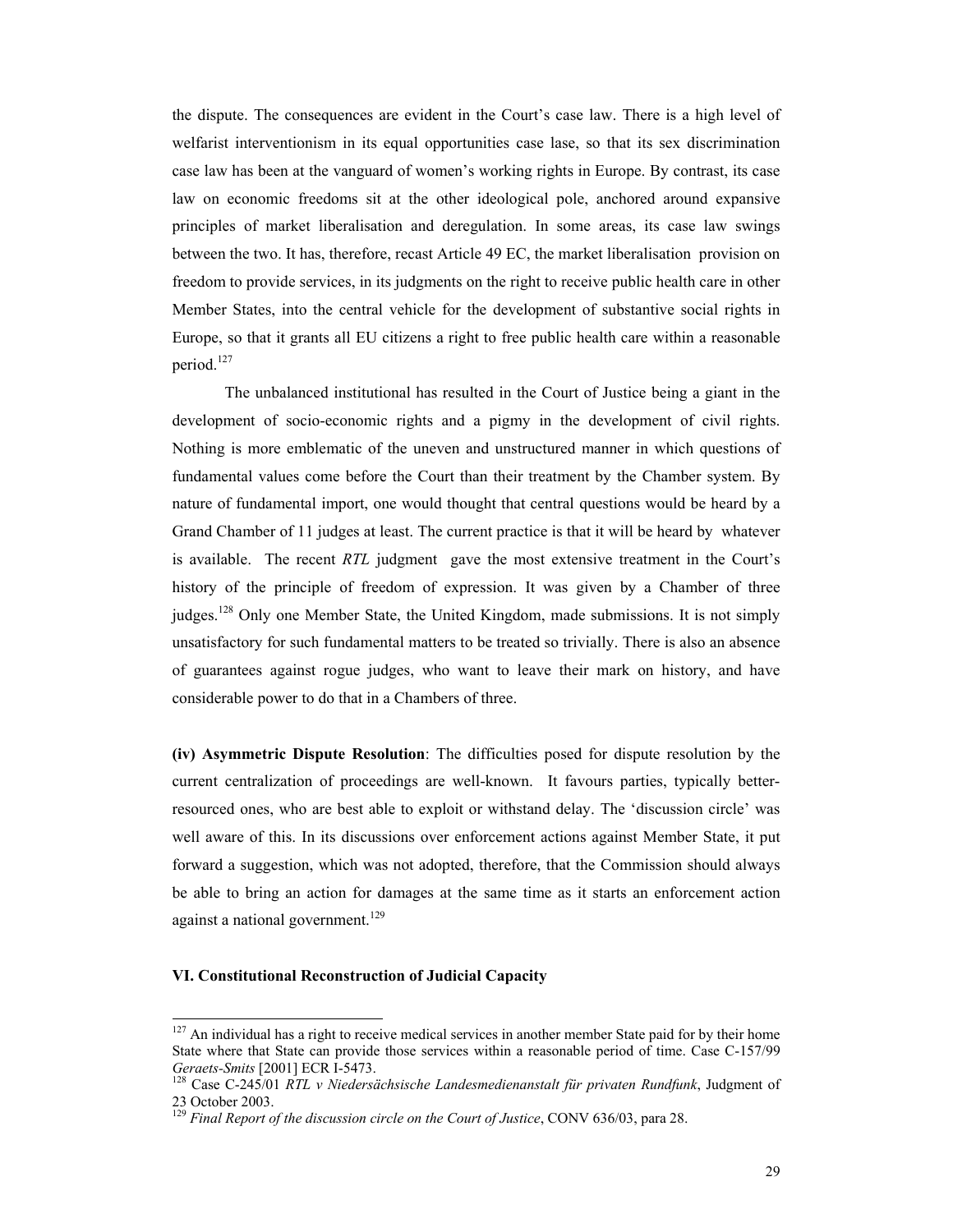#### **(i) The Doomed Strategy of Management of Demand**

The Constitutional Treaty did not address the question of the judicial architecture of the Union, because it was assumed that both diagnosis and remedy for its ills had been provided by the Single European Act and the Treaty of Nice. The diagnosis in both cases was that the central problem was the length of the docket.  $130$  This was to be remedied through the development and reinforcement of the central Union courts. There has first, therefore, been augmentation of capacity through the creation of new Community courts and judicial panels. The Single European Act thus provided for the creation of the Court of First Instance to hear direct actions brought against the EC Institutions by private parties.<sup>131</sup> More recently, the Treaty of Nice provides for the creation of judicial panels to hear at first instance certain classes of action.<sup>132</sup> Secondly, existing judicial structures were to be expanded, most noticeably the competencies and size of the Court of First Instance. From a very limited jurisdiction in a number of specialised areas in 1989 (antidumping, employee cases, competition, coal and steel) , there has been a process of accretion, whereby it now has the possibility to hear all kinds of direct action against the EU Institutions<sup>133</sup> and certain classes of preliminary reference.<sup>134</sup> The Treaty of Nice also provided for an increase in personnel to cope with this expansion of competencies, so that the requirement of one judge from each Member State is not a ceiling (as is the case with the Court of Justice) but a minimum. Finally, there has been an attempt to make the internal procedures of the Courts more efficient. This has happened primarily through the expansion of the Chamber system. For the first 20 years of the Court's existence, these would only be used for staff cases or preliminary references of a technical nature. Since 1979, there has been a steady expansion so that, since the entry into force of the Treaty of Nice, almost all cases are heard by either Chambers of 3

<sup>&</sup>lt;sup>130</sup> There were 974 cases pending for the Court of Justice in 2003, an increase of 67 on 2002. Supra n. 114, 3. The position is even more dramatic for the Court of First Instance, which completed 333 cases, and has 999 pending. *Statistics of the Judicial Activity of the Court of First Instance 2003*, 3. http://www.curia.eu.int/en/instit/presentationfr/index.htm

<sup>&</sup>lt;sup>131</sup> Article 11 SEA. **Instance 225a EC.** The Treaty of Nice envisaged that disputes between EU Institutions and their employees would be heard by these panels. To date, there has, however been a formal proposal for only one type of judicial panel, namely one to hear disputes concerning the proposed Community patent. EC Commission, Proposal for a Council Decision Establishing the Community Patent Court and Concerning Appeals Before the Court of First Instance, COM (2003) 828.

<sup>&</sup>lt;sup>133</sup> The Statute of the Court of Justice was amended in April 2004 so that the CFI hears, in the first instance, all actions against the Commission other than when the latter acts or fails to act under the Enhanced Cooperation provision in Article 11a EC. By contrast, the CFI cannot hear actions brought against the Parliament or Council except in the field of State aids, common commercial policy and where these delegate powers to the Commission, Article 51, Protocol on the Statute of the Court of Justice, OJ 2001, C 80/1 as amended, OJ 2003, L 188/1 and OJ 2004, L 132/1 & 5.

<sup>134</sup> Article 225(3) EC.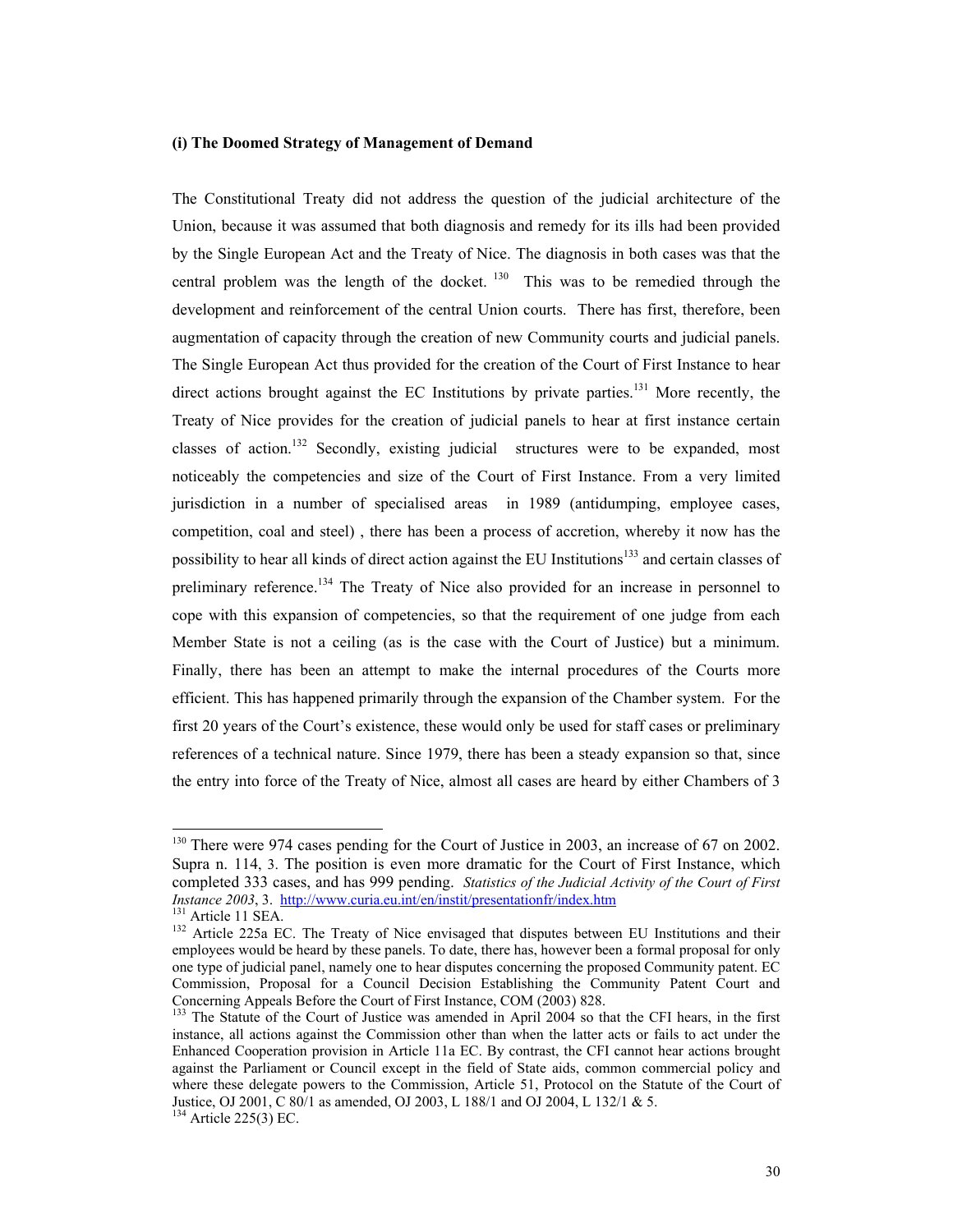or 5 judges in both courts.<sup>135</sup> Accompanying this, there has been a drive to speed up proceedings with hearing times to be halved and certain rights of audience to be curtailed.<sup>136</sup>

 Underpinning this strategy is an assumption that there is a finite demand for a particular number of judgments dependent simply on the number of Member States within the Union and the fields of competence of the Union. If the Union courts can raise their game to provide these judgments and ensure that they are of a reasonable quality, the problem disappears. The difficulty with this argument is one faced by transport economists some time ago, who found that if you created a new road to accommodate existing traffic, an effect was to generate new traffic. There is evidence that judgments of the Court have the same effect. Insofar as they open new avenues of litigation or create new ambiguities, they simply generate demand for more judgments. The areas of greatest demand for references are precisely those areas where the Court has given the given the greatest number of judgments. One finds, furthermore, no decline in the number of cases coming before the Court on any of the central legal provisions litigated. Instead, as the earlier analysis showed, litigation has become trapped around repeated re-interpretations of a very limited number of provisions

A further difficulty with treating the problem as a quantitative one is that it exacerbates the structural imbalances within the docket. The reference procedure unduly attracts a particular class of litigant, namely those who want to enlarge EU legal norms at the expense of domestic law. If the Court increases the output of cases, assuming it gives the same proportion of favourable judgment, it raises its profile as an ally of these constituencies. For it will simply be giving more judgments which require both domestic readjustment and are domestically unpopular. With the expansion of the Court's jurisdiction to politically more mainstream and sensitive areas such as criminal law and asylum, requiring it to place an increasingly expansive role is likely to lead to a full-blown legitimacy crisis. It would be placed in a situation where it would regularly have to address headline issues in cases predominantly brought by 'outsider elites', who would be asking it to make decisions which were often both controversial, domestically, and involved significant political and economic costs.

#### **(ii) Reorganisation of the Judiciary Around a Community of Constitutional Principle**

<sup>&</sup>lt;sup>135</sup> The Court of Justice may sit as a Grand Chamber of 13 judges if a Member State or EU Institution so requests. It can sit as a full court in cases of 'exceptional importance' or if it is considering the dismissal of an official for breach of their duties under the Treaty. Article 16, Protocol on the Statute of the Court of Justice. There is more flexibility in the case of the CFI. It can sit in plenary session if it considers that the importance of the case or special circumstances warrant it, Article 14, Rules of the Procedure of the Court of First Instance, OJ 1991, L 131/1 as last amended, OJ 2004, L 127/108.

<sup>&</sup>lt;sup>136</sup> Rules of Procedure of the Court of Justice, OJ 1991, L 196/7 as last amended, OJ 2004, L 127/1.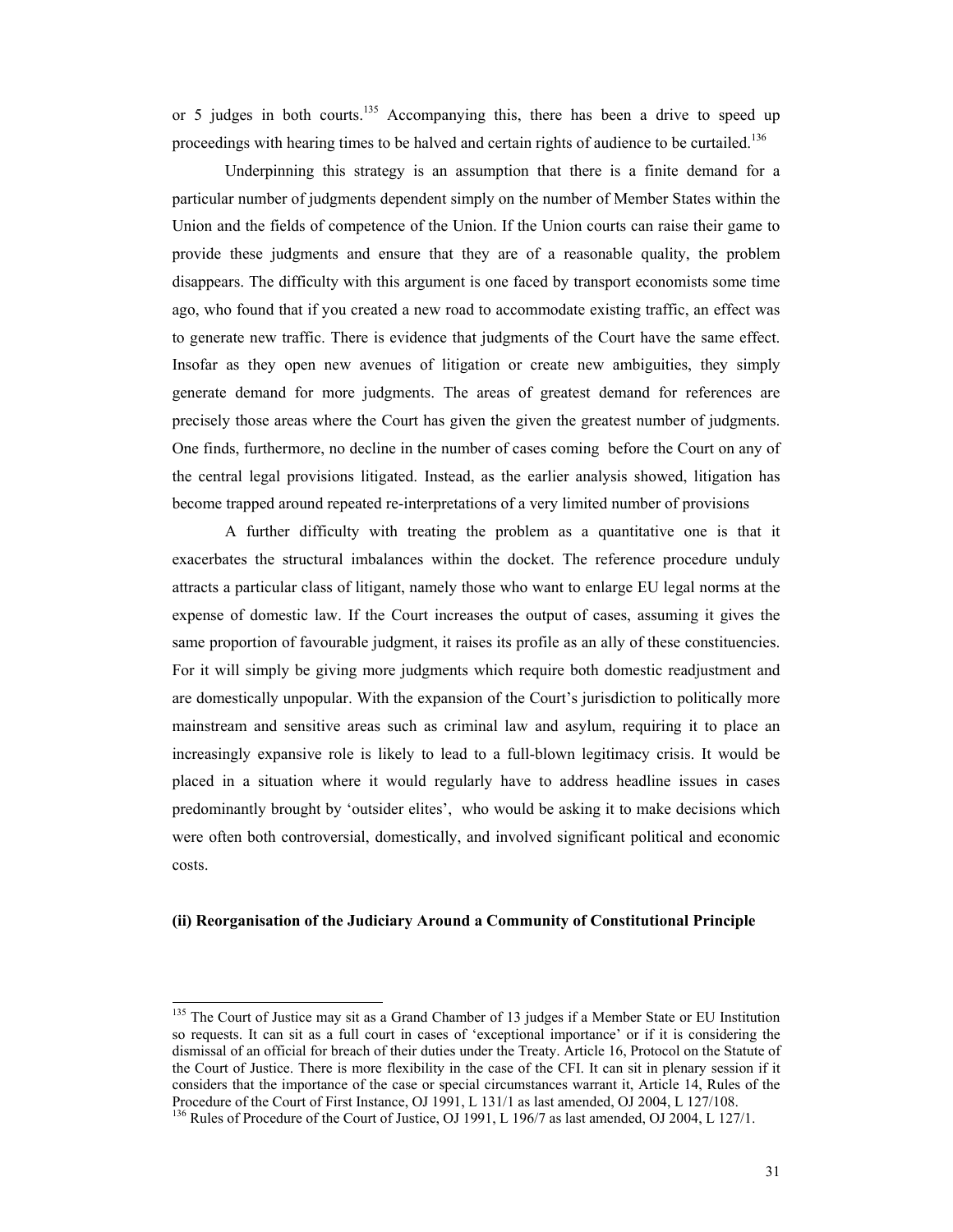Although the Constitutional Treaty does not explicitly attempt any reorganization of judicial responsibilities, it leaves open the possibility of reorganization of its responsibilities through reconstruction of judicial practice. In particular, it imposes a number of organizing norms on how judges are to behave, which could be interpreted to reorient the judiciary of the Union around a more stable, principled and organizationally efficient allocation of responsibilities.

 First, both the central Union courts and national courts are to act constitutionally. Article 29(1) CT places certain responsibilities exclusively in the lap of the Court of Justice by requiring it to interpret and apply the Constitution. It is responsible for securing the constitutional orientation of the European Union judicial system. It has to ensure that the European Union legal order is provided with those goods traditionally demanded of judiciaries by liberal constitutions. This involves, above all, allocating responsibilities between itself and national courts, within the framework of the preliminary reference procedure, in such a way as to secure the five judicial goods of legal certainty; legal autonomy; development and protection of fundamental rights; protection of the republican constitution and dispute resolution.

Article I-29(2)CT imposes slightly different duties on national courts. Member States are to supply rights of appeal sufficient to secure effective legal protection in the field of Union law. This suggests they are not responsible for overall orientation of the Constitutional Treaty in the same way as the Court of Justice. Instead, it implies a duty to operate with the framework set by the Court of Justice to deliver these judicial goods to the citizens of the European Union. The duty is not an unqualified one, however. It does not impose a duty to follow in an unqualified manner the rulings of the Court of Justice. It imposes rather a duty on national courts to secure effective judicial protection of individuals' legal rights. If procedures are being developed by the Court of Justice which clearly violate this by manifestly failing to deliver any of the five goods set out above, it is open to national courts as 'guardians of the guardian' of these goods to challenge this.

 Secondly, the Constitutional Treaty imposes norms of constitutional pluralism. It does not frame the operation of all law and politics within the European Union like State constitutions do with national settlements. Instead, it sits alongside and operates alongside national constitutions, whose constitutional authority is recognized by it. The relationship of formal co-existence is set out in Article I-6 CT:

'The Constitution, and law adopted by the Union's Institutions in exercising competencies conferred upon it, shall have primacy over the law of the Member States.'

 Constitutional pluralism is not merely a restatement of the presence of more than one constitutional order within the same territory. It also allocates normative authority between these orders. This allocation of normative authority is determined, in part, by the formal limits of the Constitutional Treaty, but the breadth of these is so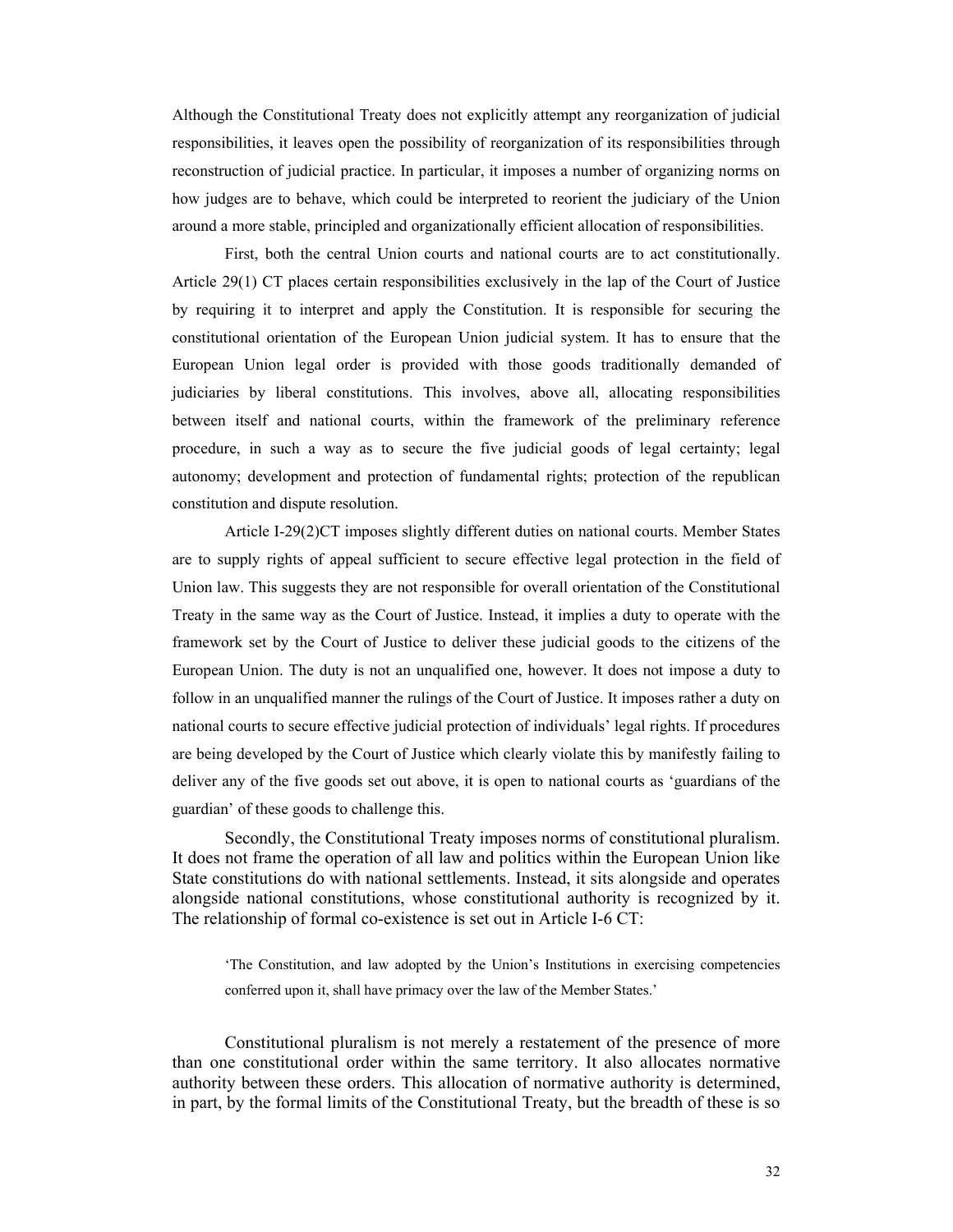wide that they rarely act as a barrier to action.<sup>137</sup> Instead, a more substantive principle of allocation is done by the principle of subsidiarity.<sup>138</sup> Union Institutions are only to act, and their measures only to have normative precedence over national law, where the objectives cannot be sufficiently achieved by national institutions, and therefore by reason of the scale or effects the action is better taken at Union level.<sup>139</sup> Subsidarity suggests that constitutional pluralism does not merely divide authority between constitutional orders. It also permeates each constitutional order in such a way as to make the institutional settlement of the Union, at least, responsive at least to the comparative efficiency claims of national institutions. Within the context of judicial organization within Union law, this would mean that central Union courts should only take on responsibilities for securing judicial goods where there is cannot be realized by national courts and there is clearly added value in central Union court judgments.

Thirdly, the Constitutional Treaty sets out obligations of constitutional tolerance. These require national constitutional settlements and the Constitutional Treaty to accept the precepts of the other.<sup>140</sup> One dimension of this is provided in Article II-111(2) CT:

'The provisions of the Charter are addressed to the Institutions, bodies, offices and agencies of the Union … and to the Member States only when they are implementing Union law. They shall therefore respect the rights, observe the principles, and promote the application thereof in accordance with their respective powers …'

National constitutions must see themselves as part of a wider European constitutional settlement, which requires them to accept the central goals of the Constitutional Treaty within their settlements and to interpret national constitutional provisions and values in the light of wider pan-European principles. A counter obligation exists in regard to Union visions of the Good Life in Article II-112(4) CT,

'Insofar as the Charter recognises fundamental rights as they result from the constitutional traditions common to the Member States, those rights shall be interpreted in harmony with those traditions.'

The Europe of the Constitutional Treaty, therefore, sits within rather than over a Europe of national constitutional settlements. This involves accepting the cardinality and integrity of national constitutional choices, even if they are choices that would not be made by other national constitutional settlements or by Constitutional Treaty actors. Any decision will sit at

<sup>&</sup>lt;sup>137</sup> eg The Flexibility provision which allows legislation wherever the Council achieves it necessary to achieve the Union objectives and other legislative procedures do not provide the respective powers. Article I-18 CT.

<sup>&</sup>lt;sup>138</sup> Whilst the principle has not worked well as a principle of judicial review, the obligation on all legislative institutions to review proposals and amendments in the light of this principle has had some effect, Protocol to the EC Treaty on the Application of the Principles of Subsidiarity and Proportionality, Article 9. 787 legislative measures were proposed in 1990. The figures were still high after completion of the Single European Market, being 667 in 1993 and 622 in 1995. The figures for 2002 and 2003 have been 316 and 371 respectively. EC Commission, *Better Lawmaking 2003*, COM (2003) 770, 31.

<sup>&</sup>lt;sup>139</sup> Now Article I-11 CT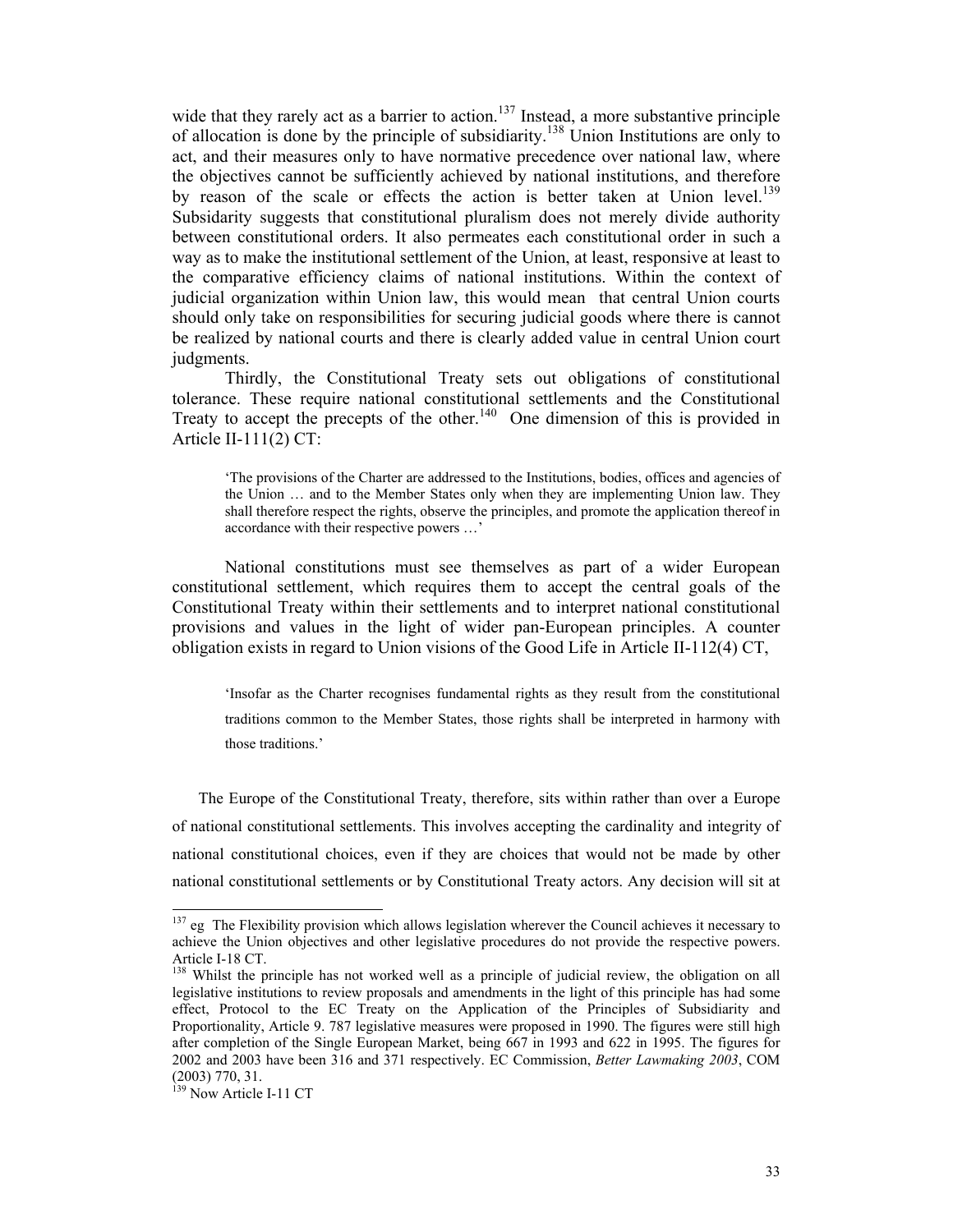the axis of multiple constitutional orders, and must accommodate, therefore, the demands of both the Constitutional Treaty and those of the national constitutional settlements, with each being weighed against the other. This has implications for the pursuit of judicial goods within European Union law. As a constitutional good of the Constitutional Treaty, it has a moral weight in this exercise, but one which must be weighed against competing goods of national constitutional settlements, which might make different institutional choices about how to realize certain goods or may have different visions of the Good Life.

 Taken together, these three principles require a reallocation of responsibilities between the Court of Justice and national court in such a way that responsibilities only be transferred to the Court where it can shown be it has a clear comparative advantage in securing within Union law the five judicial goods outlined. Even where this occurs, moreover, this transfer must not be done in a way where it compromises irreducibly national constitutional values or choices.

**(a) Legal Certainty, Legal Autonomy and Management of the Docket:** The Court of Justice has a strong comparative advantage over the supply of both legal certainty and legal autonomy. It alone has the authority to set out how the Union legal system works and to resolve disputes about the meaning of particular provisions. Legal certainty is, however, currently compromised by the central Courts deciding too many cases in too detailed a manner in too concentrated fields of EC law. With regard to the autonomy of Union law, after 47 years the Union legal system is a mature legal system whose central operational principles and legal traits are well-established. These should not need intensive revisiting, and, indeed, there is a danger that the latter may generate instability and prove counterproductive.

 The mission is a clear one. It is do what many higher courts, whose central mission is not dispute resolution, do: to provide judgments that set out clear principles rather than excessive detail, and which govern a wide range of activities. There is a quantitative dimension to this. The central Union Courts should decide less. There is also a qualitative dimension. They should seek to have an even pattern of judgments across a wide spectrum of activities.

There is, thus, a strong case for filtering references from all courts against whose decision there is the possibility of appeal within the national legal system. There would seem to be only two circumstances where a reference is justified. The first is where the case raises both important and novel points of Union law. This is a cumulative test in that there is little sense the Court revisiting matters just because a national court thinks it important. By contrast, the Court should not be required to offer views on arcane points of law simply because these have not been raised before. The combined requirements of novelty and importance would lead to the Court of Justice retaining control over a broad umbrella of principles fundamental to the operation of the Union legal system. The second circumstance justifying referral is where the national court, for whatever reason, is dissatisfied with the Court's jurisprudence. This is important for the development of Union law, and to ensure that it retains its dynamism. The national court would be required to explain its dissatisfaction in its reference. It is unclear that there are any other circumstances, which would justify referral. The fact a matter is complex or uncertain is insufficient

<sup>&</sup>lt;sup>140</sup> J. Weiler, 'Federalism without Constitutionalism: Europe's Sonderweg' 54, 68 in K. Nicolaidis & R. Howse, *The Federal Vision* (2001, OUP).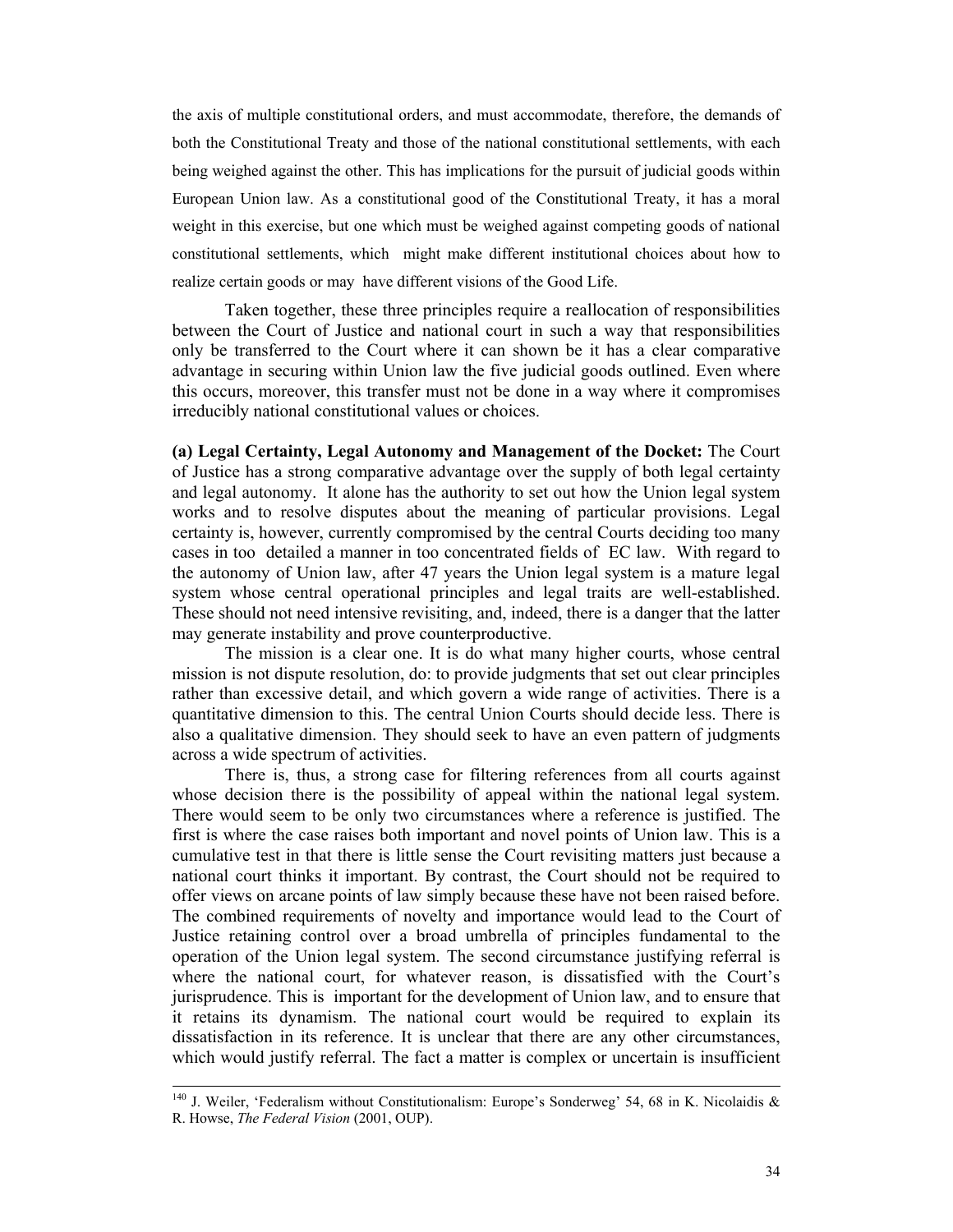for taking it out of the hands of the national court. It is unclear these are less skilled to deal with such matters than the central Union courts, particularly it is often the surrounding factual and national legal context, which introduces uncertainty or complexity. Furthermore,

Prior to the Treaty of Nice, the Court did not dismiss the introduction of some filtering mechanism. It has been unreceptive to concrete suggestions to this effect, however,<sup>141</sup> and has raised a number of reservations, most notably that it would introduce a hierarchical relationship between national courts and the European Court of Justice and might lead to insufficient references to maintain the unity of the Union legal order.<sup>142</sup> Neither of these arguments are persuasive. There is little prospect of insufficient references, and, even if this were the case, the criteria could be relaxed to mitigate this. The difficulties posed by the Court questioning a national court's judgment in sending a reference to it could be avoided through a number of mechanisms. A collaborative way, for example, to establish such a mechanism would be for a judge from the Court of Justice and a senior judge from the national jurisdiction to consider together whether a reference made by a national court is appropriate for a ruling by the Court of Justice.

 As the Constitutional Treaty requires national courts against whose decisions there is no judicial remedy to refer any point of EU law necessary to decide the dispute it might be argued that the filtering mechanism cannot be applied to these courts. There are strong policy grounds for this not to be so. Senior appellate courts account for a significant proportion of all references, 28.55% up to the end of 2003  $(1,440/5,044).$ <sup>145</sup> A dual test, moreover, runs the risk of abuses in the litigation process, with parties appealing up the domestic chain simply in order to get a reference. Furthermore, the practice of most national courts is increasingly to refer primarily only in important and novel cases. Between 1999 and 2002, Commission records show that German,<sup>144</sup> Dutch<sup>145</sup> French,<sup>146</sup> Swedish,<sup>147</sup> Spanish,<sup>148</sup> Portuguese,  $149$  Finnish,  $150$  Austrian  $151$  and Italian  $152$  courts of last resort failed to refer questions of EC law necessary to decide a dispute. Even a brief perusal of the cases suggest this was not some systematic rejection of the Court of Justice's authority. The

 $\overline{a}$ 

<sup>141</sup> Case C-338/95 *Wiener v Hauptzollamt Emmerich* [1997] ECR I-6495, Opinion of Advocate General Jacobs; *Working Party Report on the Future of the European Communities Court System* (2000, EC Commission, Brussels).<br>
<sup>142</sup> The Future of the Judicial System of the European Union (1999, Luxembourg) 25-26.

<sup>&</sup>lt;sup>143</sup> Supra n 114, 19. **144 Iudicial System of the Bundesfinanzhof of 21 March 2002, Az VII R 35/01, RIW 2002, p 644; Judgment of the Bundesfinanzhof of 21 March 2002, Az VII R 35/01, RIW 2002, p 644; Judgment** of the Bundesfinanzhof of 15 May 2002, Az I R 40/01, Der Betrieb 2002, p 1743; Judgment of the Bundesgerichtshof of 11 June 2002, I ZR 273/99 (Sportlernahrung) and I ZR 34/01 (Muskelaufbaupräparate).

<sup>&</sup>lt;sup>145</sup> RTL/Veronica, Holland Media Group & CLT-UFA SA/Commissariaat voor de Media (2002) Rechtspraak Bestuursrecht 5; Judgment of Hoge Raad of 25 July 2000, Belissingen in belastingzaken, 2000, 307; Judgment of Benelux Gerichtshof of 24 June 2002.

<sup>146</sup> Conseil d'Etat, Judgment of 28 July 2000 Schering-Plough Application No 205710; Lilia Milaja, Judgment of the Cour administrative d'appel de Nancy, Droit Administratif 2000 No. 208<br><sup>147</sup> Regeringsrätten, 10 April 2000, RÅ 1999-630

<sup>&</sup>lt;sup>148</sup> Gabai Oil v Petronor, Judgment of Tribunal Supremo of 15 March 2001; Judgment of the Tribunal Supremo of 7 March 2002 (RJA 2002/3525. See also the Judgments of the Tribunal Supremo of 27 March 2002, RJA 2002/3616, 15 July 2002 (RJA 2002/7724) and 16 November 2002 ( La Ley 28-I-2003, marginal 599).

<sup>&</sup>lt;sup>149</sup> Judgment of the Supremo Tribunal Administrativo of 14 October 1999, Case 31355.<br><sup>150</sup> Judgment of the Supreme Administrative Court of 20 March 2002.<br><sup>151</sup> Case C-224/01 *Köbler v Austria*, Judgment of 30 September 2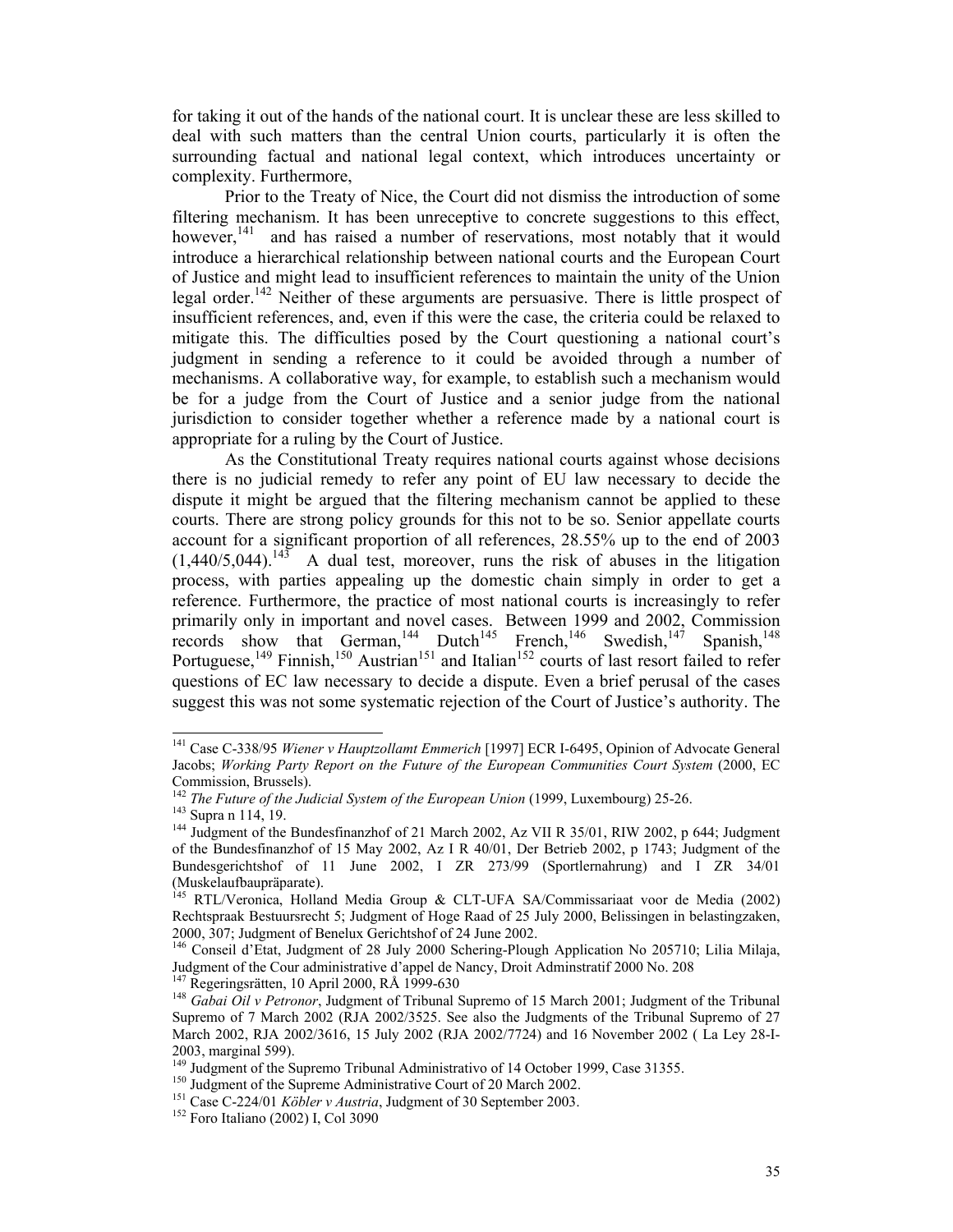overwhelming majority of cases involved significant commercial interests where speedy resolution and legal certainty were considered to be particularly important. If a matter was not general and important, national courts of last resort do not refer.

 **(b) The Judicial Renegotiation of Fundamental Values**: The current system is beset by two difficulties. Structural bias within the Court's docket has led to an uneven development of fundamental values at a Union level and conflicts between Union and national constitutional values are currently not structured around any principle of constitutional tolerance.

**(aa) Remedying Structural bias in the Development of Fundamental Values.** The differentiated development in fundamental values occurs because of the sharp dichotomy drawn in EU law in the institutional context and the structure of the docket that has been provided for civil liberties and socio-economic rights respectively. This dichotomy has led to the former being narrowly drawn with the Court of Justice following the rulings of other bodies, whilst it has been relatively pioneering with regard to the latter. A recalibration needs to occur in both types of litigation, which provides for more convergent and balanced pressures to bear upon the Court to consider more frequently opposing demands that argue for the direction of particular rights to be moved in a different way.

The imbalance with regard to civil liberties stems from the predominance of powerful administrative institutions in the process. Redress and balance can be provided through granting access to the Court to a powerful, liberal-minded actor, who is independent of national and administrative interests. The most appropriate body would probably be the EU Network of Independent Experts on Fundamental Rights. Established in 2002 by the Commission to provide Annual Reports and specific Reports on Fundamental Rights and to help the Commission develop a human rights policy, the Network is, nonetheless, a collection of independent university professors, all of whom have an expertise in fundamental rights.<sup>153</sup> The Commission could commit itself to receive to 25 opinions a year on whether particular EU measures violated fundamental rights. If any of these claimed this to be the case, the Commission could commit itself to seek judicial review of the measure.<sup>154</sup> In this and any other case where a point of fundamental rights is discussed, there could be a commitment to allow the Network to submit a legal opinion as *amicus curiae*. In this manner, not only would a large number of cases reach the Court where the fundamental right point was acting as both the centre point and motivation for litigation, and there would always be an actor present in all fundamental rights case arguing a liberal interpretation of individual fundamental rights provisions.

With regard to socio-economic rights, the main vehicle of counter-balance would be national or regional parliaments. These represent the opposing end of the ideological spectrum in that they embody the domestic hegemony being challenged before the Court. To allow them to bring proceedings would secure the institutional position of the Court as an arbitrator between ideological positions rather than its being captured by one. Any such opening would have to prevent abuse by national parliaments and their flooding the Court's docket. One possibility would be to allow, up to twice a year per Member State, parliamentary committees to adopt a legal act

<sup>&</sup>lt;sup>153</sup> For further details see http://www.europa.eu.int/comm/justice\_home/cfr\_cdf/index\_en.htm#

 $154$  To be sure, there could be a conflict of interest where the measure is itself a Commission measure. There could be a parallel commitment on the part of other Institutions to bring an action in that instance.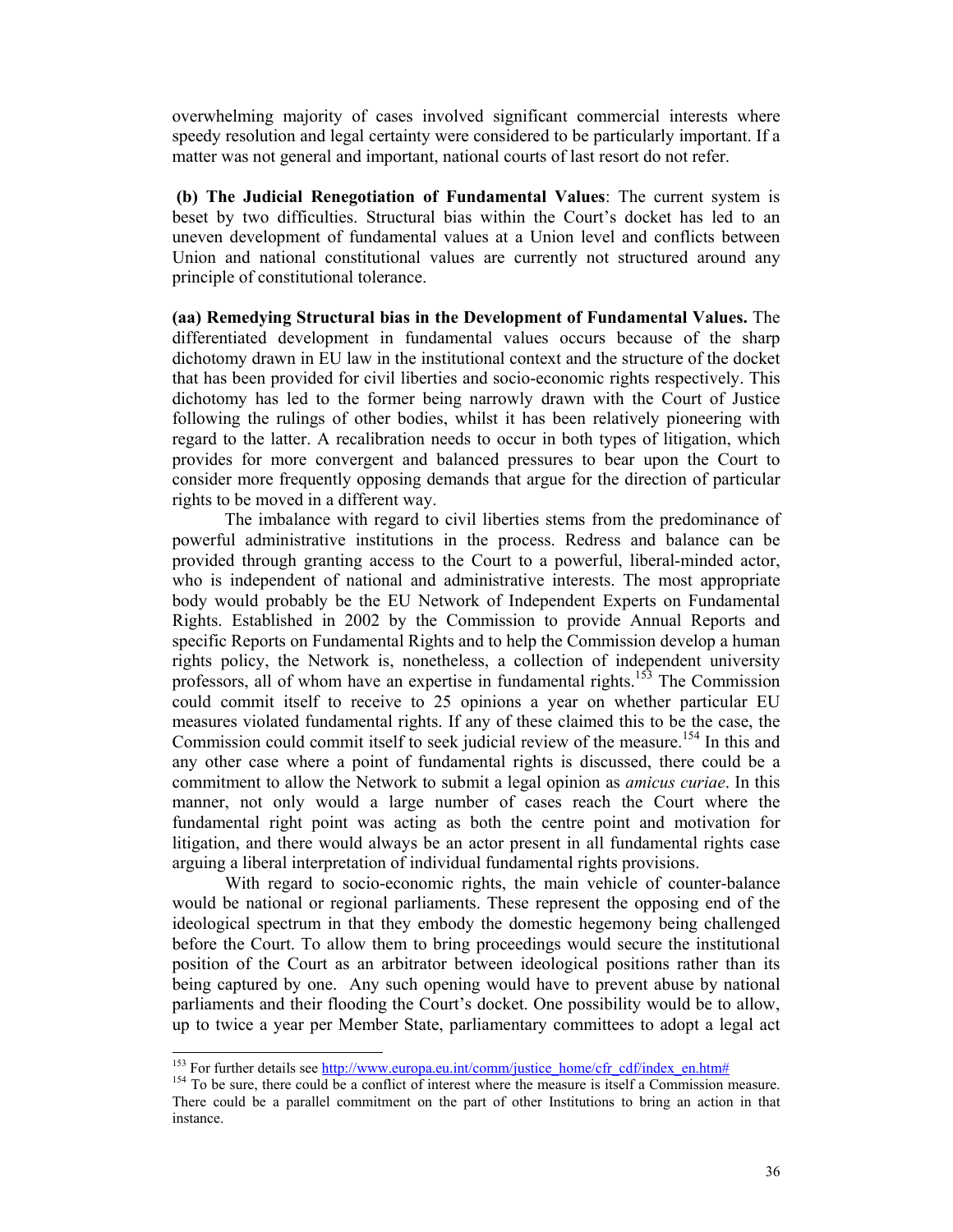which challenges some aspect of EU law. A public prosecutor could then challenge this act before a national court who could then refer. If the national court thinks the matter inappropriate for reference, the national legal provision would contain a sunset clause leading it to lapse. The quantitative limit and the screening by a national court would act to prevent abuse and encourage national parliaments to choose their targets carefully. At the same time, the possibility of the Court deciding up to 50 cases a year in this manner would act as a strong counterweight to the current dynamics.

**(bb) Structuring Constitutional Court Relations Around Constitutional Tolerance.** Introduction of the principle of constitutional tolerance into the Union judicial order involves making the relationship between the Court of Justice and national courts more explicitly dialogic, centring this dialogue, above all, around their respective duties in a community of values. This dialogue would require a national court making a reference which touched on a right recognised as fundamental in its constitutional order to send an accompanying opinion to the Court of Justice. This opinion would set out its understanding of the national law on that right, how that national law 'fits' with European legal values, and finally how the case should be resolved. The reason for this is that national courts now form part of a broader process in which they are 'national courts in Europe', which demands that they explain the relationship between the national value system and this broader community of values. As they are judges, this opinion cannot merely map out the relationship. It must provide a statement of 'ought', a set of principled reasons for how the relationship could evolve.

The second part of the dialogue would involve the Court of Justice giving its judgment. It would be required to address explicitly the points raised by the national court, giving reasons for where it agreed or disagreed with them. For, in a community of values whose constituent elements include national values, there is a duty to explain the relationship between the two and how these are incorporated national values into its European value system. Together, the reference and the judgment form opposing parts of a dialectic in which first a frame of 'national values in Europe' is provided by a national court, and then one of 'Europe of national values' is provided by the Court of Justice. Each incorporates the standpoint of the other into its institutional viewpoint.

The final part of the process would occur where there is still disagreement. The matter would then be passed to the national constitutional court. It would be free to deviate from the ruling of the Union courts, but must explain why its interpretation conforms with broader European values. This dialectic allows national constitutional courts to trump the authority of EU law for a number of reasons. The pragmatic one is that they would have it no other way. Whilst they are receptive to the authority of Union, neither the Spanish, Italian, French nor German Constitutional Courts have ever made a reference to the Court of Justice. This is a strong indication that the central national constitutional courts are willing to accept a European community of values on condition that they provide the ultimate safeguards. Such a position is also integral to a relationship of constitutional tolerance, If it is a choice between a value deemed fundamental on one side and one deemed non-fundamental, on the other, there seems no argument about which to choose. The definition of a 'national' value is, in part, that it applies only to that territory and is fundamental to a national political community's self-recognition. The EU does not collapse, by contrast, because a single market in abortion services does not include Ireland, or laicism is applied in France in breach of the Race Equality Directive. Its values still hold elsewhere in the Union.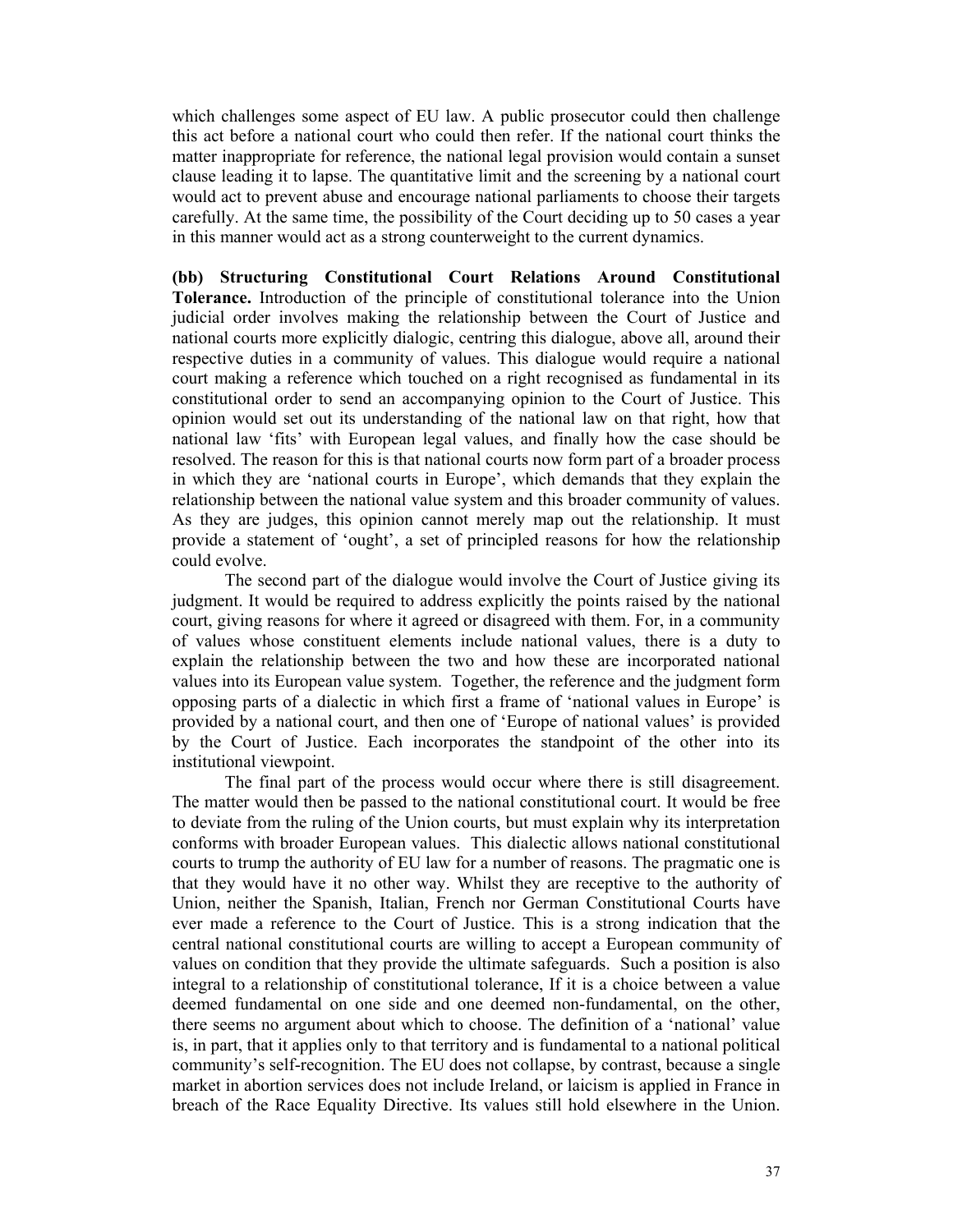European-ness imposes a duty, however to justify such a choice against broader, noncommunitarian values. This duty of justification combined with its only being possible for it to granted by a constitutional court emphasises, however, the exceptionality of the procedure and offers sufficient guarantees against any slippery slope.

**(iii) Protection of the Republican Constitution:** Whilst there seems a consensus within national judiciaries that the central Union Courts retain their monopoly of review of EU legislative and administrative measures,<sup>155</sup> these seem neither to have the authority to engage in legislative review nor the formal tools to address the increasing fungibility of legislation, whereby different legislative routes are used to realize identical policy goals. Controlling the centralisation of power is one of the most challenging tasks facing any judiciary. For it goes not to placing some external constraint on what the administration can do, but calls for a substitution of judgment which goes to both the ends and means of legislation. It is not clear that such a judgment is any easier for a national court. Confined by the territorial vision of the nation-State, it will be difficult for it to judge the effects of the measure in other Member States or the Community interest. The problem is, therefore, one of enlarging judicial capacity by providing with judges sufficient information to be able to make informed decisions. It is also one of enlarging judicial authority, giving them sufficient authority to be able to no-say the legislature. It is finally one of providing formal tools so that there is universal accountability to the judiciary, whatever route the legislative process takes. All these call for judicial coalitions between national courts and the central Union courts, based, once again, upon a constitutional dialectic.

If the validity of a piece of Union legislation is raised before the Court of Justice, the Court should write to all national or supreme courts asking for their opinion on the matter. Following the thresholds set out in the Protocol on the Application of the Principles of Subsidiarity and Proportionality,  $156$  if courts representing a third of Member States, or a quarter in policing and judicial cooperation in criminal matters, then this should be seen as an extremely strong reason for the Court of Justice to declare the measure invalid. It would, however, be assumed that only exceptional circumstances could justify the Court departing from the views of national courts. Such a process would increase judicial capacity as it would give the Court of Justice a clear, detailed and principled view of how the measure is perceived within the legal orders of the Member States. It would also increase judicial authority. If the Court declared the measure invalid, it could invoke the support of a significant number of national constitutional courts in defence of its position. By contrast, if it declares a measure it can point to the support of the vast majority of the national constitutional courts as a defence against any accusation of bias.

The fungibility of Union legal procedures poses different challenges for national courts. New procedures or policies are brought in to implement soft law with its being unclear where political and legal responsibility resides or which standards of review should be applied. National courts can disapply measures generating externalities for other Member States in ways not permitted by the *Fotofrost* doctrine, under traditional EC law. The compact for national courts is to secure universal and convergent protection. They must accept, as 'national courts in Europe', the

 $\overline{a}$ 

<sup>&</sup>lt;sup>155</sup> Recent Commission Annual Reports on the Application of EC law have not found one challenge to this principle in recent years.

<sup>156</sup> Paragraph 7.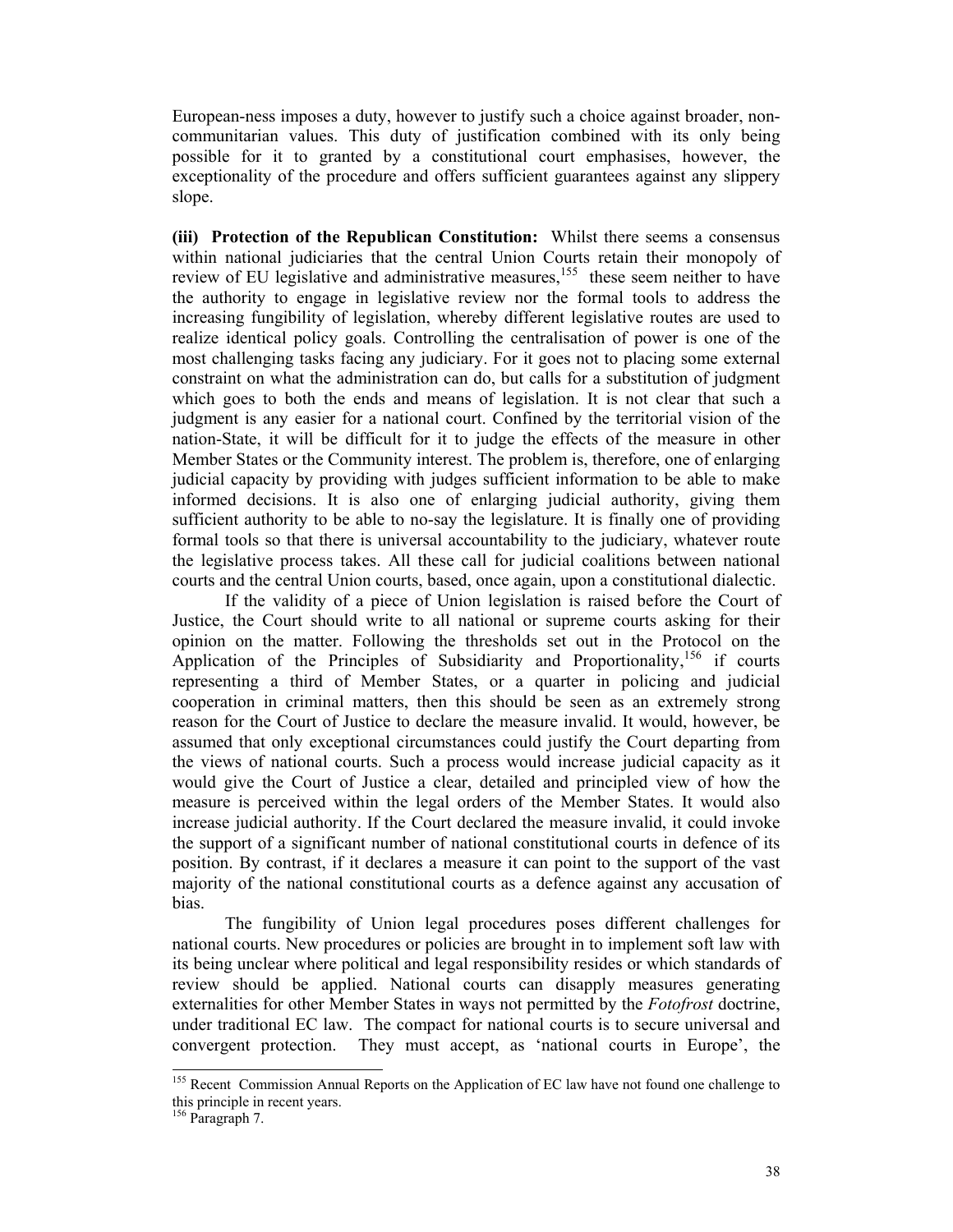requirement to secure the protective function of judicial review in a European way. This would involve applying European Union norms of judicial review wherever national processes are affected by some process of Europeanisation, be it through framework laws, soft law, Open Method of Coordination. These all share the same departure point. Europe was a reason for action, which shaped the exercise and pattern of administrative power. The standard for review is set out in Part II of the Constitutional Treaty, of Union Charter of Fundamental Rights and Freedoms. Article II-111(1) CT states that these only states bind Member States whenever they are implementing Union law. The notion of 'Union law' is nowhere defined. A traditional understanding would be the Constitutional Treaty and its secondary legislation. Given what was said, a better understanding might be that of any formal norm adopted within a Union setting – be it soft law, benchmarks, standards, best practice. Even if this were not the case, it would not be impossible for national courts to adopt a 'best practice' of their own where they will adopt parallel standards of reviews over implementation of more diffuse processes of Europeanisation to those they apply to national measures implementing traditional Union legislation.